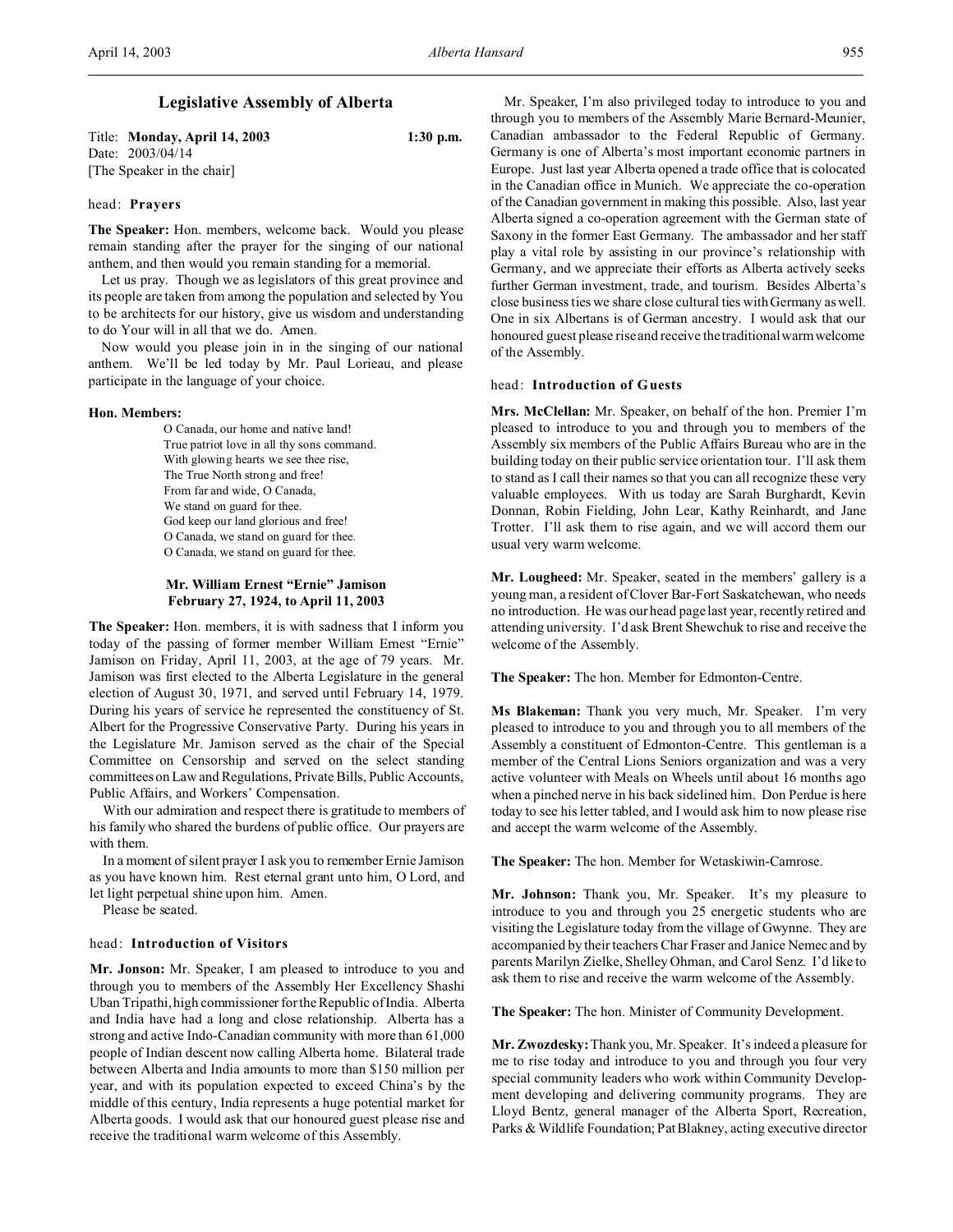of the Wild Rose Foundation; Clive Padfield, executive director of the Alberta Foundation for the Arts; and Les Hurt, director of the Alberta Historical Resources Foundation. These four foundations are all managed by volunteers in our community, and these are the professional staff who work with them, and we're very pleased to distribute approximately \$76 million annually through their good graces and thanks to Alberta's Department of Gaming for important projects throughout our communities. Would you four all please rise together so we can salute you and thank you.

**The Speaker:** The hon. Minister of Gaming.

**Mr. Stevens:** Thank you very much, Mr. Speaker. It's my pleasure to introduce to you and through you to other members of the Assembly this afternoon a very special member of Alberta Gaming, Mr. Carl Royan. Carl is the director of lottery funded programs, and he and his staff manage the community facility enhancement program, some 38.5 million dollars, and the community initiative program, \$30 million. This past year Carl and his staff were responsible for in excess of 1,700 successful grant applications. Carl, please rise and receive the warm welcome of the Assembly.

# *1:40*head: **Oral Question Period**

**The Speaker:** First Official Opposition main question. The hon. Leader of the Official Opposition.

# **School Construction**

**Dr. Nicol:** Thank you, Mr. Speaker. Last Wednesday four new schools were announced for Calgary-Shaw by the local MLA. The next day when the Infrastructure list was released, it showed only three new schools for Calgary-Shaw. Then the list was revised with four new schools for Calgary-Shaw, but the Minister of Infrastructure said that his department would not fund the fourth school. Then the Premier's office said that the fourth school would get funding. To Albertans it looks like an extra \$6 million that was not originally part of the government's capital plan will be spent as a result of a Tory MLA's initiative. To the Premier: who issued the order to put the Chaparral school back on the list, and where will the money come from to fund it?

**Mr. Klein:** Well, Mr. Speaker, the hon. leader of the Liberal opposition is absolutely right. There was a flip; then there was a flop. Then there was a flop and then the flip. But the good news is that Chaparral is getting a school. I don't know how it all came about, but I'm trying to get to the bottom of it. The \$6 million, I guess, will have to be found somewhere, but we can't have an MLA announce a school, then take it off the list, so we decided to do the right thing. [interjections] I'm so happy that the Liberals would be pleased that we did the right thing and put the school back on the list.

**Dr. Nicol:** Mr. Speaker, all Albertans are happy when we get a new school.

To the Minister of Infrastructure: why will you now pay for a project you said you wouldn't fund?

**Mr. Lund:** Mr. Speaker, I think it's extremely important that we understand what was going on. The fact is we were very busy working with the Calgary board of education and somehow there was some information that got out that was only partially accurate. You've got to recognize that the last time that there were a number of announcements, it was about a month that we worked with the

boards to get things right. The problem we have with this short time frame – we were working on old information within the department. It was a year old, and of course with the growth and the things that are happening in Calgary, there were changes and there are changes. We are continuing to work with the board, and I believe that everything will turn out okay in the end.

**Dr. Nicol:** To the Minister of Finance: is this the kind of long-term stability you envisioned for your new capital plan, where your plans change in a heartbeat, or is this the first use of the new stabilization fund?

**Mrs. Nelson:** Mr. Speaker, the capital plan that we filed last week in the budget was to put \$5.5 billion of investment in this province. In that \$5.5 billion there was \$450 million allocated for new schools and renovated schools. That's a lot of money to meet the needs of Albertans. I don't think one Albertan is arguing about the priorities of this government.

# **Government Capital Assets**

**Dr. Nicol:** Mr. Speaker, before the government's new capital plan was even a week old, a bungled decision-making process forced the government to deviate from the plan. Ad hoc-ery describes the government's infrastructure plan, and the plot thickens as the government considers selling off its capital assets. Each and every time this government sells off assets, the taxpayers of Alberta lose money. To the Premier: why are you even considering selling needed capital assets when it can't be proven to be cost-effective?

**Mr. Klein:** First of all, Mr. Speaker, relative to the preamble this is really what interests the Liberals. You're talking about an item that is one-twelfth of 1 percent of the total capital budget, and they get all excited about it. That shows you where their priorities lie.

Mr. Speaker, relative to the issue of selling capital assets, this is nothing new. This is nothing new. During the early to mid-90s we sold millions of dollars' worth of liquor stores, government facilities. What the Minister of Finance is saying is that if there is a building that becomes surplus to our needs – and I don't know what kind of a building that might be – then it stands to reason that rather than hold onto it and pay the maintenance on that building, we would sell it. That's all she's saying.

**Dr. Nicol:** Mr. Speaker, I'll look after every penny of Albertans' dollars.

To the Premier: given that Alberta taxpayers are on the hook for billions of dollars because this government sold off their power plants at fire sale prices during energy deregulation, why has the government announced that more taxpayer-owned assets are for sale?

**Mr. Klein:** Mr. Speaker, it's too bad that all of Alberta isn't listening, because we never owned any power plants, so we had none to sell.

**Dr. Nicol:** To the Premier: will the Premier use the Holy Cross hospital in Calgary, which was sold for a quarter of its value and then leased back to the government at a great loss to taxpayers, as a model to follow when selling other facilities?

**Mr. Klein:** Mr. Speaker, all of these items will be considered on their merits. The minister is not talking about willy-nilly going out there and selling off government assets. The minister – and I'm sure she will expand on the answer  $-$  is talking about possibly selling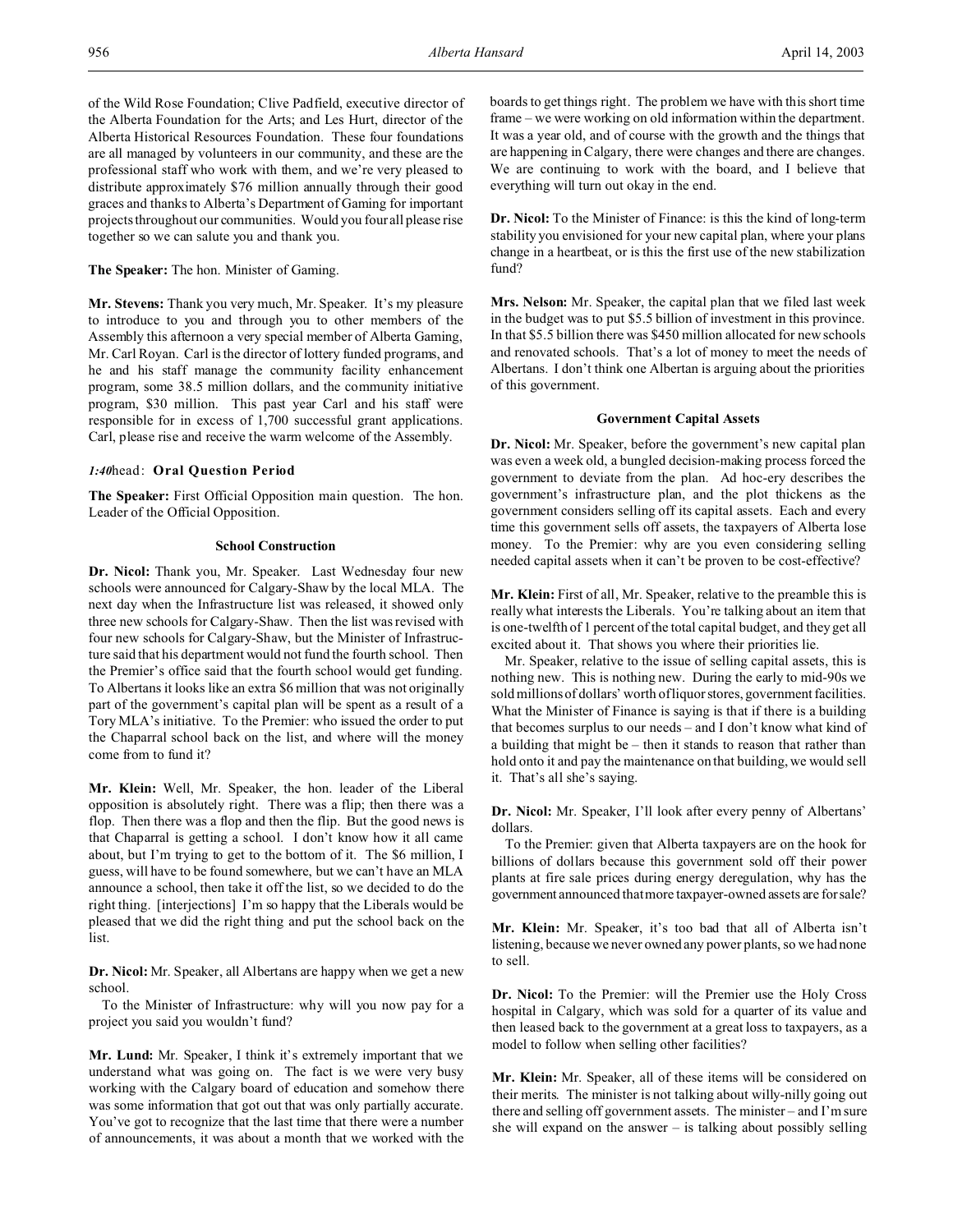assets that are surplus to the needs of the government, and I'll have the minister respond.

**Mrs. Nelson:** Mr. Speaker, when the question was asked of me last week, after the release of the budget, during an editorial board about the capital plan and some of the alternative funding options that could be available, I made the comment that, you know, we have to accept that the government really isn't in the business of real estate, that in fact other people could own real estate and we could be an anchor tenant in that piece of real estate, that we didn't actually have to own the building. So the question came: would you sell off a piece of real estate? Well, the answer is yes, if it made sense. But I did say very clearly that any proposal that came forward would have to have a full business case analysis attached to it, and it would have to be beneficial to Albertans for us to dispose of that asset. A recommendation from the outside review panel would come to government, and we would assess it. If in fact it made sense, we would proceed. If it did not, we would not. That's all that conversation involved, and the hon. leader opposite is building this into a case that is not, quite frankly, there.

**The Speaker:** Third Official Opposition main question. The hon. Member for Edmonton-Mill Woods.

# **Education Property Taxes**

**Dr. Massey:** Thank you, Mr. Speaker. Edmonton schools find themselves in the worst of all worlds. Increases in the market value of property find the city contributing more and more to the provincial education pool while at the same time Edmonton public schools are being forced to cut staff and to increase class sizes. My first question is to the Premier. Why, when students need funding stability, does the province predicate the education budget on volatile property values that do not change equally across the province?

**Mr. Klein:** Mr. Speaker, we try to be as equitable as we possibly can. Market rates for property, the assessed value of property is predicated on the evaluation set by city assessors. We have absolutely nothing to do with assessing the value of property. We do have something to do with the distribution at least of the education portion of property tax, and it was decided that we should collect an amount in accordance with the growth in this province. The simple fact is that unless an individual's property value goes up as the result of reassessment, their education portion of the property tax should remain the same.

**The Speaker:** The hon. member.

**Dr. Massey:** Thank you. Again to the Premier, Mr. Speaker: when will the government follow the recommendations of ASBA and end its reliance on education property taxes?

*1:50*

**Mr. Klein:** Mr. Speaker, everyone has an opinion on what should be done, what possibly can be done, but these are matters of major policy decisions, and that situation will have to be discussed thoroughly by caucus. It would have to go through the SPC process, perhaps a public consultation. You know, unlike the Liberals we don't think that money just falls from the sky. If you eliminate the education portion of the property tax, that money will have to be replaced. The Liberals are saying, "Spend, spend, spend, spend more," but they're saying: collect, collect, collect less. So I don't know, unless they are magicians over there, how you balance what they say and what we try to put into practice.

**The Speaker:** The hon. member.

**Dr. Massey:** Thank you, Mr. Speaker. Again to the Premier: how can communities like Edmonton fund their own municipal priorities when the government has downloaded so much onto their shoulders for education funding?

**Mr. Klein:** Mr. Speaker, the mayor of Edmonton is somewhat happy. He was happy last night. I was with him at the hockey game; he was very happy. He didn't mention anything to me about any downloading whatsoever. As a matter of fact, he indicated to me that everything was sort of tickety-boo.

**The Speaker:** The hon. Member for Edmonton-Highlands, followed by the hon. Member for Redwater.

# **ATCO Electricity Rates**

**Mr. Mason:** Thank you, Mr. Speaker. ATCO Electric's 110,000 residential and farm customers are going to be hit with a double whammy of rate hikes in their electricity bills this month. For the first 10 days of April the new flow-through electricity rate ATCO customers are being forced to pay is about 60 percent higher than the rate they paid last month. In addition, ATCO customers will soon have new rate riders added to their bills. My question is to the Minister of Energy. Can the minister confirm that the rates for ATCO Electric's residential and farm customers have increased about 60 percent since flow-through pricing kicked in on April 1, exactly as predicted last month by the New Democrat opposition?

**Mr. Smith:** Mr. Speaker, just as ATCO has had the lowest prices since the new market structure has been implemented, I assume that they're responsible under EUB rulings for their own charges. They file, and they follow the regulations as set out by the regulated rate option.

**Mr. Mason:** Mr. Speaker, I've never seen a minister wash his hands of a problem like that before.

Can he confirm that ATCO Electric will soon make an application to the EUB to add rate riders to residential and farm power bills due to a financial shortfall ATCO incurred on their electricity purchases in the first quarter of 2003?

**Mr. Smith:** Mr. Speaker, no, I can't. There would be no reason for an electric utility company to be informing me of this or not informing me of this. In fact, we have a regulated market structure for the regulated rates, and then we're moving towards contract rates, and we're moving towards a fully competitive market structure.

**Mr. Mason:** Mr. Speaker, given that the minister seems to believe that it's now just a question of the market setting the rates, what is his responsibility to protect consumers from high electricity bills, or is he just going to completely wash his hands of the whole issue?

**Mr. Smith:** Well, Mr. Speaker, the preamble is so erroneous that it makes the question hypothetical and therefore unanswerable.

### **Bingo Industry**

**Mr. Broda:** Mr. Speaker, the Alberta Gaming and Liquor Commission is in the process of updating the terms and conditions of the operation of bingo. Some of the charities in my constituency are worried that these changes will have a negative impact on bingo revenues. My first question is to the Minister of Gaming. Will charities suffer as a result of these policy changes?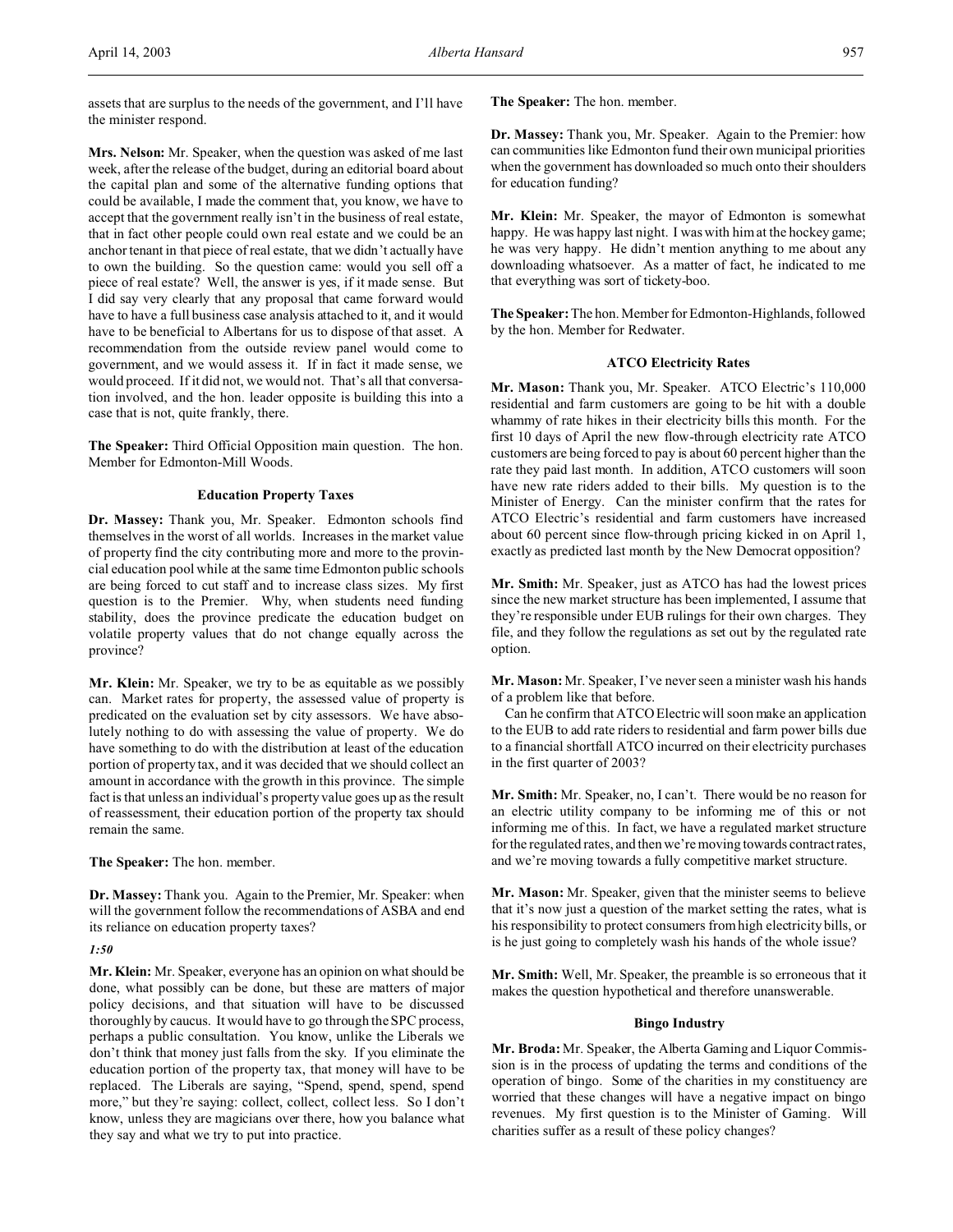**Mr. Stevens:** Mr. Speaker, the proposed changes to the terms and conditions are in fact meant to revitalize the bingo industry and to enhance the returns to charities. Over the past several years across North America and certainly here in Alberta attendance at bingos has been going down, and as such the returns to charities have been declining. The terms and conditions that are proposed add flexibility to the bingo industry and, as such, an opportunity to take advantage of the flexibility and enhance the returns to charities. I have no doubt that these proposals will in fact enhance the returns to our charities.

**The Speaker:** The hon. member.

**Mr. Broda:** Thank you, Mr. Speaker. Again to the Minister of Gaming. A number of bingo associations think that they cannot meet the proposed guaranteed rate of return for their charities. If bingo associations think that the charitable return criteria is unattainable, why is it that this is in the draft terms and conditions?

**Mr. Stevens:** Well, Mr. Speaker, bingo is very much about the charities. It's not just simply about the prizes. What's important at the end of the day is that the charities do receive a reasonable rate of return. The licensing policy review that was looked at by this government in 2001 and approved by the government had a provision that there would be guaranteed returns to the charities. The average returns last year were 17 percent. The proposal is for a range, depending on performance of the individual association, of between 15 and 24 percent and, as such, would appear to be a reasonable range.

**Mr. Broda:** The second supplementary question, Mr. Speaker, is to the same minister. Why has the AGLC proposed that registered bingo workers cannot play in the bingo halls where they work?

**Mr. Stevens:** Mr. Speaker, integrity is a key to Alberta Gaming. It's important to be honest, but it's also important to appear to be honest. On a number of occasions there have been issues raised with Alberta Gaming regarding bingo workers actually playing bingo in the facility in which they work. This policy is consistent with the policy we have with respect to casino workers. In other words, casino workers cannot play in the casino in which they work. There are a number of bingo associations which in fact have already voluntarily prohibited their employees from playing bingo in the facility in which they work, and this particular policy has been in place in Saskatchewan for the last 10 years and is also in Ontario and appears to be working well.

# **Health Care Labour Relations**

**Dr. Taft:** Mr. Speaker, the message from this government to regional health authorities is loud and clear: we don't fund labour settlements. If a labour settlement costs RHAs more than the government budget covers, the RHAs will have to cut services and compromise care even if that settlement is forced on RHAs by binding arbitration. As a result, RHAs could soon be in the same bind school boards are in today. To the Premier: how can the Premier assure Albertans that the government's refusal to cover future labour settlements won't force RHAs to lay off staff and reduce beds and services?

**Mr. Klein:** Well, Mr. Speaker, that question is highly speculative. The hon. member makes some assumptions. We don't know what those settlements are going to be. We hope that they will be reasonable, and certainly we have indicated – and we have to budget – what we're willing to accommodate relative to overall operating for regional health authorities, and included in that overall operating, of course, are salaries, which consume, I would suspect, the majority of the operating costs. We set down in the budget what we think is an appropriate amount to accommodate the regional health authorities to offset their operating costs, which include salaries, and they take it from there.

**Dr. Taft:** To the Minister of Health and Wellness: is it government policy to allow regional health authorities to sell off hospitals and health care facilities to finance settlements for nurses and technicians?

**The Speaker:** The hon. minister.

*2:00*

**Mr. Mar:** Well, Mr. Speaker, thank you, sir. I just want to go back to Monday, April 7, to a CBC newscast when the hon. Leader of the Opposition, the hon. Member for Lethbridge-East, was asked to comment on what he expected out of the health care budget on the following day, which was budget day, being the 8th of April. His comment was that in health care we need to look for something in the neighbourhood of 6 and a half to 7 percent. The budget that was actually tabled is 7.2 percent. So, clearly, on the issue of the sufficiency of funding in health care what we provided as a government in our budget is even surpassing what the expectation of the Leader of the Opposition was.

Out of that 7.2 percent, a global amount of something that will be in the range of \$7.35 billion or nearly \$20 million a day, we think it's perfectly reasonable that the allocation given to regional health authorities will be appropriate for them to come up with a good, solid arrangement with nurses.

We have had good experiences in the past. We know that both nurses and their employers, the regional health authorities, struck an agreement that was in the range of 22 percent the last time around. There was some catch-up, and I think that the public well knows about how large this agreement was. In this round of negotiations I don't think that there's the same expectation on the part of the Alberta public that we would be able to fund an agreement of that magnitude. Expectations are much more reasonable this time around.

We do value our nurses. We think that the regional health authorities are doing a good job. Nurses are well paid in this province, and there are many issues that we need to deal with in terms of their contract. The regional health authorities are moving forward on that, and that is what we should expect to see in this province.

**The Speaker:** The hon. member.

**Dr. Taft:** Thank you, Mr. Speaker. He completely dodged the question, so let's try somebody else.

To the Minister of Innovation and Science, who chairs the cabinet committee on labour relations: will he and his committee agree to meet with representatives of the United Nurses, the Health Sciences Association, and other health care unions?

**Mr. Doerksen:** Well, Mr. Speaker, I would ask your direction on this matter. The legislation to do with labour and health is not under my purview, so I would request your advice in respect to answering this question.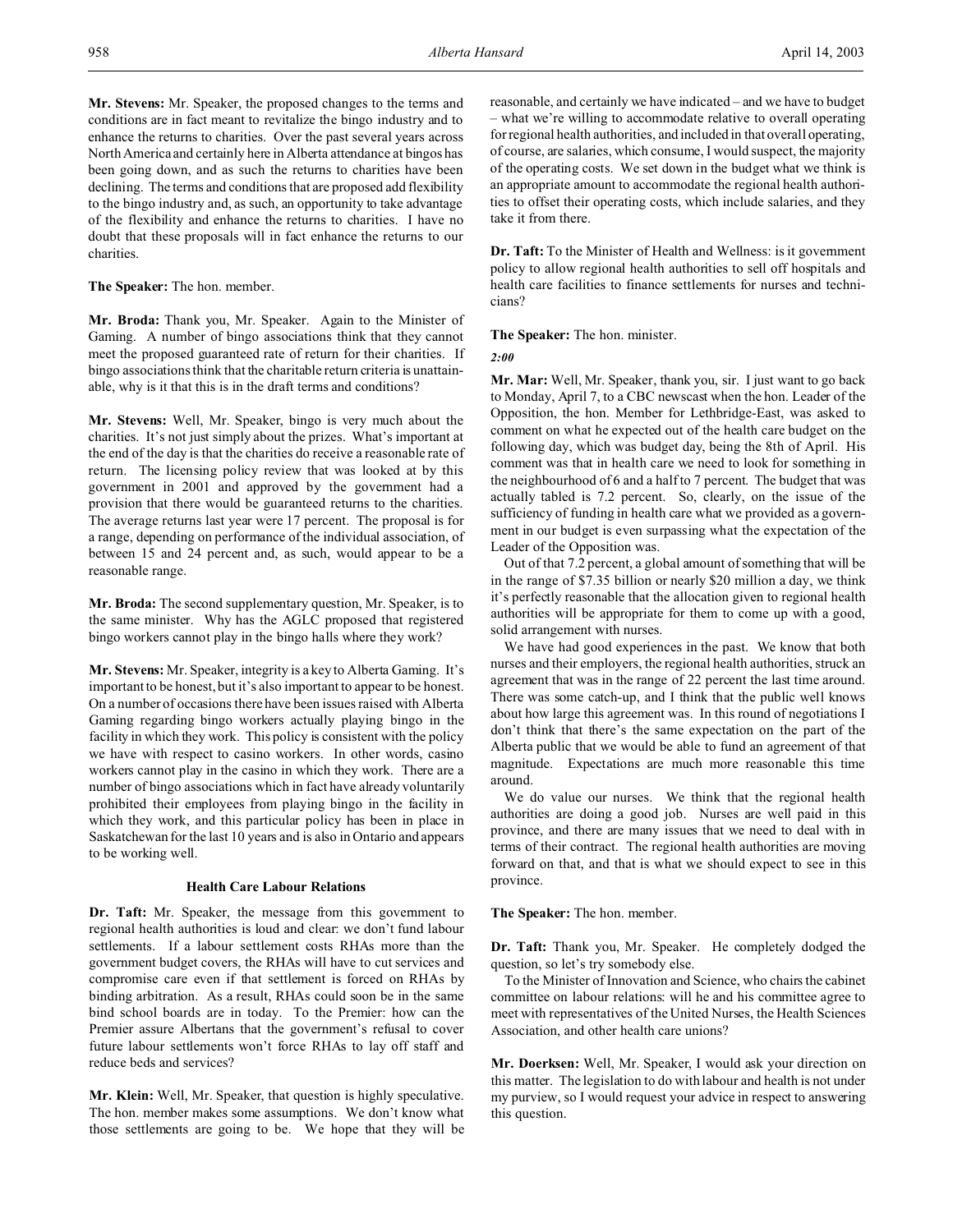The hon. Minister of Human Resources and Employment.

**Mr. Dunford:** Yes. We've already met, Mr. Speaker.

**The Speaker:** The hon. Member for Calgary-Currie, followed by the hon. Member for Edmonton-Glengarry.

### **Automobile Repair Industry**

**Mr. Lord:** Thank you, Mr. Speaker. Over the past weekend a national consumer protection agency reported on their findings regarding their cross-country investigation into the integrity and competency of the automobile repair business. The results nationally were mixed, with some excellent and some not so excellent results. Of disappointment to Calgarians was the finding that the two most expensive incorrect auto repairs in the country were both in Calgary shops. This small investigation seems, however, to have touched on some issues that are very big issues with my constituents in Calgary-Currie, at least the ones that I discussed this with over the weekend. My questions are to the Minister of Government Services. Does the government of Alberta send out undercover investigators with car problems to test automobile repair shops in a similar manner to what this consumer protection group did?

### **The Speaker:** The hon. minister.

**Mr. Coutts:** Well, thank you very much, Mr. Speaker. First of all, the automotive repair business, particularly in Calgary, has not just 10 automotive repair shops in it. There are literally thousands in that city. To pick out 10 and accuse those 10 and make the assumption that 60 percent of the shops in Calgary are doing bad things is wrong because there are thousands of shops that are doing a really, really good job, and they have employees that do a very, very good job.

But it is unfortunate that there are individuals and there are corporations and there are companies out there that do unethical things. So to mitigate that, we have in Alberta the Fair Trading Act, which has an automotive business regulation component to it. That is administered by the Alberta Motor Vehicle Industry Council, known as AMVIC. AMVIC is an agency that reports to Albertans through my department, and it's designed to protect consumers against illegal and unethical business practices. AMVIC also has a consumer alert program where they can designate and notify consumers about the businesses and the individuals who are doing unscrupulous things. I would encourage the hon. member to ask any of his constituents who may believe that they have been treated badly or less than fairly in the automotive repair business in Calgary to phone our Government Services call centre at 1-877-427-4088 for the AMVIC phone number.

#### **The Speaker:** The hon. member.

**Mr. Lord:** Thank you, Mr. Speaker. My second question to the same minister: what trends has the government identified in terms of numbers and types of complaints emanating from consumers in regard to automobile repairs?

**Mr. Coutts:** Mr. Speaker, the Alberta Motor Vehicle Industry Council takes very seriously every single complaint that comes into its offices. The council is currently working on a trend analysis and is compiling statistics based on science rather than hearsay. I want to share with the hon. member, since he asked the question, that last year, from the statistics available, AMVIC fielded 6,600 complaints. A hundred and forty-two of those cases were resolved by mediation. Another 244 led to formal investigations. One business was closed as a result of AMVIC action, three businesses had their licences revoked, and 97 had criminal charges that were laid against them. So considering the number of businesses and the number of employees that we have, this legislation works for Albertans through the AMVIC investigations.

**The Speaker:** The hon. member.

**Mr. Lord:** Thank you, Mr. Speaker. Could the minister explain what else the government does proactively to ensure honesty, integrity, and accountability in the automobile repair industry?

**The Speaker:** The hon. minister.

**Mr. Coutts:** Thank you very much, Mr. Speaker. After more than two years of consultation with the industry and with consumers the Alberta Motor Vehicle Industry Council has assumed responsibility for administering and enforcing the portions of the Fair Trading Act that apply to consumer protection for the automotive field. Businesses involved in all aspects of the automotive sector, including repairs and maintenance of automobiles, trucks – and recreational vehicles are even included in this – as well as the people that sell them and the people that work on the automobiles involved must be licensed by AMVIC. AMVIC provides a level playing field not only for the business but for consumers, and they strive to make a fair marketplace. They are also involved with education, training, and consumer satisfaction supports to make sure that the automotive business and the salespeople are legitimate in the province of Alberta.

**The Speaker:** The hon. Member for Edmonton-Glengarry, followed by the hon. Member for Olds-Didsbury-Three Hills.

#### **Private/Public Partnerships**

**Mr. Bonner:** Mr. Speaker, last Thursday I asked the Minister of Infrastructure to explain what made him think that using P3s for financing infrastructure was a good idea. The minister responded that groups like Bethany Care, Caritas, and the Good Samaritan Society have made P3s work in this province, but the minister knows full well that these nonprofit organizations are not the ones who would be financing provincial capital projects. To the Minister of Infrastructure: why did the minister cite the examples of Caritas and Bethany Care when asked about the wisdom of financing infrastructure with private dollars? Did these companies become for-profit financial institutions without telling anyone?

**Mr. Lund:** Mr. Speaker, it's very interesting that the member would ask that question today, because just this morning I met with two of the mentioned groups talking about their financing, not us financing but their financing. So they, in fact, do finance facilities.

## *2:10*

**The Speaker:** The hon. member.

**Mr. Bonner:** Thank you, Mr. Speaker. To the same minister: given that P3 financing has failed in every other jurisdiction in which it has been tried, what evidence does this minister have that it will work in Alberta?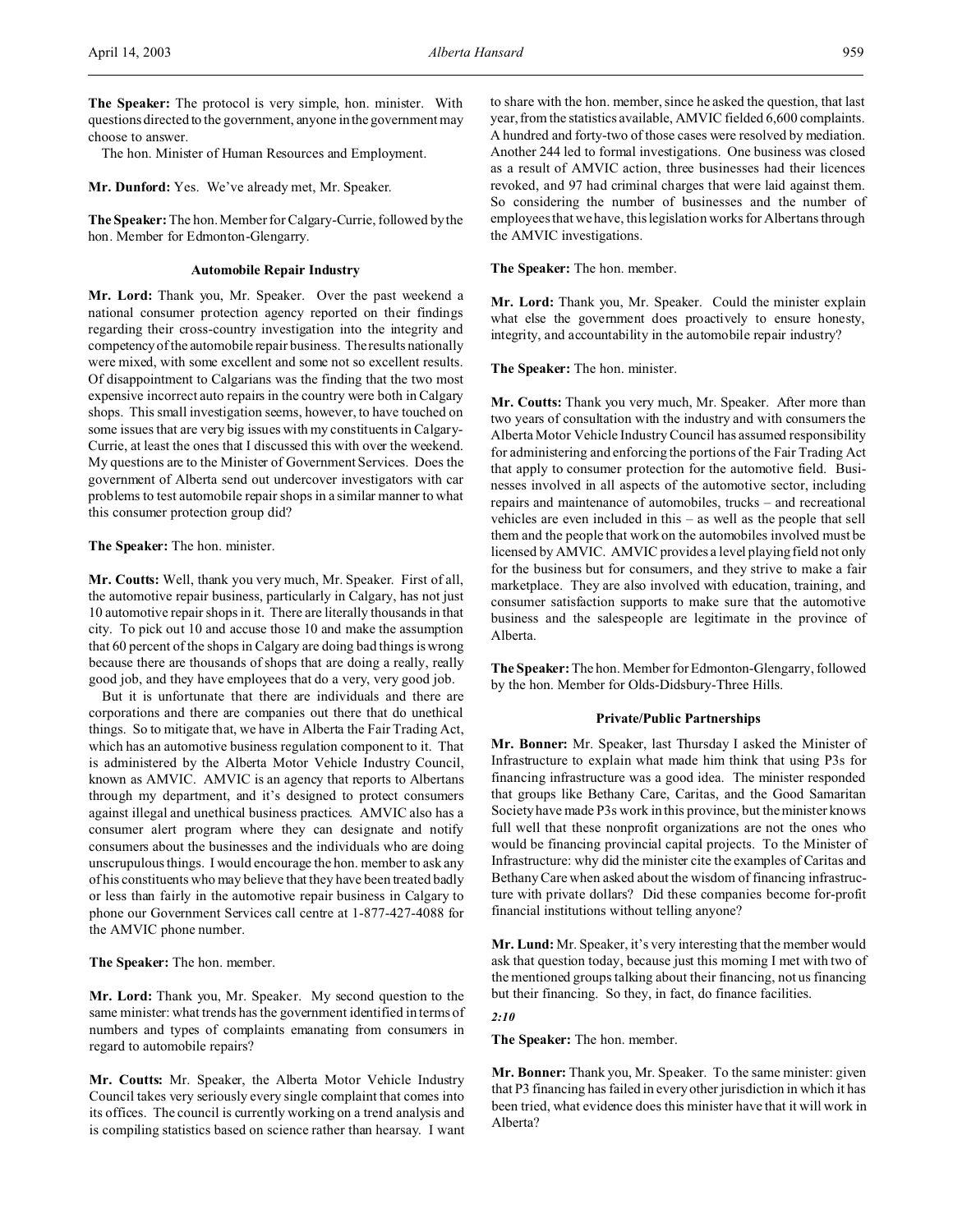**Mr. Lund:** Mr. Speaker, we've just finished demonstrating to the member how it worked so well in these other cases. If the hon. member wants to go have another look, maybe you could go down to Olds College and watch down there what P3s can do.

**Mr. Bonner:** The private sector, Ty.

**Mr. Lund:** The hon. member says: well, that was the private sector. Well, what do you think we're talking about? The private sector getting in with the public and in fact it having facilities built that are very effective in the delivery of a service: that's what this is all about.

**Mr. Bonner:** Mr. Speaker, to the Premier: given that the Minister of Infrastructure has repeatedly failed to table any of the myriad of evidence he claims to have showing the effectiveness of P3s, will the Premier table these documents for him?

**Mr. Klein:** Mr. Speaker, I have no intention of tabling any documents for the hon. minister. We have a system set up to evaluate whether in fact P3s should be used. That system involves a private sector, people a lot more knowledgeable than the Liberals in financing, in real estate, to evaluate the worthiness of a project and whether or not that project should be submitted to a P3 process. It's a fair and unbiased evaluation, and while there have been some failures relative to P3s, there have been some tremendous successes. We want to make sure that whatever we undertake relative to P3s is indeed successful, that it works. That's why there will be this independent, unbiased evaluation by experts, not Liberals, in the private sector.

**The Speaker:** The hon. Member for Olds-Didsbury-Three Hills, followed by the hon. Member for Edmonton-Gold Bar.

## **Livestock Industry Review**

**Mr. Marz:** Thank you, Mr. Speaker. Many of my constituents are involved in the cattle industry, so they've got a great deal of interest in all the ongoing activities related to that industry. My questions today are for the Minister of Agriculture, Food and Rural Development. Why are the livestock marketing and brand inspection processes being reviewed at this time?

**Mrs. McClellan:** Mr. Speaker, I think that a number of members would recall that prior to this change in brand inspections the brand inspections were actually managed by government. A wise decision, I believe, was made in 1998 to turn it over to the industry, and they've been managing that process since. Some parts of it have gone very well, and some have had some bumps along the way, but when we made that decision, we agreed that there would be a legislative review, and the time is coming to do that. This involves four acts and 14 regulations that are administered by LIS on behalf of our government, and it's important, I think, that we take the time now, prior to the fifth anniversary of this relatively new entity, to ensure that it is really meeting all of the expectations of the industry stakeholders. It'll give our industry stakeholders an opportunity to have input into the future of livestock marketing and brand inspection and related legislation.

**The Speaker:** The hon. member.

**Mr. Marz:** Thank you, Mr. Speaker. To the same minister again. I'm sure many of my constituents will welcome this review. Could she tell me what the status of the ongoing review is and how my constituents and other industry stakeholders can participate?

**Mrs. McClellan:** Mr. Speaker, early in 2002 there was a legislative review working group convened and a legislative review steering committee. We have representatives on that from our department, as does Livestock Identification Services. The first round of industry consultation is under way. About 300 packages have been distributed. They contain some discussion papers and questionnaires, and to give an indication of the importance and the size of this industry, they have been distributed to about 225 industry organizations. I might also say that for people who are not a part of that who are interested in accessing this information and making comments on it, it is on the LIS web site as well as Alberta Agriculture, Food and Rural Development's Ropin' the Web web site.

**The Speaker:** The hon. member.

**Mr. Marz:** Thank you, Mr. Speaker. My final supplementary to the same minister: how will this review process be of any benefit to the livestock industry?

**Mrs. McClellan:** Well, Mr. Speaker, I think that certainly we have great expectations of the review process, and the industry also has responded in kind. In fact, as of April 7 we've had about 200 questionnaires returned to us, so it is an item of a great deal of interest.

Mr. Speaker, livestock transitions need to flow efficiently, and this will, I think, improve that where it's required. It'll, I think, increase confidence in the integrity of the industry, create standard rules that allow all industry stakeholders to structure future business plans.

As we have noted over the past years, the issue of food safety is of great importance to people, and it's interesting that we are one of the few jurisdictions that really do have a livestock identification service that can provide trace backs and identification in a very prompt and secure manner.

**The Speaker:** The hon. Member for Edmonton-Gold Bar, followed by the hon. Member for Edmonton-Strathcona.

# **Energy Deregulation**

**Mr. MacDonald:** Thank you, Mr. Speaker. Sparks flew at an all-Tory standing policy committee meeting on energy last Monday night after Aquila made a presentation much to the interest of a reporter from the St. Albert *Gazette*. Confusion and frustration about energy deregulation have now spilled over from Alberta consumers into the divided Tory caucus. A high-ranking Tory cabinet minister present stated, and I quote: I consider myself fortunate that only 25 percent of my constituency is served by Aquila; for some of my colleagues with almost 100 percent of their constituencies covered by Aquila, this must be just killing them. End of quote. My first question is to the Premier. Given that Aquila claims that its billing system is 99 percent accurate, is energy deregulation to blame for the endless number of complaints that are coming to the constituency offices?

**Mr. Klein:** Mr. Speaker, is energy deregulation to blame? My answer to that is no. Of course, you can't go back and you can't reregulate energy to know what the rates would be today. You know, that is the problem. So it's so easy for the Liberals, because it's a good 15-second sound bite, to say that it's all due to deregulation and to this government. That's a good 15-second sound bite,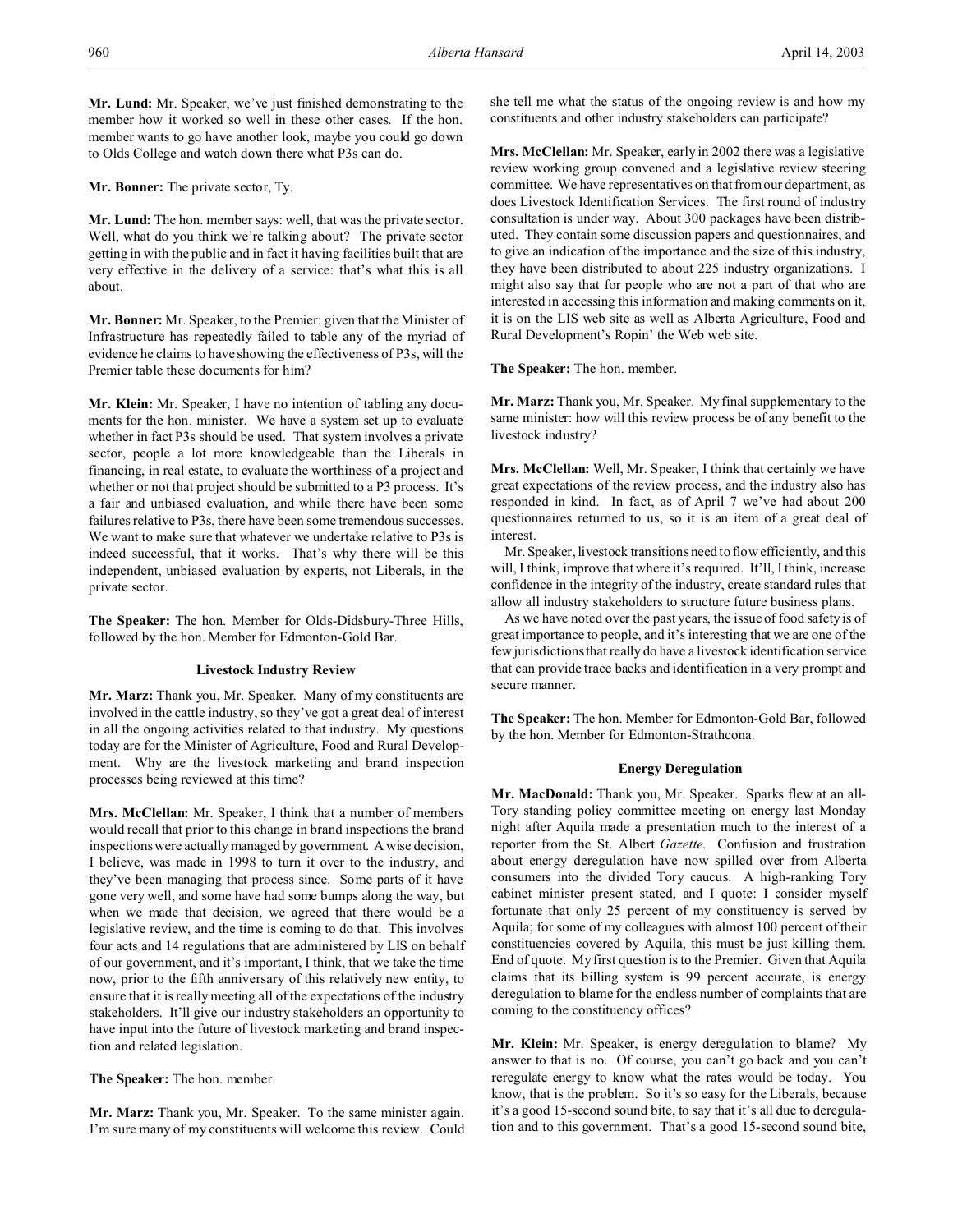and they don't have to justify it. They don't have to do any comparisons to a regulated environment. They can't because we don't have a regulated environment. So my answer would be no, and if they want to say something to the contrary, then I guess it's up to them to prove it.

You know, I can recall 2000, I guess, when deregulation came in, January 1, and the price of power shot way up. Of course, the opposition at that time said: well, it's all because of deregulation. They purposely failed to mention to the Alberta public that a number of power plants were down at that particular time, that the price of gas shot to an all-time high, that the economy of the province was growing at an unprecedented rate. They forgot to point out all of those things, Mr. Speaker, because the simple thing, at least for a Liberal, was to come up with a 15-second sound bite saying: oh, this is all due to deregulation. That is the simple thing. That is the way they find solutions. That's the way they present solutions to problems: through a 15-second sound bite.

#### *2:20*

**Mr. MacDonald:** Again, Mr. Speaker, to the Premier: given that energy deregulation is the cause of high energy bills, not Liberal policy, the Liberal policy that he is free to take, what constituencies besides Cypress-Medicine Hat are continuing to hear about problems of billing accuracy and poor consumer relations from Aquila?

**Mr. Klein:** Mr. Speaker, without doubt – and I'll concede this to the hon. member – there have been some billing problems. The Minister of Energy and the Minister of Government Services have been dealing with this particular situation, the situation as it specifically relates to Aquila, and I will have the two ministers respond as to what they are doing relative to this situation.

**Mr. Smith:** Mr. Speaker, the companies that are involved with respect to the billing inaccuracies – namely, Aquila and an electricity provider by the name of EPCOR – were on the consultation team prior to the introduction of the new market model. They were involved from 1997, 1998, 1999, 2000, so they were supposed to have been prepared to deliver commercial solutions to commercial problems. In effect, these are commercial problems. In order to hasten that improvement, we put an order in, a deficiency regulation, such that the EUB will upon review of a customer's file and finding out that there's an inaccurate meter reading refund the customer \$75. Now, to this point it's my understanding that out of 350,000 customers billed about four times, the EUB has in fact delivered in between 250 and 400 refunds.

**The Speaker:** The hon. member.

**Mr. MacDonald:** Thank you, Mr. Speaker. Again to the Premier: will the Premier consider a suggestion from a frustrated rural Tory backbencher, this time from the Drayton Valley-Calmar constituency, and implement a \$75 fine for Aquila, similar to the one that was legislated for EPCOR, or are you going to continue to pick winners and losers?

**Mr. Klein:** Mr. Speaker, relative to the situation as it pertains to protection of the consumer, I'll ask the minister responsible to respond.

**Mr. Coutts:** Mr. Speaker, we had all five companies, including rural electrification units, sitting at the task force table, and every single solitary one of those people agreed with the outcomes of the task force in terms of simplifying bills, making them easier to read,

making them more understanding of what was being charged. When we came around to the issue of billing accuracies in terms of what is on the bill and whether it is actually accurate according to what the meter may have put forward, they all agreed that customer service organizations within each of their companies, not just one company but within each of their companies, would do two things. The first thing was to work better together between the wire service provider and the billing agent. Secondly, as an individual company they would make sure that those billing accuracies would be looked after by their customer service people.

**The Speaker:** The hon. leader of the third party, followed by the hon. Member for Calgary-Buffalo.

# **Education Property Taxes** *(continued)*

**Dr. Pannu:** Thank you. Mr. Speaker, two years ago this government promised to cap the amount they collected in property taxes at \$1.2 billion. It's not the first time this government has broken its "the only way taxes are going is down" promise. This is the same government that raised health care premiums and added over 70 new fees last year. Now, according to the city of Edmonton the government's latest tax grab will add close to 9 percent to the provincial tax bill in the form of school levy for Edmonton homeowners. My questions are to the Minister of Finance. Will Edmonton homeowners be paying more in provincial property taxes because of her budget? Yes or no?

**Mrs. Nelson:** Well, Mr. Speaker, last week in our budget we announced that we were freezing the mill rate for the property assessment for school taxes, a move that we had done the previous year. What we said, though, was that with the number of people that have come to the province and settled here and built or bought homes, we would capture the growth within the province. The market value assessment on their homes will be based on the current market value assessment that their city has put out to them. If there has been no increase in the market value assessment of their homes, there'll be no change in their property tax insofar as school tax goes. So it's on an individual basis. Some communities have seen their assessments flat, others have seen them go up, and some communities' within the larger cities have actually gone down.

**The Speaker:** The hon. member.

**Dr. Pannu:** Thank you, Mr. Speaker. Given that this minister has broken her promise, why should Edmonton homeowners care about the mill rate if the end result of this broken promise is an 8.9 percent increase in their taxes?

**Mrs. Nelson:** Mr. Speaker, the only part of the equation that the province actually sets is the mill rate assessment for education on the property assessment. Now, we don't do the market value assessment; we don't do the city side of the equation. We only set the mill rate for the education component. That's all we do, and that has been frozen.

**The Speaker:** The hon. member.

**Dr. Pannu:** Thank you, Mr. Speaker. I ask the minister again: why did she break her promise to cap – to cap – the total amount of revenue collected from the provincial property tax? That's the question she hasn't answered.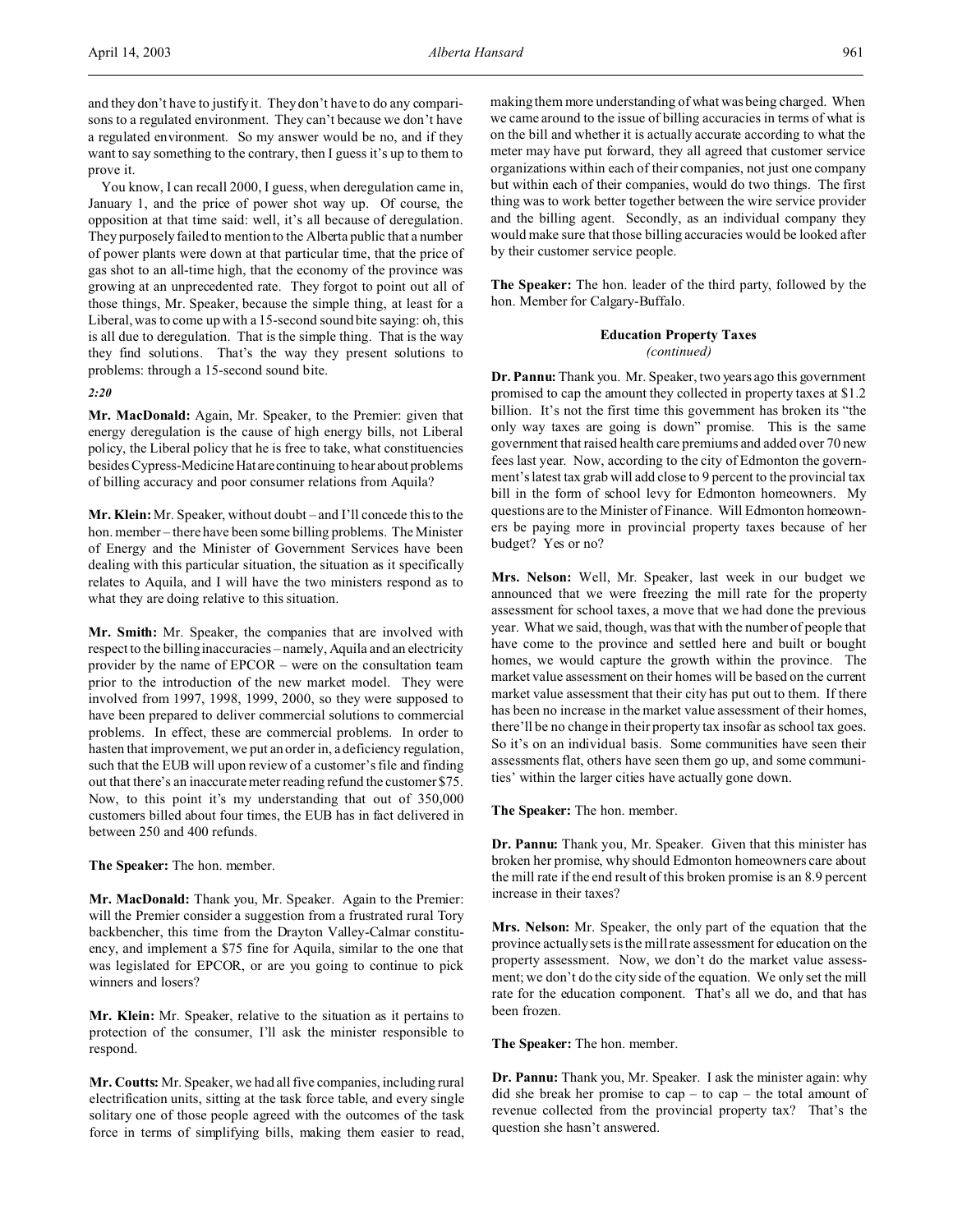**Mrs. Nelson:** Well, Mr. Speaker, only someone who doesn't realize that this province has an economic climate that is making it grow would ask such a silly question. We've frozen the mill rate. With more people coming here, there are more people contributing to tax. You just have look at our financial statements and realize that we have kept our personal income taxes low. We've in fact indexed the increase on it to make sure it's the lowest, but we receive more. Why? Because there are more people in this province paying into the pot, so there are more dollars coming forward. I don't know why this is so hard for him to understand. We froze the mill rate. [interjections]

**The Speaker:**Hon. members, actually, you know, if somebody asks a question and somebody agrees to answer the question, we really shouldn't heckle either the questioner or the responder to the question.

Let's try now the hon. Member for Calgary-Buffalo.

#### **Low-income Support Programs**

**Mr. Cenaiko:** Thank you very much, Mr. Speaker. As part of Budget 2003 government announced an increase for some people receiving supports for independence, or SFI. Families with children will receive an additional \$20 per month increase effective June 1 and keep the projected \$15 per month increase per child from the national child benefit starting in August. For the people on SFI who are not expected to work, they also get a \$20 per month raise starting June 1. My question is for the Minister of Alberta Human Resources and Employment. People receiving AISH are also not expected to work, but many do and in some cases have children to support. Why didn't the AISH, or the assured income for the severely handicapped, recipients also get an increase?

**Mr. Dunford:** We were looking at two situations, Mr. Speaker: first of all, of course, our supports for independence program and also AISH. In terms of AISH this is a program that is recognized as probably the most generous across Canada; if not, certainly at the top of the list. So it was felt that we would concentrate more on the supports for independence side as we move forward.

Now, we didn't forget about AISH altogether. Many members here in the House have for a long time had concerns with constituents of theirs that are on AISH that are also receiving income from the Canada pension plan, and of course, Mr. Speaker, as we are all aware, the CPP is indexed to a cost-of-living measure. Sometimes it does happen where a minor increase in the consumer price index can actually move them above the \$850 and then take them off of AISH. In recognizing that, then, Budget 2003, of course is now extending health benefits to those AISH clients that run into that experience.

*2:30*

**The Speaker:** The hon. member.

**Mr. Cenaiko:** Thank you, Mr. Speaker. My supplemental question is to the same minister. What can AISH recipients expect down the road and into the future?

**Mr. Dunford:** I've made the commitment, Mr. Speaker, to AISH stakeholders here in the province to be having a look at how we can make sure that this program can continue and can continue on a sustainable basis. We've increased the budget within Budget 2003, but frankly that is to take the anticipated growth in the program.

**The Speaker:** Hon. members, before I recognize the first of several members, might we revert briefly to Introduction of Guests?

[Unanimous consent granted]

```
head: Introduction of Guests
```
*(reversion)*

**The Speaker:** The hon. Member for Olds-Didsbury-Three Hills.

**Mr. Marz:** Thank you, Mr. Speaker. It's a pleasure to introduce to you and through you to members of this Assembly a longtime friend and constituent and probably most important of all a trail-riding partner, Mr. Pat James. He's seated in the public gallery. I'd like to note also that Pat in addition to his duties as a county of Mountain View councillor also is a director with the AAMD and C. I would ask Pat to rise and receive the warm welcome of this Assembly.

### head: **Recognitions**

**The Speaker:** The hon. Member for Olds-Didsbury-Three Hills.

# **90th Anniversary of Olds College**

**Mr. Marz:** Thank you, Mr. Speaker. Last Friday a number of colleagues joined me in Olds to celebrate and recognize the 90th anniversary of Olds College at a very gala event.

Olds College is a vibrant educational centre in the heart of my constituency. The primary focus of the college is promoting a strong agriculture sector in Alberta by educating students in all aspects of agriculture, whether it be the business side, the research side, or practical applications of new technologies. One of the greatest things about Olds College is that it takes all these innovations, some of which are made at their very own Centre for Innovation, and shows Alberta farmers how to apply them on the farm. Albertans appreciate the practical skills and know-how, and Olds College excels at getting that know-how to rural Alberta.

Mr. Speaker, it's no secret that Alberta is moving towards an increasingly diversified ag sector, and the search for new ways to make money on the family farm knows no bounds. It's largely because of the skills that students learn at Olds College that agriculture is growing so quickly.

I want to commend Olds College and ask this Assembly to join me in wishing them the very best of luck and success in the future.

Thank you, Mr. Speaker.

**The Speaker:** The hon. Member for Grande Prairie-Smoky.

## **Leigh Goldie**

**Mr. Knight:** Thank you, Mr. Speaker. Recently the Hon. Gene Zwozdesky, Minister of Community Development, announced Alberta's first annual athletes and volunteers of the year. One of this year's volunteer recipients is longtime Grande Prairie resident Leigh Goldie of the Alberta Volleyball Association. Leigh has been avidly involved in the volleyball community for 25 years. In 1984 he formed the Wolves Volleyball Club in Grande Prairie, and since then he has remained as a director of the club and has helped it to grow and flourish to become one of the largest clubs in Canada.

At the provincial level Leigh has been a longtime executive member of the Alberta Volleyball Association and was also chair of volleyball for the 2000 Alberta Summer Games in Grande Prairie. Currently Leigh is the vice-president in charge of finance and administration for the Alberta Volleyball Association.

Mr. Speaker, he has received numerous awards including the 1998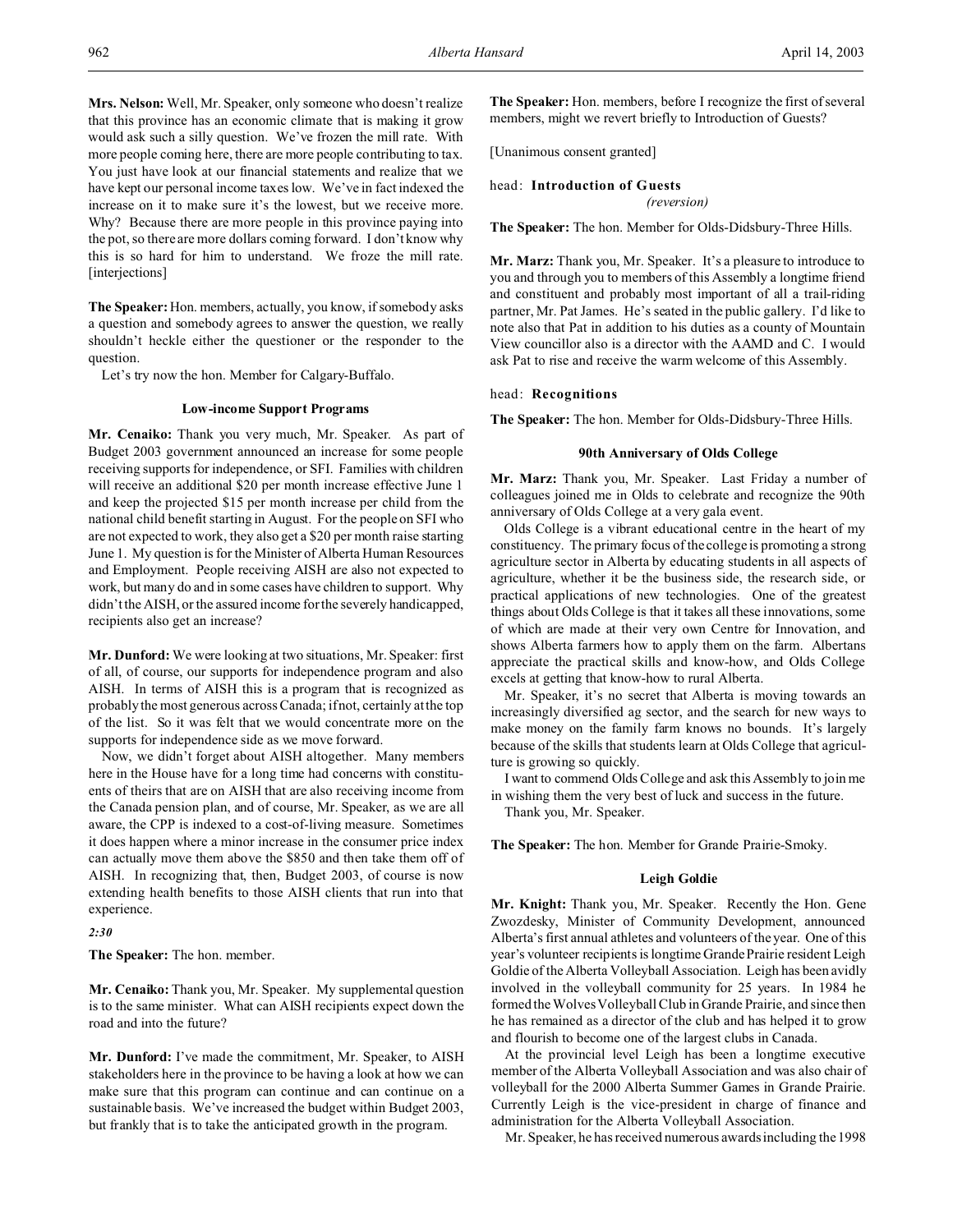builder of the year for the Grande Prairie Multi-Sport Development Centre, coach of the year for ACAC men's volleyball in 1989, and the Routledge award in 1997 from the Health and Physical Education Council. I would ask my colleagues to join me in recognizing Mr. Leigh Goldie.

**The Speaker:** The hon. Member for Edmonton-Gold Bar.

# **Excellence in Teaching Awards**

**Mr. MacDonald:** Thank you, Mr. Speaker. Today I rise to recognize six finalists for the 2003 excellence in teaching awards whose schools are in the Edmonton-Gold Bar constituency. These teachers are six of the many great educators in this province and have been chosen with 122 other fine educators by a selection committee of representatives of stakeholder groups and education partners in early childhood services to grade 12 learning community as finalists for the 15th annual excellence in teaching awards. These finalists for the excellence in teaching awards have demonstrated creativity, innovation, and effectiveness in teaching.

I would like to recognize Jennifer Prestash and Randy George Radmanovich from l'école Kenilworth school; Errol Valentine Johnson, Mary Kelsey, and Diane Gayle Smarsh from McNally high school, Sharon Goulet from the Suzuki charter school.

Transmitting the collective knowledge of our community from one generation to the next is the most important job in our society, and our teachers do it very well.

Thank you.

**The Speaker:** The hon. Member for Lac La Biche-St. Paul.

#### **Canadian Men's Curling Team**

**Mr. Danyluk:** Thank you very much, Mr Speaker. It is my pleasure to rise today in the Assembly to recognize an outstanding sporting event and a remarkable group of athletes, the Canadian men's curling team. On Sunday, April 13, the Canadian skip, Randy Ferbey, and his teammates defeated Switzerland 10-6 in nine ends of curling to win the gold medal at the world curling championship in Winnipeg.

The Canadian team consists of lead Marcel Rocque, the pride and joy of St. Paul, who threw 96 percent for the final match; second Scott Pfeifer; third Dave Nedohin; skip Randy Ferbey; fifth Dan Holowaychuk; and coach Brian Moore. All are residents of Edmonton and Sherwood Park playing at the Avonair Curling Club in Edmonton, the city of champions.

Curling combines strategy with skill, and Canada has dominated, winning eight curling world championships since 1992 including 2003 and a record 29 since the Scotch Cup started in 1959. Canadians may not have invented curling, but we sure have made it our own.

I would ask that the Members of the Legislative Assembly join me in congratulating all members of the Canadian curling team for their extraordinary talent and their gold medal win at the world championships.

**The Speaker:** The hon. Member for Calgary-Buffalo.

#### **Calgary G-8 Organizing Committee**

**Mr. Cenaiko:** Thank you, Mr Speaker. It's my pleasure and honour to rise today to recognize the Calgary G-8 Organizing Committee for winning the White Hat of the Year award in Calgary last Tuesday. All eyes were on them and Calgary and area to successfully execute this event, the most significant international occurrence here since 1988. The event's success not only helped secure our reputation as a safe world-class destination and host for major diplomatic events, but it generated 1,500 full-time jobs and an estimated economic impact of \$193.1 million for Calgary and area businesses.

Mr. Speaker, Calgary and area enjoyed extensive regional, national, and international media coverage before and during the event. Our city's promotion as a world-class destination for both business and leisure travel was unmatched by this opportunity. The organizing team's contribution has helped to establish a legacy for Calgary as an international host, and political leaders and international media responded with praise and suggestions that future events be modeled and measured based on this team's successes.

Congratulations to Mayor Dave Bronconnier, Police Chief Jack Beaton, Fire Chief Wayne Morris, Calgary emergency medical service's chief Rick Stanger, city of Calgary G-8 project manager John Chapput, and city of Calgary CEO Dale Stanway for representing Calgary and the province of Alberta.

**The Speaker:** The hon. Member for Edmonton Highlands.

#### **Action for Healthy Communities**

**Mr. Mason:** Thank you very much, Mr Speaker. I rise to recognize a program of the Edmonton Healthcare Citizenship Society that was established in 1993. The Action for Healthy Communities is committed to building stronger and healthier communities through a community-building process that fosters citizen participation and advocacy for public policy that improves the health of the community. Example projects include collective kitchens, tai chi lessons, and development of a mental health awareness video.

Under the direction of co-ordinator Debbie Chaba they are currently working on an energy retrofit project partnered with Michael Kalmanovitch and the Ecology Systems Information Society, assisting homeowners in central Edmonton on limited budgets who are interested in reducing energy consumption and saving money.

Action for Healthy Communities exists to improve the well-being of their community, and I applaud their work.

#### *2:40*

**The Speaker:** The hon. Member for Grande Prairie-Smoky.

**Mr. Knight:** Thank you, Mr. Speaker. I rise to beg your forgiveness, sir, for my breach of protocol in my just-passed recognition. I inadvertently mentioned the member's name in the House.

# **Speaker's Ruling Referring to Members by Name**

**The Speaker:** Hon. members, perhaps just a bit of explanation why this is rather important. It's not one of those rules that just sort of kicked in out of the blue. Two things can happen, and hon. members can see the use of names in this Assembly where some hon. members, unfortunately, have a difficult time dealing with a certain name from a certain culture, and sometimes there's a slurring, which is an embarrassment to the member and an embarrassment to the person whose name is mentioned. So in the Assembly itself there may be names which, depending how you pronounce them, may lead to some considerable degree of embarrassment for everybody.

Now, we have no current member called Paquette. Now, you can play some unfortunate games with that name. We have no member called Foquette. The rule is very clear. We mention the member's constituency and not the name.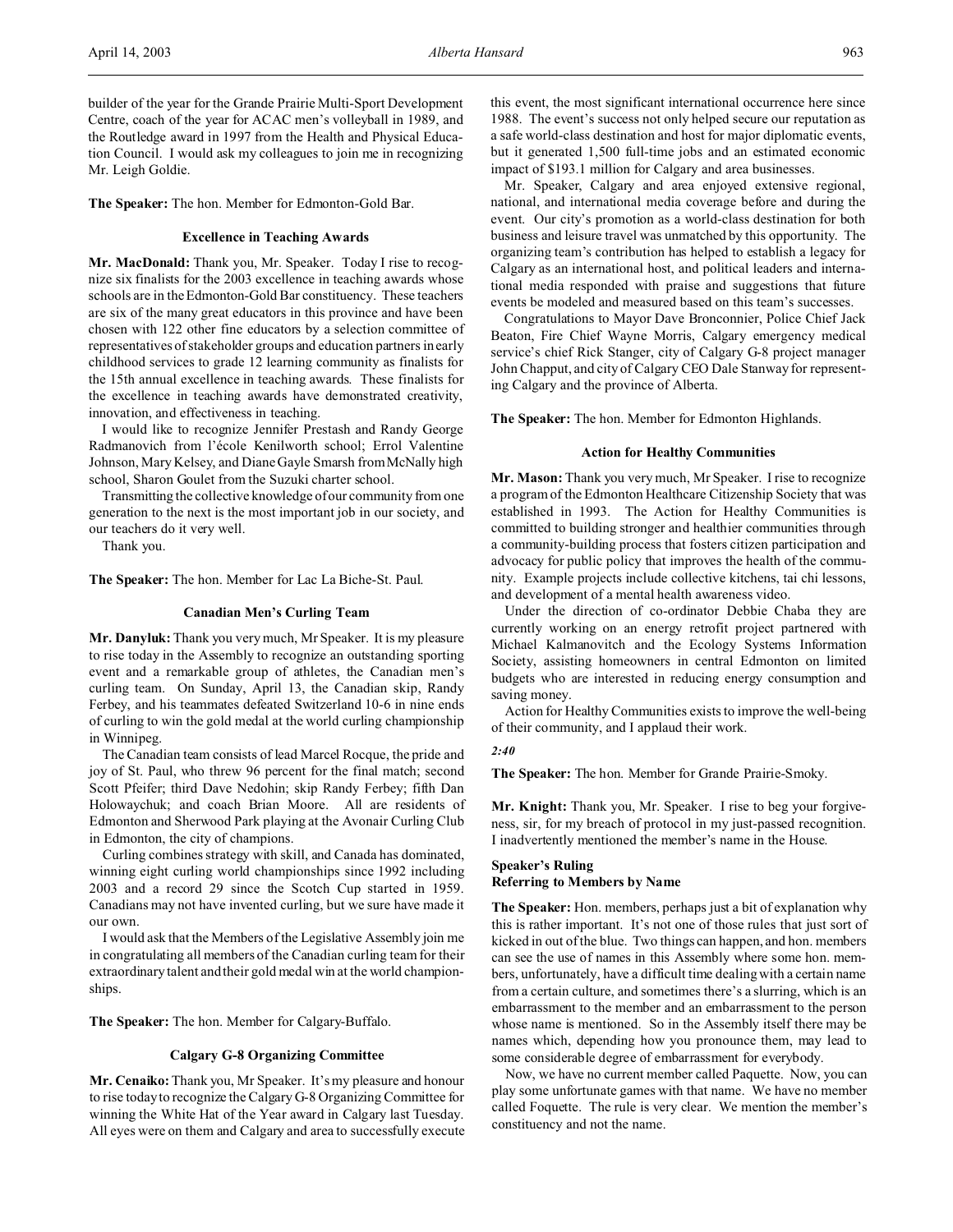# head: **Tabling Returns and Reports**

**The Speaker:** The hon. Member for Olds-Didsbury-Three Hills.

**Mr. Marz:** Thank you, Mr. Speaker. I rise to present five copies of 18 letters addressed to the Minister of Health and Wellness and myself requesting that the Didsbury health services be located in the Calgary regional health authority.

**The Speaker:** The hon. Member for Grande Prairie-Smoky.

**Mr. Knight:** Thank you, Mr. Speaker. I rise today to table a letter from St. Rita's parish in the community of Valleyview urging the provincial government to deinsure the practice of abortion.

**The Speaker:** The hon. Member for Edmonton-Centre.

**Ms Blakeman:** Thank you very much, Mr. Speaker. I'm very pleased to rise today and table five copies of a letter from constituent Don Perdue, who's asking if it's true that "medicare is being slow in delivery to seniors in the hope that they will pass away and thus the governments will save money" since they no longer have to pay pensions. This constituent notes that money being spent that's paid into the medical system "does not appear to be used to relieve the patients who pay for it in taxes and premiums."

Thank you, Mr. Speaker.

**The Speaker:** The hon. Member for Edmonton-Glengarry.

**Mr. Bonner:**Thank you, Mr. Speaker. With your permission I have two tablings today. The first is a letter on behalf of the Liberal caucus signed by our leader congratulating the team of Randy Ferbey,Marcel Rocque, Scott Pfeifer, and Dave Nedohin on winning their second world curling championship in a row.

The next letter is again signed by the Leader of the Official Opposition on behalf of the Alberta Liberal caucus to Mike Weir on being the first Canadian to win the Masters championship.

Thank you.

**The Speaker:** The hon. Member for Edmonton-Mill Woods.

**Dr. Massey:** Thank you, Mr. Speaker. With your concurrence I have three tablings this afternoon. First are five copies of a study entitled Teachers' Instructional Practices in Small Classes by Haughey, Snart, and da Costa, soon to be published in the *Alberta Journal of Educational Research*, volume 49, issue 2, in the summer of 2003. The study details how small classes facilitate a variety of instructional strategies, effectively moving children to the literacy goals of the grade 1 curriculum.

The second study – and I have five copies of it, Mr. Speaker – is entitled Enhancing Literacy Achievement in Small Grade 1 Classes in High Poverty Environments, soon to be published in the *Canadian Journal of Education*, June 2003, by Haughey, da Costa, and Snart, concluding that smaller classes, a focus on literacy, and continued professional development was successful in helping grade 1 students in high poverty, high transiency environments make solid gains in their academic and social abilities.

The third tabling, Mr. Speaker, is a letter from Melanie Shapiro indicating how the 2003 budget cuts will mean larger classes in Edmonton schools and that the impact of that on children will result in behaviour problems and less individual attention.

Thank you.

**The Speaker:** The hon. Member for Edmonton-Gold Bar.

**Mr. MacDonald:** Thank you, Mr. Speaker. I have two tablings this afternoon. The first one is the market surveillance administrator's annual report for the year 2002. This is dated the 10th of February of this year, and it's the market surveillance administrator, again, from the Power Pool of Alberta. I would urge all hon. members who are nervous about energy deregulation to please read this.

My second tabling is copies of a petition, and it states, "We, the undersigned residents of Alberta, petition the Legislative Assembly to demand the government fund education adequately and equally across the province."

Thank you.

**The Speaker:** The hon. Member for Edmonton-Strathcona.

**Dr. Pannu:** Thank you very much, Mr. Speaker. I rise to table a document. It's an editorial in the *Alberta Doctors' Digest* March-April 2003 issue. This document is called Lies, Damned Lies and Politicians' Promises and mentions how the Alberta government's ideology of privatization is harming consumers and how Albertans have felt scorned from remarks in this House that they can afford to pay greatly increased costs of natural gas and electricity.

Thank you, Mr. Speaker.

**The Speaker:** The hon. Member for Edmonton-Highlands.

**Mr. Mason:** Thank you very much, Mr. Speaker. I'm tabling a document today from ATCO Electric showing the steep rate hikes being incurred by its residential and farm customers as a result of the Tory government's flow-through electric pricing scheme. This is consistent with New Democrat opposition predictions made last month.

head: **Orders of the Day**

head: **Written Questions**

**The Speaker:** The hon. Deputy Government House Leader.

**Mr. Zwozdesky:** Thank you, Mr. Speaker. Proper notice having been given on Thursday, April 10, it is my pleasure to move that written questions appearing on today's Order Paper do stand and retain their places with the exception of written questions 11 and 12.

[Motion carried]

### **Transportation Achievement Bonuses**

Q11. Ms Carlson moved on behalf of Mr. Bonner that the following question be accepted. What is the amount of each bonus and aggregate amount of all bonuses awarded to senior officials within the Ministry and Department of Transportation over the 2001-2002 fiscal year broken down by the identity of and amount paid to each official?

**The Speaker:** The hon. Minister of Transportation.

**Mr. Stelmach:** Thank you, Mr. Speaker. I wish to accept Written Question 11 with amendments, and the amendments have been distributed to all members, shared with the opposition before 11 this morning. I'd like to move that Written Question 11 be amended by (a) striking out "amount of each bonus and,"(b) striking out "senior officials" and substituting "employees, and the number of employees who received a bonus," and (c) striking out "identity of and amount paid to each official" and substituting "range of bonus dollar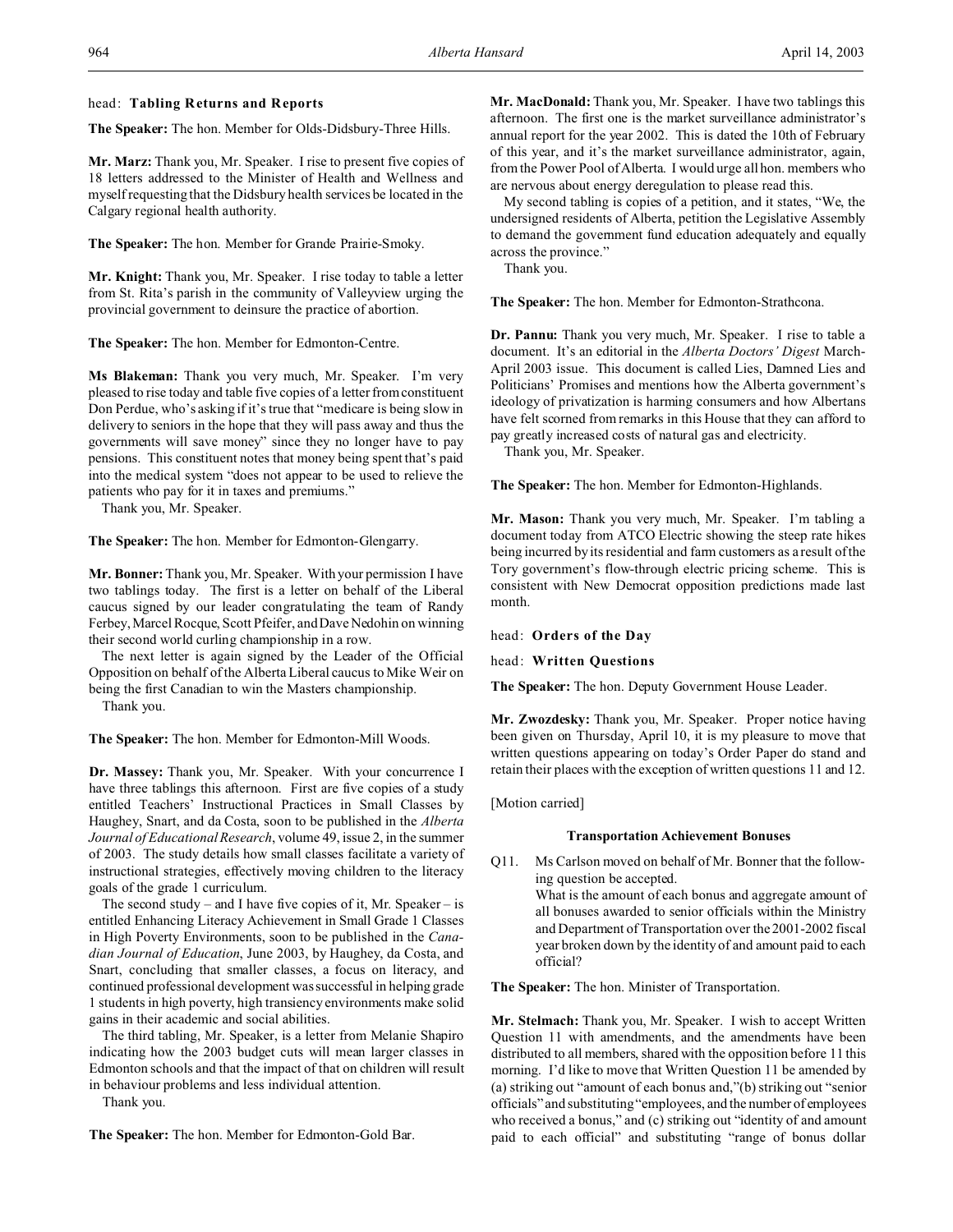amounts and the number of employees who received a bonus within that range."

Mr. Speaker, the amended written question would then read as follows:

What is the aggregate amount of all bonuses awarded to employees and the number of employees who received a bonus within the Ministry and Department of Transportation over the 2001-2002 fiscal year broken down by the range of bonus dollar amounts and the number of employees who received a bonus with that range?

The rationale for this amendment, of course, is to be consistent with the spirit and intent of the Freedom of Information and Protection of Privacy Act. Therefore, Mr. Speaker, I move that Written Question 11 be accepted as amended.

*2:50*

**The Speaker:** On the amendment, the hon. Member for Edmonton-Centre.

**Ms Blakeman:** Thank you very much, Mr. Speaker. I would like to speak against this amendment. This is part of a manner of operating that I see this government increasingly using that I have to object to. The changes as outlined by the minister in this amendment to the original motion are so thorough as to make the original question meaningless. When you change almost every word and every clause in here to take out all of the information that is pertinent, it makes the original request meaningless. For a government that claims to be open and accountable, open and transparent – we'll give you any information you want – it's making a mockery of this process.

We're not getting the information that we're requesting, and this is information that's widely available inside the government. The government knows exactly how much percentage of bonus it's going to offer to each level. There are supposed to be targets set and achieved by these senior officials in order to receive the bonus. Why is this information not available to the public? The public's tax dollars are paying for these bonuses. Why do they not get to hear? The Official Opposition and the hon. Member for Edmonton-Glengarry didn't ask for people's names. It just said various senior officials that were in the particular positions, and that's now been watered down so much that it's meaningless.

I will note that this government makes the school boards and the regional health authorities publish the amounts of bonuses that the superintendents of the school boards and the CEOs of the regional health authorities get – makes them, requires them, or publishes for them – but what's good for the goose doesn't seem to be good for the gander here. So I question what the big secret is. If you're proud enough of these employees and their work is exemplary enough that they stand to have earned an achievement bonus, then fine: let's see what the positions are; let's see what the targets were that they were to achieve and how well they achieved them. But this level of disguise and obfuscation and smoke and mirrors that's now going on with this government is utterly unacceptable to me. If you're so open and transparent and accountable, then let's see it. These kinds of shenanigans are totally unacceptable to me.

Thanks, Mr. Speaker.

**The Speaker:** The hon. Member for Edmonton-Ellerslie on the amendment.

**Ms Carlson:** Yes, Mr. Speaker. I, too, am speaking against the amendment. This amendment effectively neuters the original question as put on the Order Paper and doesn't give us any kind of comparative . . . [interjection] No. I'm speaking about government members, hon. minister. It doesn't give us the kind of information that we require to make good comparisons.

We have a government who continually talks about how they like to parrot the practice of industry. Well, industry does report bonuses and information of that kind to their shareholders and often makes that public in public documents. So for this government to continually hide behind legislation when it doesn't need to is irresponsible and certainly does not meet any of the parts of its mandate that it continually talks about having in terms of openness and accountability. So I definitely will be voting against the amendment.

[Motion on amendment carried]

**The Speaker:** Now on the main motion as amended, the hon. Member for Edmonton-Ellerslie to close the debate.

**Ms Carlson:** Thank you, Mr. Speaker. We asked for this information about bonuses and aggregate amounts of bonuses to the department so that we could start to do what this government should be doing in its business plans, which is monitoring comparative figures and taking a look at relating actual performance . . .

#### **Dr. Taylor:** Monitoring?

**Ms Carlson:** Yes, monitoring. And you talk about it, Minister of Environment, but in fact, Mr. Speaker, he doesn't do it. So this is a way of putting into place one of those kinds of reporting practices so that we can actually see if performance ties in to dollars paid. We believe it doesn't. We believe that if it did, this government would have no problem disclosing that amount, so that's why we asked for this particular question in the first place.

[Written Question 11 as amended carried]

#### **Municipal Affairs Achievement Bonuses**

Q12. Ms Carlson moved on behalf of Mr. Bonner that the following question be accepted. What is the amount of each bonus and aggregate amount of all bonuses awarded to senior officials within the Ministry and Department of Municipal Affairs over the 2001-2002 fiscal year broken down by the identity of and amount paid to each official?

**The Speaker:** The hon. Minister of Municipal Affairs.

**Mr. Boutilier:** Thank you very much, Mr. Speaker. I certainly am prepared to accept Written Question 12 with amendments, and the information has been shared with the hon. Member for Edmonton-Glengarry in accordance with the procedures.

I would like to also move at this time that Written Question 12 be accepted as amended. I would like to add, though, that, you know, in keeping with the spirit and the intent of freedom of information and protection of privacy and the points that were made earlier in terms of accountability and transparency, the bottom line is that what taxpayers should know is simply how much their tax dollars are going towards. Certainly, with the new amendment that I'm putting forward, it would read as such:

What is the aggregate amount of all bonuses awarded to employees and the number of employees who received a bonus within the Ministry and Department of Municipal Affairs over the 2001-2002 fiscal year broken down by the range of bonus dollar amounts and the number of employees who received a bonus within that range?

This certainly keeps to the spirit and the intent of accountability and transparency.

So moved.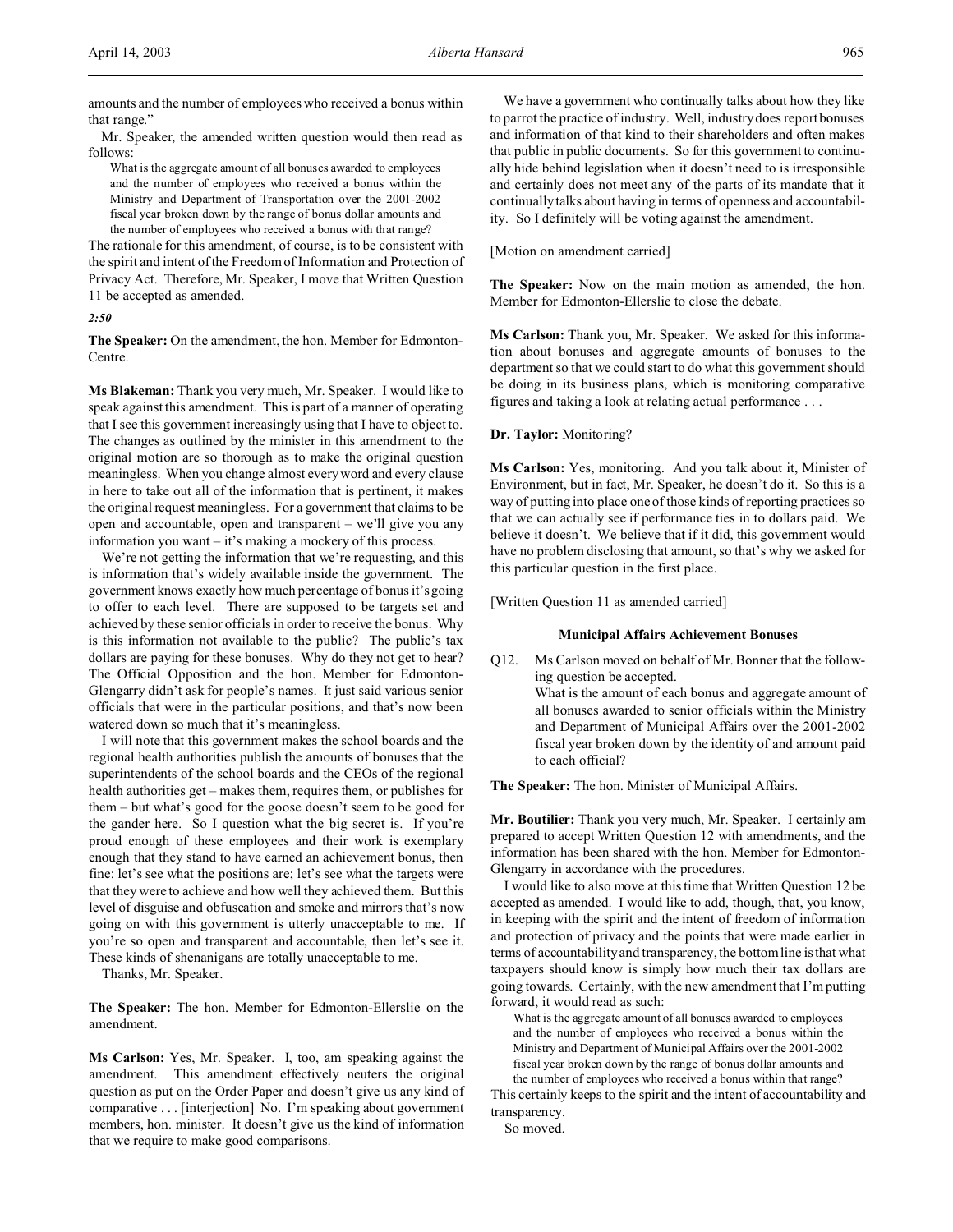**The Speaker:** But, hon. minister, you're not moving anything. Now, we're on an amendment.

The hon. Member for Edmonton-Ellerslie.

**Ms Carlson:** Thank you, Mr. Speaker. He'll learn the rules eventually, I'm sure.

On the amendment, once again this one does the same thing as the other amendment does, which does not give us the information which makes people accountable for the dollars that they are receiving, so we don't like this amendment either. In fact, once again I'm surprised that this minister wants to hide behind that legislation, because there are many cases and many other circumstances where bonuses and dollars paid out to individuals in highranking decision-making positions are completely transparent and are available for public scrutiny, and we would expect that same kind of behaviour from this government.

**The Speaker:** Okay. So the hon. Minister of Municipal Affairs has moved an amendment. This is now what's before the Assembly.

[Written Question 12 as amended carried]

### head: **Motions for Returns**

**The Speaker:** The hon. Deputy Government House Leader.

**Mr. Zwozdesky:** Thank you, Mr. Speaker. Again, proper notice having been given on Thursday, April 10, it is my pleasure to move that motions for returns appearing on today's Order Paper do stand and retain their places with the exception of motions for returns 12 and 13.

[Motion carried]

#### *3:00* **Sustainable Resource Development Liability Claims**

M12. Ms Carlson moved that an order of the Assembly do issue for a return showing copies of the 62 contingent liability claims against the Department of Sustainable Resource Development in the 2001-02 fiscal year as mentioned in responses to supplementary questions from the Committee of Supply, April 16, 2002, and attached to correspondence code DM02-KC-0671 from the Hon. Mike Cardinal, Minister of Sustainable Resource Development.

The Speaker: Now, Minister of Sustainable Resource Development.

**Mr. Cardinal:** Thank you very much, Mr. Speaker. I move that Motion for a Return 12 be rejected, and the reason for this is because the information requested is protected by sections 25 and 27 of the Freedom of Information and Protection of Privacy Act, or FOIP. In fact, as stated in the legislation, disclosure of this information could possibly, one, harm the economic interests of the government of Alberta; two, result in financial loss to the government of Alberta; three, compromise or interfere with negotiations with the government of Alberta; four, prejudice the government's legal position on matters in question; and five, result in the loss of legal privileges attached to some of the information in question. For these reasons we will not be accepting this motion.

**The Speaker:** The hon. Member for Edmonton-Ellerslie to close the debate.

**Ms Carlson:** Yes, Mr. Speaker. We have a real problem with the

rejection of this motion. At least we could have expected some amendment to give more general information about this.

If you take a look at responsible financial reporting and any kinds of accounting principles used by any governments worldwide or any corporations worldwide, you will see that they have rules in place for disclosing contingent liabilities on financial statements. Even if we don't get who the contingent liabilities are with or the individual amounts that could be outstanding, at least we need to get a best estimation of what this government expects to pay out over time, because that does impact the financial viability of the province and is an outstanding liability that does need to be recorded. So we find these to be quite irresponsible accounting practices, never mind governing practices or revenue projection practices.

We would urge the minister to consider releasing some sort of information in and around these contingent liabilities so that good decisions can be made by all those reviewing the statements, because we need that information to be reflecting accurate liabilities in all cases.

**The Speaker:** The Assembly will only be voting on the motion put forward by the hon. Member for Edmonton-Ellerslie, not the motion put forward by the hon. Minister of Sustainable Resource Development.

[Motion for a Return 12 lost]

### **Kyoto Accord**

M13. Ms Carlson moved that an order of the Assembly do issue for a return showing all correspondence between the Minister of Environment, the Premier, Public Affairs Bureau, and the Minister of Energy regarding the Kyoto accord and Alberta's anti-Kyoto campaign.

**The Speaker:** The hon. Minister of Environment.

**Dr. Taylor:** Yes. Mr. Speaker, I must say that it is my privilege and pleasure to respond to this motion. Simply put, this motion cannot be accepted. Not only does the motion ask for information that is privileged under FOIP – and the member and her caucus so strongly support FOIP, so they should know that – but it certainly makes assumptions about last year's climate change discussions. It talks about an anti-Kyoto campaign, and I just want to make very clear to this member that our campaign was a pro climate change campaign on a national basis. It was not about anti-Kyoto; it was about pro climate change and a national plan. As well, if our plan was anti anything, it was anti federal intrusion into areas of provincial jurisdiction, and certainly I would say strongly still that we must stand up and protect Alberta's interests from the anti federal intrusion into our jurisdiction, which is something that the members opposite don't seem to understand with their close connections to the government in Ottawa.

So I clearly – clearly – urge all members not to accept this motion.

**The Speaker:** The hon. Member for Edmonton-Ellerslie to close the debate.

**Ms Carlson:** Thank you, Mr. Speaker. What this government truly is is anti openness and accountability, as certainly shown by the amendments and rejections of motions today. [interjection] That is certainly true. The Member for Edmonton-Centre's comments are very accurate.

How this member can stand here with a straight face and say that they had a pro climate change agenda – well, I see he's not so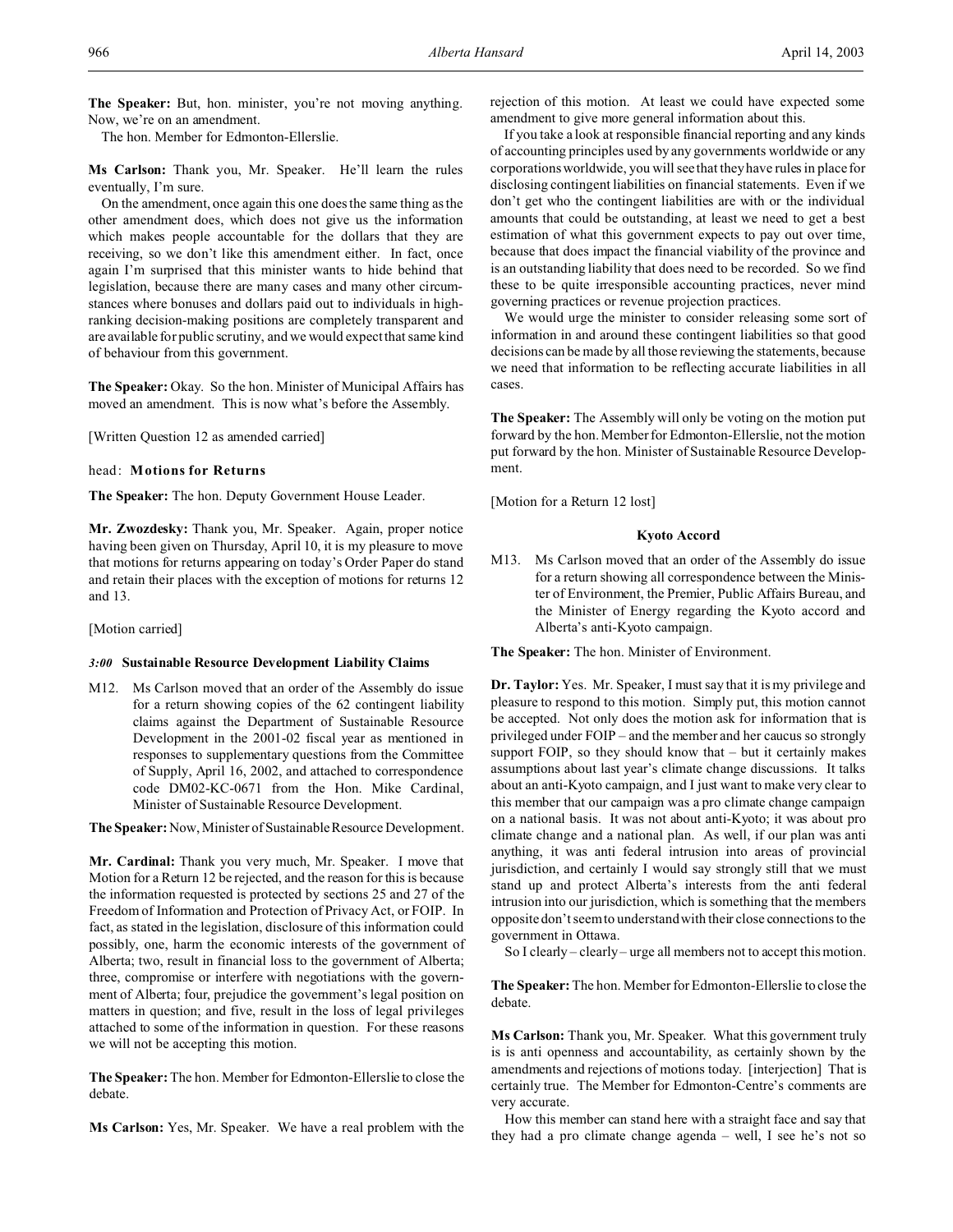straight faced now that he's sitting down in his seat. A pro climate change agenda: what was that about? I must have been out of the province during that debate, because I certainly didn't hear it. What I saw was a lot of money being spent on a stance which they have subsequently had to soften, I'm happy to see, in the new bill that we see coming out on climate change and the commitment of some dollars to moving forward on this particular item in the budget. So it's nice to see that perhaps he's moving from his before Christmas anti-Kyoto stand to this stand now which is going to be working in some co-operation. So it isn't all bad, bad feds. It's also unin-

formed provincial government on the issues and on where in fact their liabilities do lie and what they do have control over in terms of the province. It's important for people in this province to know what this government is doing, and I would remind this minister, who aspires to being well read, that other jurisdictions do make available these kinds of documents. I would refer the minister to Australia, where they do have certain rules that impose a degree of openness and accountability on governments. I have seen this minister in the past

cherry-pick those ideas from Australia that he likes. So I would encourage him to take more ideas than just those that he likes, and some of them include making public these kinds of pieces of correspondence which help the voters know where their money is being spent and the kinds of filters their government is using for decision-making, particularly when they're making poor decisions.

So we would urge all members in this Assembly to vote for the acceptance of this motion.

[Motion for a Return 13 lost]

# head: **Public Bills and Orders Other than**

Government Bills and Orders

head: Second Reading

# **Bill 204 Insurance (Accident Insurance Benefits) Amendment Act, 2003**

[Adjourned debate April 7: Dr. Taft]

**The Speaker:** Hon. members, there are 72 minutes left under the Standing Order agenda.

The hon. Member for Calgary-Buffalo.

**Mr. Cenaiko:** Thank you, Mr. Speaker. It gives me great pleasure to stand in the Assembly today to debate Bill 204, the Insurance (Accident Insurance Benefits) Amendment Act, 2003. I'd like to take this opportunity to commend the MLA for Drayton Valley-Calmar for bringing this legislation forward.

It raises some important issues that need to be addressed regarding section B benefits. Bill 204 would amend the Insurance Act to accomplish two primary goals: alter section B benefits and include a dispute arbitration mechanism. First, Bill 204 would increase the limit of section B medical benefits to \$25,000 over four years from the current level of \$10,000 over two years to individuals who have been involved in an automobile accident. Second, this bill would include initiatives for a dispute arbitration forum between the insurance companies and claimants receiving section B medical benefits. In conjunction with this dispute mechanism the amendment would introduce the use of independent medical examiners. Mr. Speaker, with the passage of Bill 204 our province would be on the same payout level of section B medical benefits as Nova Scotia, New Brunswick, Newfoundland, Nunavut, and the Northwest Territories. Currently Alberta ranks as the lowest jurisdiction in Canada with regard to payout limits on section B benefits.

Mr. Speaker, having mentioned Alberta's low limit on those benefits, I feel it's also important to highlight that the average section B payout is well below the set limits. Over 2001 the Insurance Bureau of Canada reported that Alberta's average payout for section B benefits was \$3,320, whereas the average all-inclusive payout was \$5,967 for the same year. It must also be recognized that Alberta's low payout of section B benefits is not a true indicator of benefits available. If a claimant is involved in an accident that is not their fault, they are not entitled to additional benefits. Accident victims can recover medical costs through third-party liability insurance of the driver at fault. Additional benefits include a minimum of \$200,000 in third-party liability, \$2,000 in funeral expense benefits, and maximum disability benefits of \$300 per week, or 80 percent of gross wages over a 104-week period.

*3:10*

Mr. Speaker, difficulties arise when comparing Alberta insurance benefits to other provinces. We are basically comparing apples and oranges. These are two separate and distinct types of processes. The essential difference is between no-fault and tort systems. In Alberta we have a tort system, whereas provinces like Quebec have a nofault system. Section B benefits limits are high in no-fault systems because claimants do not have the choice to sue for pain and suffering. In Alberta's tort system those at fault pay. Section B benefits allow for insurance benefits on a no-fault basis to those injured in an accident, while those not responsible for the accident are eligible for third-party liability benefits.

Mr. Speaker, I would like to shift my focus and address the remainder of my remarks to the dispute arbitration mechanism. This is the portion of the bill I find most important and highly valuable. By providing the provisions for dispute arbitration, greater clarity, honesty, and impartiality would be brought to the process of resolving insurance claims. I acknowledge that by including an impartial arbitration panel, the government would have a more extensive role in regulating the insurance industry. Some may argue that this role is an example of government overregulation in the insurance sector, but I feel that the benefits of an impartial arbitration panel and the inception of independent medical examiners far outweigh the costs of this additional regulation.

With the passage of Bill 204 an impartial arbitration mechanism would be established to settle disputes that arise between insurance companies and claimants. This legislation would introduce independent medical examiners. The College of Physicians and Surgeons and either the Finance minister or the superintendent of insurance would supply a list of approved doctors to be selected as independent medical examiners. Both civil trial and insurance lawyers feel that the current system is unfair to individuals involved in automobile accidents, in particular with regard to their health assessment. As the system stands currently, an insurance company wanting to stop paying medical benefits to a claimant can send this individual to a medical professional of the company's choice. If this doctor deems that the claimant no longer needs medical benefits, the injured individual can be cut off from their medical benefits. By providing a mechanism for dispute resolution along with the introduction of medical examiners, enhanced clarity and fairness would be brought to insurance claims. Mediation and arbitration involve an essential, impartial, objective third party in settling disputes.

Mr. Speaker, I feel that in regard to the impartiality and dispute settlement and independent medical assessments it is important to highlight recent provisions that were made to the Workers' Compensation Board. Recommendations outlined from reports on WCB service delivery and the appeal system were instituted with the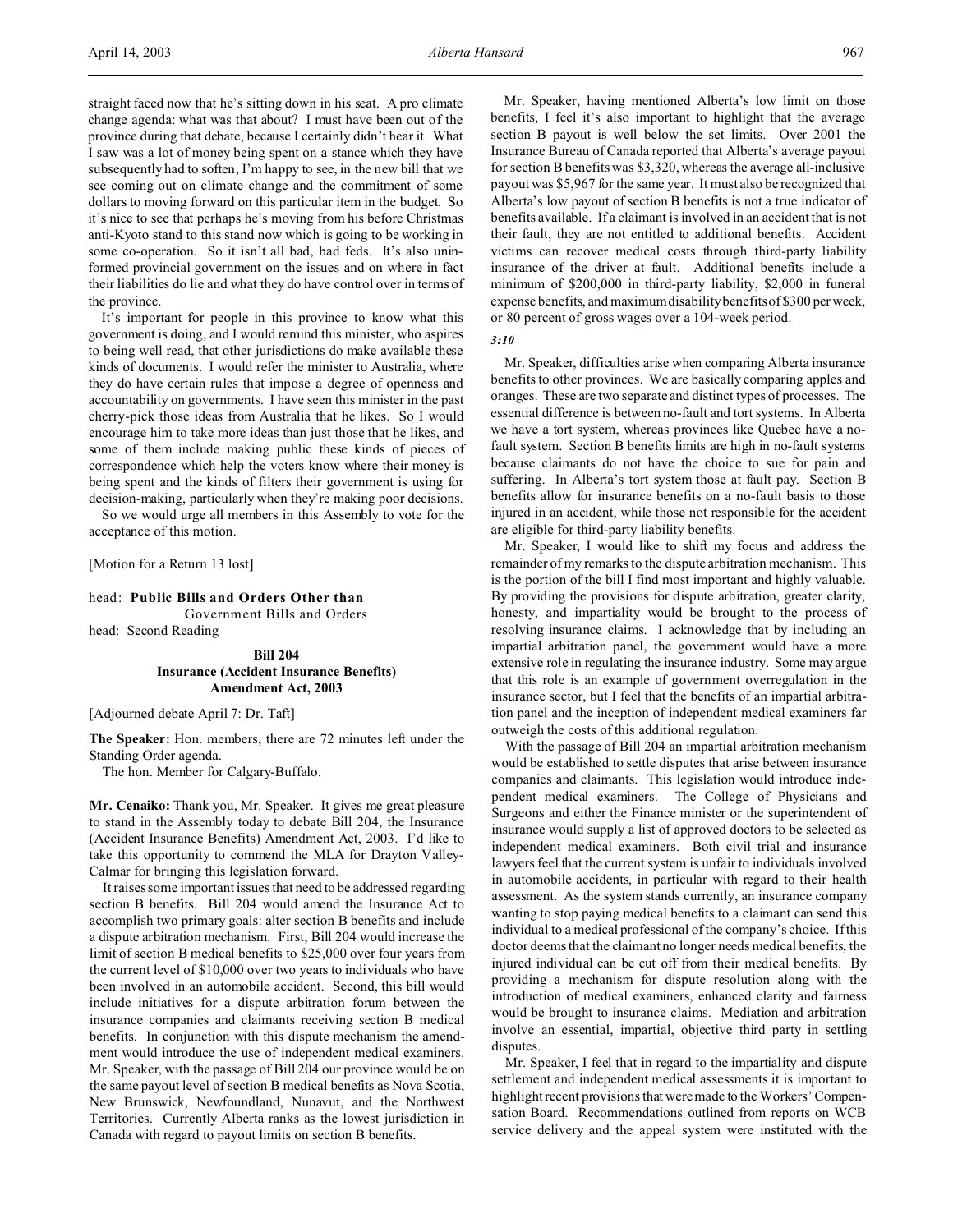passage of Bill 26 in May of last year. These provisions were brought forth to ultimately improve the clarity, fairness, confidence, and accountability of the system. Within these recommendations there was a call for the use of independent medical examiners. I feel it is important to look at the merits of this recommendation and how independent medical examiners and a similar process relate to Bill 204.

The seventh recommendation in the WCB review report called for a medical resolution committee to be established under the auspices of the Appeals Commission to review all cases where a difference of medical opinion between the medical examiner and the treating physician arises. It outlined that the committee's decision would be final and binding on all parties as it relates to the medical facts of the case. This recommendation states that

the members of the Committee are to be chosen from a continually updated list of [medical professionals] selected by a medical body that is independent of the WCB and Appeals Commission, such as the College of Physicians and Surgeons or the Alberta Medical Association.

The WCB has introduced independent medical panels to resolve medical disputes. These panels have specific guidelines for defining medical positions and differences in medical opinions. The provisions adopted for the WCB were brought forth to improve the structure of dispute resolution and the system as a whole. The dispute mechanism proposed in this amendment is along the same lines as changes made to the WCB to improve its operations.

This bill hopes to achieve the resolution of benefits disputes due to automobile accidents in a timely fashion. An impartial arbitration panel would ensure quality and establish uniform standards of competency for physicians performing independent medical assessments and appraisals of those involved in a motor vehicle accident. This impartiality allows for fairness and neutrality in a conflict. Parties involved are not working towards a specific outcome to benefit one side of the dispute; instead, they work to solve the conflict as quickly as possible.

Independent medical examiners are an important component of workers' compensation systems and are also used to clarify other liability cases. Impartial appraisals are often used to provide a more objective understanding of the impact of an injury or illness. Whenever an individual or his or her physical condition is under scrutiny in any case in which compensation is sought, an impartial medical appraisal must be given. Mr. Speaker, the establishment of independent medical examiners benefits the public good. They provide objectiveness and reduce bias. The College of Physicians and Surgeons and either the Finance minister or the superintendent of insurance would choose credentialed physicians competent in their specific fields of expertise which they feel have demonstrated the knowledge, skills, experience, and abilities required to perform independent medical evaluations according to the outlined medical performance standards.

An amendment to the Insurance Act allowing forthe establishment of impartiality in medical assessments will prove to be more just to those who have been involved in an automobile accident. Mr. Speaker, I feel that a dispute arbitration mechanism and the inclusion of independent medical examiners are important features that would improve the current system. These measures would increase impartiality and fairness for claimants involved in automobile accidents, and for this reason I support and encourage all of my colleagues to vote in favour of Bill 204, the insurance amendment, auto insurance section B benefits act, 2003.

Thank you.

**The Speaker:** The hon. Member for Edmonton-Rutherford.

**Mr. McClelland:** Thank you, Mr. Speaker. I rise today to join in the debate on Bill 204, sponsored by the hon. Member for Drayton Valley-Calmar. Bill 204, as everyone knows, is a subject with which each of us is all too familiar, some more happily than others, that being insurance and the insurance industry in Alberta. We're familiar with it because it's not something that we have a choice in. If we drive, we must carry insurance, and therein lies the problem.

Because it's necessary to carry insurance, we are pretty much obligated to pay whatever we have to pay in order to get it, and many individuals sometimes feel that they're being taken advantage of one way or another. If you buy insurance and if you have to use it, God help you the next time you have to have your insurance renewed, because your premium reflects what might have been a once in a lifetime accident. If you do have that accident and you have been paying insurance premiums for a long period of time, the next time you come to the bar, you'll find that your insurance premiums will reflect that accident.

I think many Albertans and many Canadians wonder why it is that our insurance premiums never seem to go down. No matter how good we may be, they always seem to go up, and if you happen to be younger, they happen to go up exponentially, which results in the unhappy circumstance of an increasing number of Albertans driving without insurance, which is against the law, which is absolutely wrong, but then that puts those who find themselves in a collision with someone that doesn't have insurance under double jeopardy because it's even more difficult for the person who is one hundred percent blameless in any particular accident to find their interest being served. I think that this, Mr. Speaker, is perhaps the most frustrating aspect of individuals when they deal with insurance companies. When they have found themselves in an accident and they need the protection and the assistance of the insurance company that has their policy, they find themselves almost in an adversarial position not only with the other insurance company but with their insurance company as well.

The net result is that Albertans have had an increasingly difficult relationship with their insurance carriers over recent years. This is in part because the insurance companies, as everyone knows, have taken a tremendous hit in the equity markets, as most of us have as individuals and certainly anyone, including the province, who has an equity position. The insurance companies, as you know, Mr. Speaker, have informed us that they have for years been offsetting the cost of their premiums through funds generated through their equity investments and their other investments, and their premiums have not kept pace with the cost of claims.

#### *3:20*

It's really interesting when we look at statistics of claims. In general terms over the past 10 years we all know, Mr. Speaker, that cars are more expensive than they've ever been. Thus, intuitively one would expect that the cost of fixing cars would be more than it has ever been. There are more cars on the road, and the cost of fixing those cars, one would expect, would have increased. Well, the reality is that the cost of repairing damage to automobiles has remained relatively constant over the last 10 years. At the same time that cars have been becoming more expensive and the number of accidents has increased and the cost of these repairs has remained constant, the cost of bodily injury has gone up 3,000 percent.

# **An Hon. Member:** How much?

#### **Mr. McClelland:** Three thousand percent.

You don't have to be Dick Tracy or a detective to be able to figure out that there must be some relationship between the costs incurred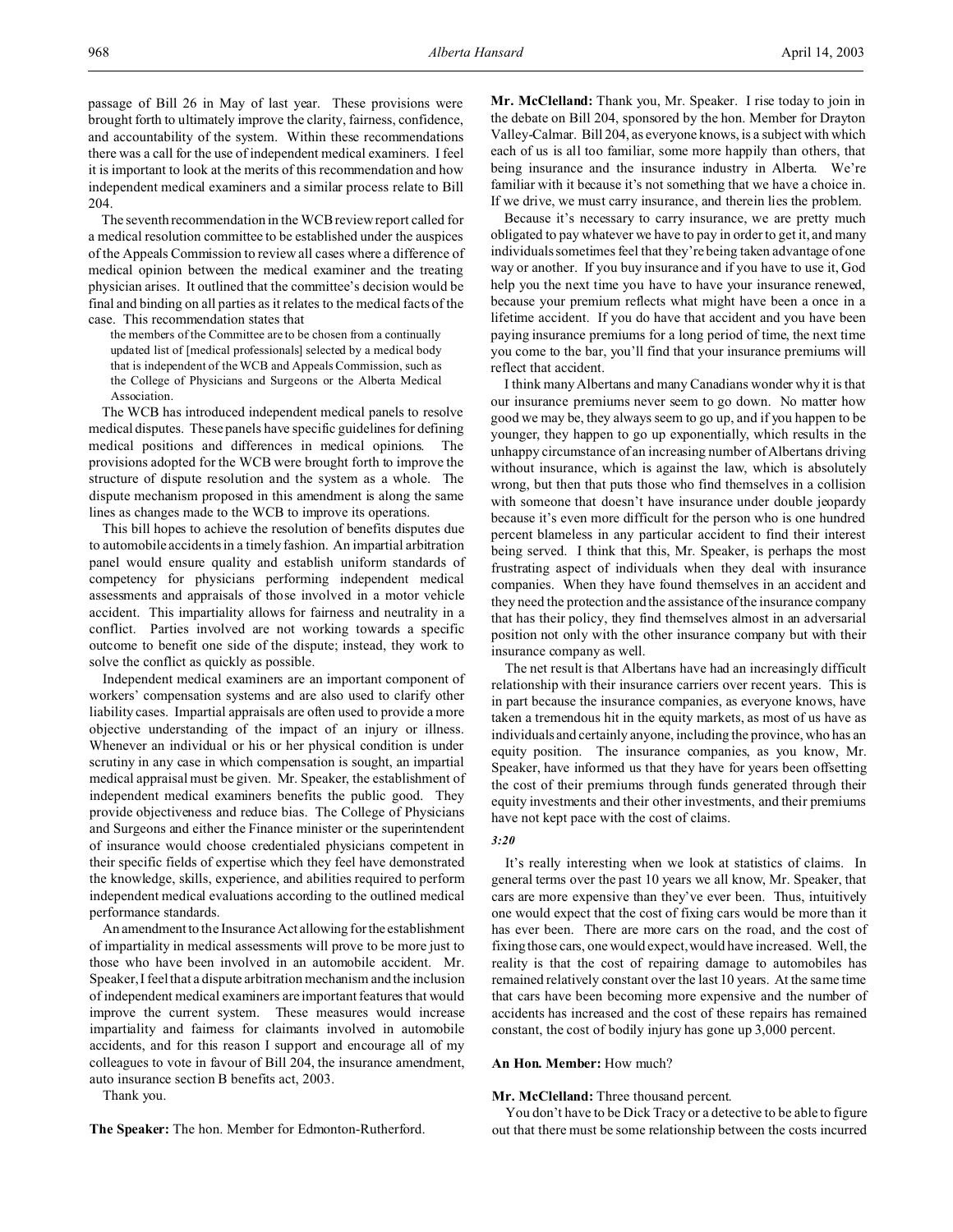by the insurance companies for bodily injuries and the increased cost. This is what has led many people to question the insurance industry and the associated lawsuits by the legal industry. I think it's also fair to say that if you look in the phone book of any major city in Alberta today, there are quite a number of advertisements for injury lawyers. This is something which was not part of our culture until fairly recently. So there may or may not be a connection between these two. As has been made evident in many conversations that I've had with both the legal industry and the insurance industry, we have a responsibility to hold harmless from the cost of the accident those injured in accidents, and that certainly could account for a large part or a proportion of the very large increase.

The question also, then, has to be addressed: does it make sense for a person who may have been injured in an automobile accident to benefit from that automobile accident? That brings into question that even if you pay premiums on an insurance policy to protect one from the effects of an accident, if you had three insurance policies all covering the same thing, should one be eligible to collect on all three policies because in fact you're paying for it? [interjection]

Now, the Member for Edmonton-Centre is remarking on the fact that she's trying to find the relevance of this to this particular bill. Well, the relevance is the part B medical and whether or not this should be increased. The relevance, Mr. Speaker, is that we should not – we could, but we probably should not – look at one particular aspect of the insurance industry in isolation because the insurance industry is far broader. There are more intricate and far more complex and complicated issues, and the more one delves into it, the more one notices or understands that there are two sides to every story.

So insurance companies have had an increasingly difficult time meeting the premium demands as the situation exists now. The Insurance Act, as members know, is being carefully considered by the government now. So the question then before us, Mr. Speaker, is: is it appropriate for this Legislature at this time to consider Bill 204, or is there a better way to consider the elements of Bill 204? I submit that there is a better way.

According to Statistics Canada as of December of last year automobile insurance premiums in Alberta rose 57 percent in a oneyear period, so it's very obvious that the need to address this has been established. It's been further suggested by the insurance community that if section B benefits were to be increased, they would immediately apply pressure to limit the amount of money that a claimant could sue for due to pain and suffering, and that seems to defeat the entire reason for offering section B benefits. Insurance companies offer section B benefits in order that they work in conjunction with a whole range of benefits that are available to those who are involved in an automobile accident.

Mr. Speaker, this government is taking action on addressing rising insurance premiums. It has been acknowledged that Alberta Finance will be reviewing and examining insurance consumer issues during the automobile insurance review this calendar year, 2003. In light of this and the Alberta Finance review I move that the motion for second . . .

# **The Speaker:** I think, hon. member, we've passed the time. The hon. Member for Edmonton-Castle Downs.

**Mr. Lukaszuk:** Thank you very much, Mr. Speaker. Having reviewed the bill and its contents, I definitely will be urging all members of this Assembly to vote in support of hoisting this particular bill now before the House, and I would like to move the amendment to hoist Bill 204, that it not now be read a second time. **The Speaker:** We'll await the circulation of such document so that all members will have an opportunity to review this.

Then do I take it the hon. Member for Edmonton-Castle Downs is proceeding?

#### **Mr. Lukaszuk:** That is correct. Thank you, Mr. Speaker.

I'm sure many of us have heard stories from constituents who had a tough time filing claims and accessing fair benefits for injuries due to automobile accidents. The process often involves lawyers squaring off against insurance companies, and one has to wonder if all sides have the best interest of the victim in mind. Bill 204 attempts to alleviate some of the factors that tend to heat up contentious claims by modifying the Insurance Act to include an independent medical examiner.

Mr. Speaker, the proposal for creating an independent medical examiner is a very intriguing aspect of this bill. Obviously, one of the most important aspects when settling automobile insurance claims is the role of the medical adviser. Usually there is more than one doctor involved in an insurance claim. The lawyer representing the injured party has some doctors, and the insurance company has a different set of doctors. Both sides argue that their medical examiner is right and that the other one has failed to properly evaluate the injured party.

Mr. Speaker, setting up a list of independent medical examiners that each must choose from will bring more openness, fairness, and accountability to contentious disputes over automobile insurance claims. I believe this bill, Bill 204, will benefit the injured party the most. I see no problem with a list of independent medical examiners that each side must choose from, and I hope this idea is taken under consideration in the future. I also suggest that these medical examiners be certified and proficient in their use of approved guidelines of assessment for clinical impairment.

# *3:30*

However, there are parts of Bill 204 that really trouble me. These parts involve the changes to section B benefits. Increasing the limit and the amount from \$10,000 to \$25,000 over four years may actually result in a less flexible system that is less responsive to change. Moving forward on this part of Bill 204 would also get in the way of the work already being done by this government. The Department of Finance is already addressing this issue through a discussion guide released some time last year.

Mr. Speaker, in December 2002 the Department of Finance released a document entitled Automobile Insurance: We Want Your Feedback. This guide covered two broad areas. The first area deals with situations where expenses exceed the injured person's income. The second area discusses the fair level of benefits available for catastrophic injuries. This second area covers a great deal of what is discussed right now in Bill 204. This discussion guide asks the government and stakeholders to review limits established in other provinces, seek stakeholder feedback, and consider the possibility of setting higher benefit limits for catastrophic injuries.

Mr. Speaker, the goal of this discussion guide was to take the first step to develop new regulations under the Insurance Act. The document welcomed feedback to the proposed amendments and also asked if any change is needed. This is an important point to remember. In our zeal to pass legislation, we need to make sure that changes are necessary in the first place.

More importantly, legislative changes must be consistent with the policy direction of the act. This discussion guide is only one part of the process to review the Insurance Act. Obviously, car insurance is important to every driver on Alberta's roads and highways. If this Assembly is to debate any changes, we must be sure that the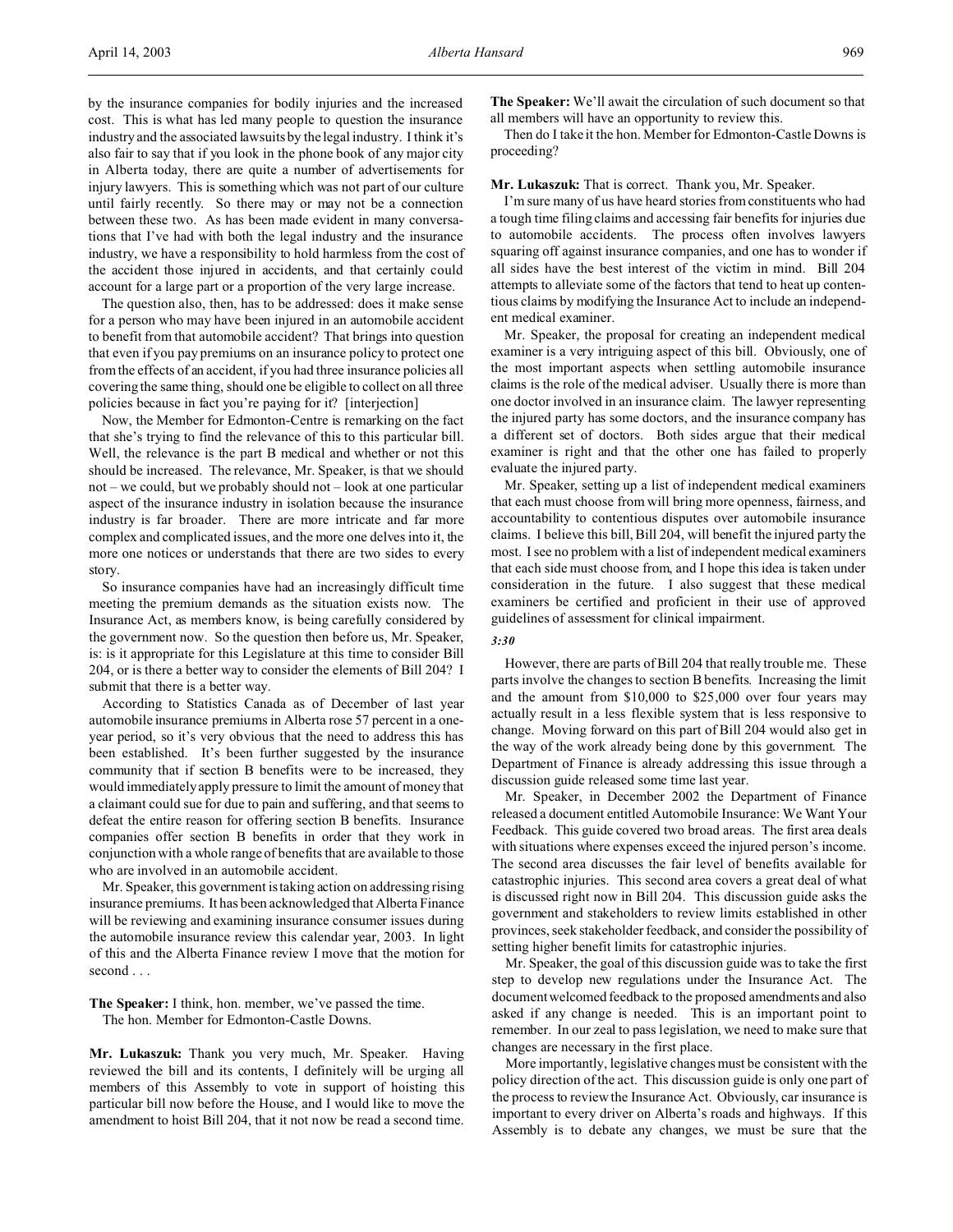proposed amendments will benefit drivers and those who actually get injured. A comprehensive review which encourages all affected parties to provide input is a more logical solution than a private member's bill. Because the Department of Finance is looking at this issue, Bill 204 may confuse the impending review process.

Mr. Speaker, we must also be very careful when making amendments to the act when a huge impact on the day-to-day lives of Albertans could be caused by such legislation. Members of this Assembly are compelled to be part of the discussion-making process and therefore part of the solution. Bill 204 seems to be based on very little feedback from the insurance industry or stakeholder input. Based on these considerations, I believe that Bill 204 would be against the best wishes of Albertans. The funding for increasing the level of section B benefits would increase the actual cost of insurance policies.

Mr. Speaker, Alberta ranks lowest amongst provinces in the maximum limits it has set on section B medical benefits, and if claims set for section B benefits hardly ever exceed the limit we have right now, why would we consider increasing the limit to begin with? I don't seem to understand the upside of raising the benefits if many of the stakeholders in the insurance industry haven't raised the issue. Lower rates for section B benefits may prevent insurance fraud in this area as well. Lower rates may also serve insurance companies or premium money. We don't know if this is the case, because the result of the Department of Finance consultation is not yet available to us.

The members in this Assembly are charged with the job of representing their constituents to the best of their ability. This representation is accomplished in part through careful study and critical analysis of legislation. I don't believe we have had an opportunity to critically analyze this legislation by way of generating feedback from the industry and the stakeholders, being Albertans. The Department of Finance regulates the insurance industry in Alberta and monitors availability, affordability, and fairness of insurance to Albertans. There is no doubt that the automobile aspect of the Insurance Act needs to be reviewed.

The policy promoted in Bill 204 would encourage more lawsuits, making litigation more attractive for people injured in car accidents. We should be working towards curbing the amount of litigation rather than creating an environment that increases section B insurance claims. If people see lucrative awards for injury claims, they may be easily persuaded to seek legal action. An increase in section B benefits would only help out the driver who was at fault in the accident. The person who was not at fault can recover up to \$200,000, which is the minimum for third-party liability. One has to wonder if there is a real need for concern for the at-fault driver.

The average paid for section B benefits between 1997 and 2001, Mr. Speaker, was \$3,094, far less than the current \$10,000 limit. Also, a national auto owners survey in 2001 revealed Edmonton as the second least expensive place in Canada to own and operate a vehicle. Increasing the threshold may cause a ripple effect that will have a dramatic impact on Alberta drivers. Although the number of automobile accidents has declined, the number of injury claims, which are more costly by far, has gone up dramatically. This combined with an increase in medical claim costs plays a large part in the overall increase of the claim. Increasing section B benefits will only make this problem worse by encouraging more accident fraud.

The number of injury claims continues to increase, bringing us closer to the situation of our neighbours down south of the border. In 2001 Alberta drivers spent \$877 on premiums on average, but drivers in New Jersey, Washington, D.C., and New York pay over \$1,100 per year for premiums, and that's U.S. dollars.

Mr. Speaker, vehicle premiums continue to rise, which has concerned many Alberta drivers, especially those on fixed incomes. The early stage of the review process has already started. The risk in making these changes is too high at this point in the process. Therefore, increasing the amount and time period for section B benefits would also encourage people to not return to work following an accident.

I'm not satisfied that the proper consultation has been done to proceed with the changes to the Insurance Act at this time. Mr. Speaker, although I strongly support the idea of an independent medical examiner, I cannot support the other elements of this bill.

Thank you, Mr. Speaker.

# **Speaker's Ruling Relevance**

**The Speaker:** Hon. members, we're on an amendment. The last discussion seemed to focus on the bill, not the amendment. The amendment is very clear: "be not now read a second time but that it be read a second time this day six months hence." That is the subject of the debate.

The hon. Member for Edmonton-Ellerslie.

# **Debate Continued**

**Ms Carlson:** Thank you, Mr. Speaker. I am speaking directly to the hoist, which is one of those nice little legislative tricks that can be slid into a Monday afternoon when they hope that everybody is sleeping, interestingly brought in by one member when it was actually written by another. [interjections] Well, I certainly am paying attention. Don't worry.

I would encourage the member who brought in the hoist to also pay attention and to read the information that was provided to him by one of the stakeholder groups, being the Alberta Civil Trial Lawyers Association, who specifically addressed one of the points that he finds particularly abhorrent in this particular bill, subsequently making it necessary to hoist. I would refer that member to page 5 of that stakeholder feedback information, which was given to all MLAs in this Assembly, where they talk about changing "the criteria for medical examinations to allow the medical examiner to be agreed upon jointly by the insurer and the injured."

The original problem, Mr. Speaker, is that

the standard Alberta automobile policy allows for an auto insurer to appoint their medical examiner to determine if the insured person requires further treatment. Often the accident victim's own doctor's advice is not properly considered. In the best light it is perceived by Albertans to be unfair. Often it is very unfair.

This association states that the solution to that is: Change the criteria for the insurer's medical exam to allow the medical examiner to be agreed upon jointly by the insurer and insured. This proposed amendment is the subject of Bill 204 sponsored by the Member for Drayton Valley-Calmar.

#### *3:40*

This is a very real issue that we have heard discussed often that is left out of the legislation in Bill 33, as one of the other members was speaking about earlier. It's a good reason to have the vote on this bill and a debate and a discussion now, not six months hence, Mr. Speaker. I think that the member who introduced this amendment needs to go back to the information that was provided to him and read it, and then he would not have been so hasty in bringing in a hoist to this particular bill.

We will be interested to see what other members have to say about this. Thank you, Mr. Speaker.

**The Speaker:** The hon. Member for Clover Bar-Fort Saskatchewan on the amendment.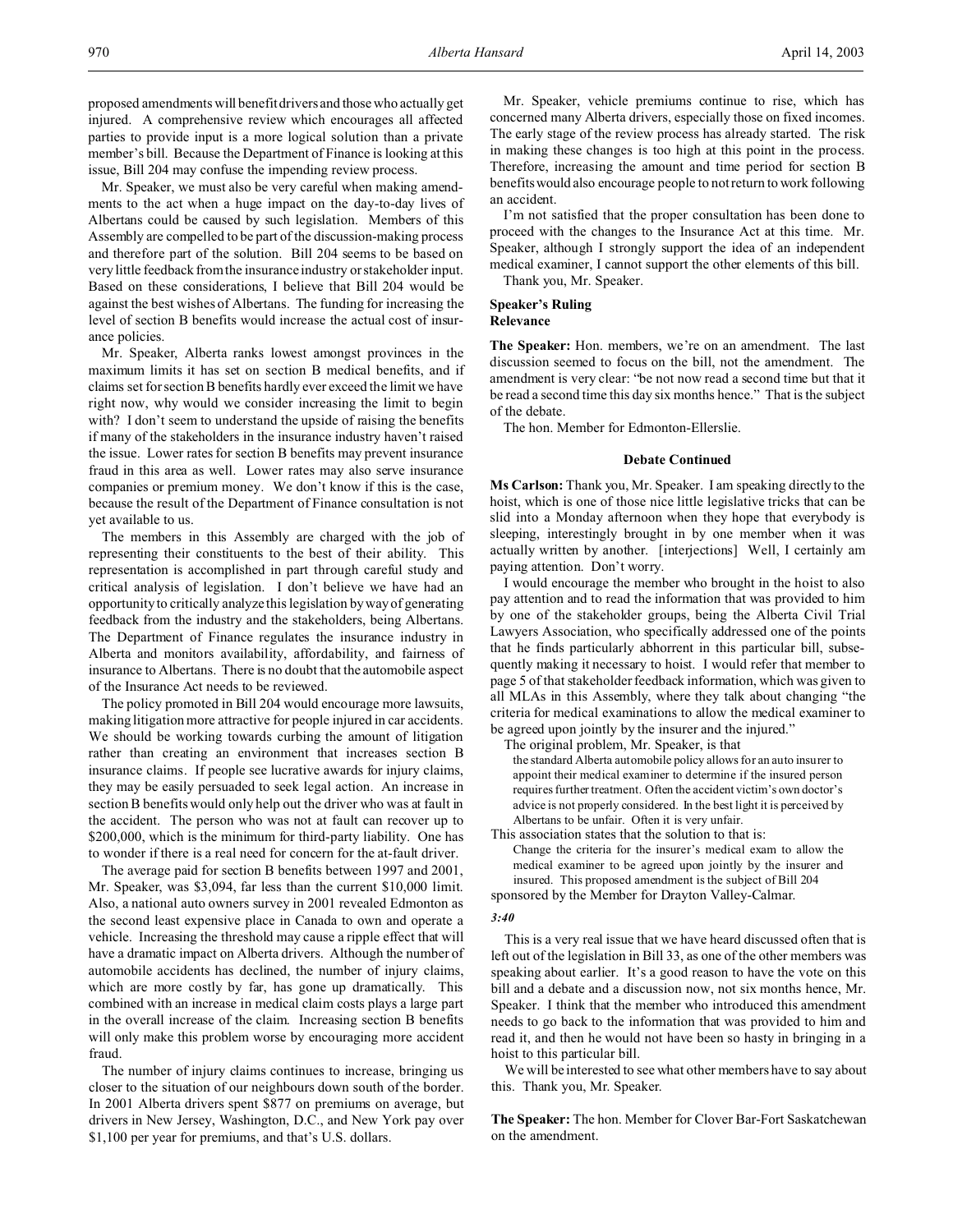**Mr. Lougheed:** Thank you, Mr. Speaker. Keeping in mind your admonishment somewhat earlier, I certainly intend to speak to the hoist and offer some comments about Bill 204 as it exists and provide some good reasons why it should be hoisted.

Mr. Speaker, as Albertans we live in a province that's a vast territory, broad landscapes. It's a province where the cities and towns and communities are all separated by long stretches of road and highway, and unlike other countries or perhaps even other places in Canada here in Alberta we definitely have to have some sort of motorized transportation in order to go about our daily lives. We don't have to look too far in order to see this. The geographic and the economic trends are shaping the city of Edmonton in such a way that most people who work in the downtown area live in the outskirts of the city or perhaps even in the community that I represent, the constituency of Clover Bar-Fort Saskatchewan. So many Albertans are dependent on their vehicles – their cars, their personal vehicles – to get back and forth, to and from work. Other citizens who live within Edmonton still rely on those cars and their other vehicles for work, other activities that they find essential for daily living, and the rest of the province isn't much different.

We're a nation, we're a province of commuters, and our vehicles are not a luxury but a necessity. Since so many of us spend so much time of our life out on the road, we invest many dollars in auto insurance in order to ensure compensation in case we get into an accident. Taking into consideration that there are so many vehicles on the road and the fact that there are so many potentially deadly or disabling accidents waiting to occur – and I recognize, Mr. Speaker, that one member of my constituency claims that we should not call them accidents. I agree with him, because so many of these are preventable, and there are concerns in the research area that we should prevent and avoid these incidents as much as we can. These crashes are potentially there to occur at any time, and the law stipulates that for liability reasons all Albertans must keep them insured.

However, Mr. Speaker, Albertans have paid and continue to pay a hefty premium on automobile insurance in this province. Over the past several years we've seen our insurance rates rapidly increase. Last year the rates rose by 57 percent. We wonder what can justify this unprecedented rise. Well, if we listen to the insurance companies, they say that the jump is a result of the rising number of false or fraudulent claims that are being put forward by certain members of the community. They say that it's not them who are responsible for the astronomical increases in the premiums but rather those that are taking advantage of the system. If we listen to the insurance claim lawyers, they in turn tell us that the insurance companies are purposefully milking more money out of Albertans in order to either fatten their pockets or perhaps pay for some poor investment decisions.

Whom do we trust then, Mr. Speaker? I would argue that the truth is, as always, somewhere in the middle.

## **Ms Blakeman:** Point of order, Mr. Speaker.

**The Speaker:** The hon. Member for Edmonton-Centre on a point of order.

# **Point of Order Relevance**

**Ms Blakeman:** Thank you very much, Mr. Speaker. I'm citing Standing Order 23(b) and *Beauchesne* 459.

I've listened to the member for some five minutes now, and I'm seeking desperately to see how his comments are specific to the hoist that is before us, which is that the bill be "not now read a second

time but that it be read a second time this day six months hence." What I hear is him speaking off his speaking notes to the bill but not to the hoist.

**The Speaker:** The hon. Member for Clover Bar-Fort Saskatchewan on this point of order.

**Mr. Lougheed:** Thank you, Mr. Speaker. Well, I wasn't so sure she was listening attentively for the full five minutes because when I glanced over there, I was not sure. I sort of thought she was looking for some reference in *Beauchesne* to rise on a point of order and disrupt my flow of thought here and the argument that I was trying to put forward.

In fact, I would encourage the hon. member to listen for a few more minutes, and as the argument is fully developed, she will see what the reason is that's being presented and, in fact, why I'm advocating – well, she's presuming, I suppose, that I'm speaking in favour of the hoist, but she will see the argument being fully developed, and I'm sure that she'll agree at the end of that time that the argument is complete and comprehensive and convincing, and she'll vote along with me on that hoist.

**The Speaker:** Well, relevance is a very important criteria in this Assembly. The chair would have some empathy for the argument put forward by the hon. Member for Edmonton-Centre because the chair too has been listening very attentively for well beyond five minutes. So presumably now with the five minutes plus the time spent on the point of order, probably within the next minute or two the hon. member will bring this argument to a conclusion, that will become very clear with respect to how the hoist amendment fits into this.

**Mr. Lougheed:** Well, thank you, Mr. Speaker. I don't know if I can accomplish it in just a minute or two because there are quite a few points to be made here, but I will do my best, as you have admonished further, and I feel chagrined.

#### **Debate Continued**

**Mr. Lougheed:** Anyway, Mr. Speaker, as was mentioned previously, it's really important that we have our vehicles to drive and go about our daily lives. We have no choice. We will continue to pay these high premiums even though the vast majority of us are responsible drivers. Many Albertans are tired of spending more of their hardearned money on auto insurance premiums, which seem to increase every year. Certain aspects of Bill 204 could be useful to Albertans in future reference.

The bill at the present time appears to be a wrong policy for this province to follow. The reasons are twofold, Mr. Speaker. Firstly, the parameters of Bill 204, particularly the proposal to limit section B medical benefits from \$10,000 over two years to \$25,000 over four years, would be potentially useful to some Albertans, but the end result of such a policy would be a further increase in rates. In its very nature Alberta's insurance industry is profit-oriented. Therefore, if this government forces the industry to provide an increased service or compensation limit such as the proposed increase in section B medical benefits, the industry could very well not enjoy the same profit margin that it has previously enjoyed. The insurance agencies will undoubtedly compensate for the loss of profit by further increasing the insurance premiums, and this will result in Albertans paying even more for auto premiums. In the future, perhaps six months hence, it may be prudent to increase the limit on section B medical benefits. It would not be wise to do so at this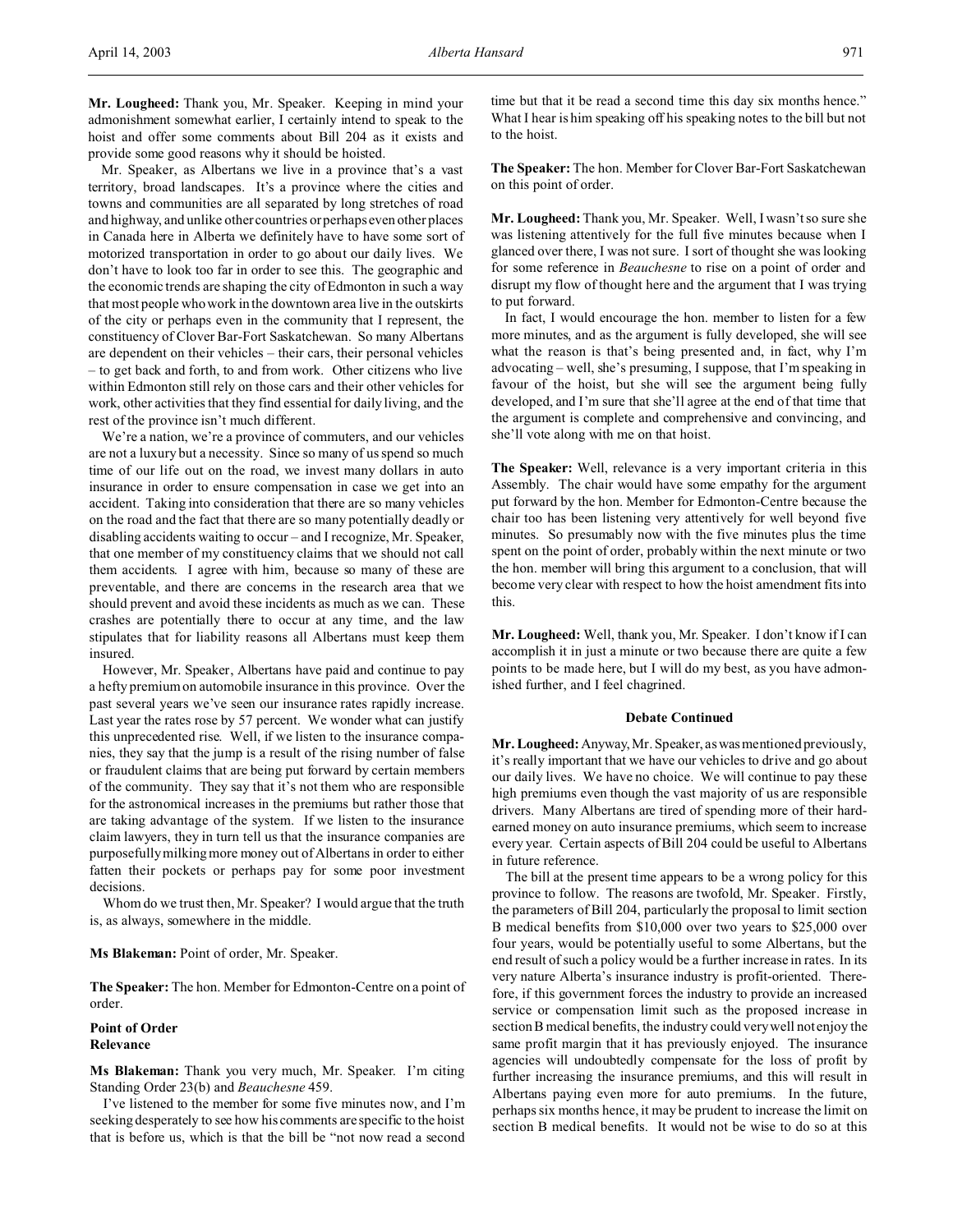present time, especially considering the fact that the rates are at an all-time high.

The second reason, Mr. Speaker, why I cannot support the proposed increase in section B benefits from \$10,000 over two years to \$25,000 over four years is because currently the vast majority of Albertans are not coming even close to the \$10,000 limit. According to the Insurance Bureau, over the past five years, as was previously stated, as the other hon. member speaking in favour of the hoist amendment commented, claimants' average amount paid out was \$3,094. The same statistics indicate that in 2001 the average payment was about \$3,385 per claimant, two-thirds less than that maximum. These figures indicate that there's currently no reason to increase the section B medical benefits coverage. If in future time withdrawals by a . . .

#### *3:50*

**The Speaker:** The hon. Member for Edmonton-Ellerslie.

#### **Point of Order Relevance**

**Ms Carlson:** On a point of order, Mr. Speaker. It's *Beauchesne* 459, on relevance. We still haven't heard anything pertaining to the hoist, and it's another three minutes into his argument.

**Mr. Lougheed:** Well, Mr. Speaker, I really feel poorly about this assault by the opposition, complaining perhaps that they don't like to listen to some speeches from this side. Over and over again they comment on how they want more involvement from the government members on speeches on different bills, and we could contribute at great length, of course, because that's what we could do. It's our opportunity to speak, just like theirs, but we don't.

**The Speaker:** Hon. member, I expect that the speaking time allocated to the hon. member is coming to an end pretty quickly. Let's just wrap it up.

# **Debate Continued**

**Mr. Lougheed:** Thank you, Mr. Speaker. There have been occurrences where there have been outright refusals for these payments.

The amendment that I'm speaking to, to delay the passage of this bill or the discussion for another six months, is appropriate for several of the reasons that I've put forward: the concerns that the industry has, the concerns that the people that are paying those premiums have. Sometimes we've found that insurance companies have kept their clients on these benefits for only short periods of time. The reason why this happened is because the current rules regarding section B outline that the insurance companies can discontinue paying the benefits.

Mr. Speaker, everyone in this House can see the flaw in the arrangement. Under such favourable arrangements it's no wonder that some insurance companies will shortchange their customers for profit. It's true that within the current automotive system we don't have a general insurance ombudsman service which is designed to provide mediation. However, the rulings would not be binding, and the vast majority of claimants would not even be aware of its existence.

Therefore, Mr. Speaker, it's clear that when it comes to conflict resolution between insurance companies and the claimants with regard to the payout of section B benefits, the companies hold the advantage. Many use this advantage . . . [Mr. Lougheed's speaking time expired]

**Some Hon. Members:** Question.

[The voice vote indicated that the amendment to the motion for second reading carried]

[Several members rose calling for a division. The division bell was rung at 3:54 p.m.]

[Ten minutes having elapsed, the Assembly divided]

| For the motion:     |            |                                |
|---------------------|------------|--------------------------------|
| Abbott              | Hutton     | Melchin                        |
| Ady                 | Jablonski  | Nelson                         |
| Amery               | Jacobs     | Oberg                          |
| Boutilier           | Johnson    | Renner                         |
| Broda               | Klapstein  | Shariff                        |
| Calahasen           | Knight     | Stelmach                       |
| Cenaiko             | Lord       | <b>Stevens</b>                 |
| Danyluk             | Lougheed   | Strang                         |
| Doerksen            | Lukaszuk   | Taylor                         |
| Dunford             | Lund       | VanderBurg                     |
| Haley               | Magnus     | Yankowsky                      |
| Hlady               | McClelland | Zwozdesky                      |
| Horner              |            |                                |
| Against the motion: |            |                                |
| Blakeman            | Massey     | Nicol                          |
| Carlson             |            |                                |
| Totals:             | For $-37$  | $\text{Again} \mathbf{st} - 4$ |
|                     |            |                                |

[Motion on amendment to second reading of Bill 204 carried]

# **Bill 205 Citizens' Empowerment Act**

**The Speaker:** The hon. Leader of the Official Opposition.

**Dr. Nicol:** Thank you, Mr. Speaker. It's a real pleasure this afternoon to rise and move second reading of Bill 205, the Citizens' Empowerment Act.

I guess the purpose behind this bill is to in effect provide a tool or a mechanism for Albertans to become involved in their democratic process a little more than what is available to them at this point. The purpose behind it, I guess, again, is to make sure that democracy has different mechanisms for messages to be sent to the Legislature about, in effect, the wishes of Albertans, whether they are wishes for change or wishes against change.

If we do that, we have to provide the tools. We're always hearing that Albertans want to do something a little bit differently, a little more direct with their MLAs. If we do it this way, we should make sure that the messages that get sent at an election time are not built around only one concept or one issue because that vote at an election time shouldn't be issue based. It should be government-philosophy, government-approach, government-competencebased instead of: are we all going to vote for a bill that will do one thing or another?

# [Mr. Shariff in the chair]

We've seen a number of cases where one-issue elections have really changed the direction of government because once that one issue is addressed, governments don't have other agendas. This is the kind of thing that happens in democracies on a fairly regular basis. What this bill is going to do is in effect it's going to give citizens just another mechanism to send a message to their elected officials so that they can respond to the wishes of their constituents.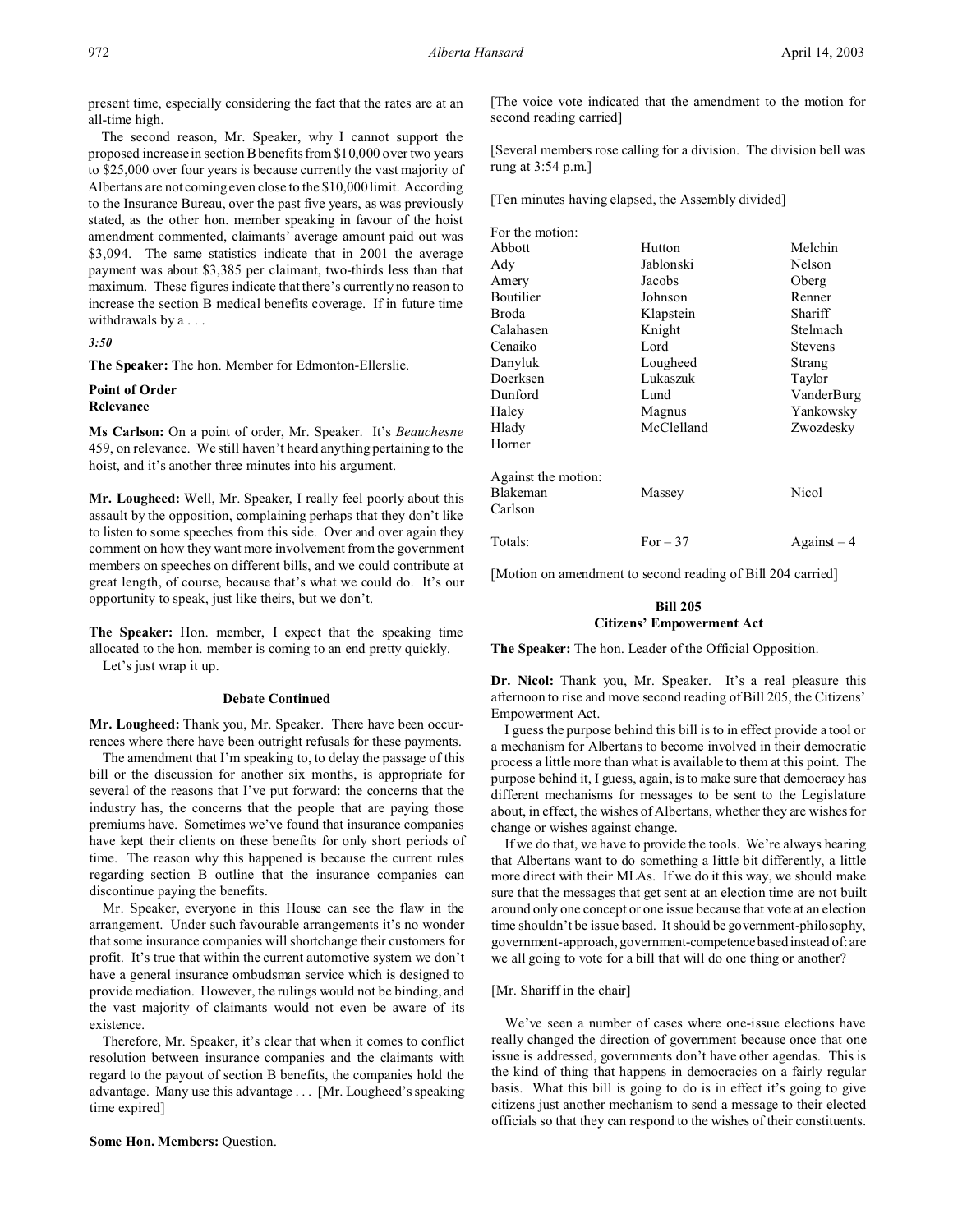# *4:10*

The thing that we have to do is make sure that as we look at how citizens should be allowed to voice that input or be part of that input to the legislative process, it's important that we look at, in effect, the four basic parts of the development of legislation and whether or not citizens should be involved in it. The first one is when you initiate legislation. That, in effect, right now occurs either by the elected government, the government in power, or groups coming together with the government saying: we think this needs to happen. Then what you do is you go into a discussion on how those ideas actually get put into legislation, and that's in effect a formative stage. Then you end up with the idea of how you get involved in debate, and there's a lot of that that goes on in terms of contacting MLAs about this perspective on a bill, that perspective on a bill, and that's what we see a lot of in terms of the approach.

It's a matter of: how do you weigh the seriousness of how individuals in a community feel about an initiative? How active do they want to become in either supporting a piece of legislation or bringing a piece of legislation to an end? I guess that takes us right into the fourth part of it in the sense of what happens if legislation gets derailed and you want to stop it.

Well, Mr. Speaker, Bill 205 in effect will provide citizens with a mechanism to address both the front end part of that four-step process and the back end part of it, that I just described. In other words, it will give citizens two chances to broaden their participation where they don't have it right now. The first one is on the initiation of legislation, and this is basically where a group of citizens can put together a prototype bill, you know, a bill that basically outlines what they would like to see in that legislation, petition the Chief Electoral Officer, get a petition in place, bring that to the Legislature and say: this petition would ask the Legislature to enact a bill similar to or consistent with the prototype that they've brought forward.

If during that sitting the government doesn't enact that bill that reflects the wishes of that constituent group that did the petition, then what would happen is during the next break in the Legislature a referendum would be held, and if the referendum passes, then the government must introduce that legislation. Now, they can vote it down, but they have to bring it to debate in the House, the idea there being that if they do vote it down, the consequences are at the next election, when individuals say: "Look. You didn't follow our direction. You weren't representing us." So, you know, in effect you need to make sure that you get more in tune with your constituents. That briefly provides them with input that comes at the initiative part of taking an idea and bringing it forward into legislation.

Now, Mr. Speaker, it's critical at this point that we look at the limitations that we impose on that initiative in the sense that we do not allow that to be a financial bill; in other words, suggest taxes or suggest anything to do with the budget. We also don't allow the bill to suggest legislation which would in any way contravene the Charter or the human rights acts of Alberta or Canada. So, in effect, it does limit suggestions of where initiatives can be brought in. What it does is makes sure that any legislation is consistent with the wishes of Albertans but doesn't become a majority imposition on a minority. So that's where the human rights protection comes in. The other part of it, too, is that by doing this, the act cannot infringe on the government's need to do business. In other words, the budgets, the taxing patterns of the province can't be influenced by this kind of initiative.

The other half of the participation is in a sense to say: "Hold it. No. You've made a mistake. Let's stop that piece of legislation." What it would do is in effect create a 90-day window between the third reading of a bill and royal proclamation of a bill. So during that 90-day period if citizens get together a petition of 5 percent of the registered voters, then they can precipitate a referendum that would say: yes, we support this bill, or, no, we don't. If the referendum defeats the bill, then it cannot move on to royal proclamation. Again, we put conditions on that in that if it is a bill that the government designates as necessary for a crisis, then that window is not open. Citizens can't stop a bill that the government designates for a crisis. Obviously, if there's a crisis, there's a need to act quickly, and to go through the process of first the petition and then the referendum would delay a solution to a crisis too long to make sure that we do what's appropriate to manage the affairs of the province.

So from that perspective, you know, we have to make sure that as we move through this process citizens feel that they truly have input to the piece of legislation, that they have input to the way their democracy works in our province, and that we end up making sure that all of the aspects of good government and responsible government, responsive government are actually put in place. I truly think that if we pass this bill and put it in place, what we'll end up with is a real opportunity to move away from one-issue type elections to: let's talk about the philosophy of government; let's talk about the approach to government during elections. Then we don't have to have that one-issue debate that could swing votes during an election, because that can be done through this kind of a process or a citizens' initiative.

In wrapping up, Mr. Speaker, the main thing is we have to recognize that the bill in no way limits or prevents democratic action by the Legislature. What it does on the initiative side, on the input side, is goes through a two-step process. In the end the Legislature is the final say with consequences at an election. So, in effect, it doesn't get into the kind of "let's have a referendum and make laws" that we see in some of the U.S. states where this kind of legislation is in place. This would always make sure that the final decisionmakers are here in this House so that we end up making sure that we don't have, you know, the hype that comes with issue-based votes so that you end up with conflicting referendums, bringing forward legislation under a referendum proposal. The House in itself would have to sit and debate how these pieces of legislation fit in with all of the others, and if they can't see it fitting, then the Legislature has the right to not move ahead with it.

That, I think, is critical in the context of making sure that citizens have a voice, that they have an option to say: consider this. There has to be that interlink between the suggestion and other legislation that's on the books, and that's the role of the Legislature. That's why, you know, we didn't make this legislation so that the absolute power resides in the referendum. We didn't want to have a situation where through lack of ability to really analyze and investigate the interrelationships and the interlocking of legislation – that's the role that the Legislature can carry out. Citizens out there just voting on an idea with a prototype bill would not in effect have that ability and have that expertise to deal with all that interlink, the way that they really need to look at the impact on other pieces of legislation. That would be the responsibility of this House, the final responsibility of the legislative process when it gets here to deal with it in the context of: does it fit with current legislation, or are there other bills that would have to be amended if this legislation passed, and what would be the repercussions of that change? You know, that's kind of the important part of making this legislation work, the idea that it's not an absolute on behalf of a referendum. It's a strong suggestion through a petition. It's a stronger suggestion through a referendum, but the House in the end still has control.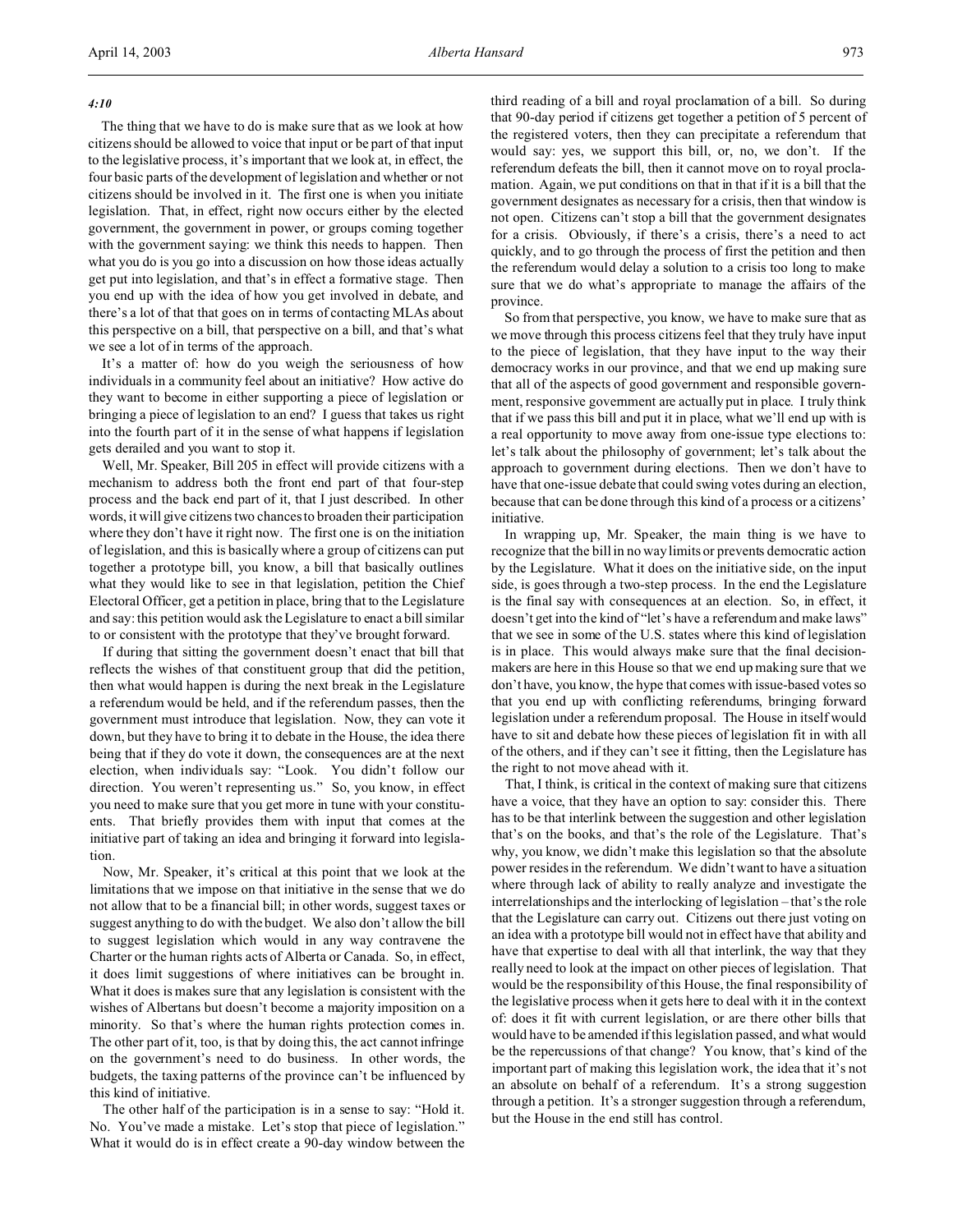#### *4:20*

The same on the other end. The perspective is there that if citizens decide they want to have a bill stopped, there's a very small window they have to be able to rally Albertans to get the petition in. Otherwise, they can drag it out too long, and we don't want to in effect delay unintentionally, you know, without purpose, legislation. So the 90-day window to get your petition in is effective. It's enough time if Albertans feel strongly enough about it to get that petition in that then calls for a referendum within six months.

So I think this is a good addition to the tools that we've got to make our democracy work, and I hope that we can count on the members of the House to support it. Thank you, Mr. Speaker.

#### **The Acting Speaker:** The hon. Member for Edmonton-Rutherford.

**Mr. McClelland:** Well, I thank you very much, Mr. Speaker, for the opportunity to join in this debate on this very interesting piece of legislation, and I congratulate the Member for Lethbridge-East, the hon. the leader of the Liberal opposition, for bringing this thoughtprovoking notion before the House. When the opportunity arose to speak to it, I asked if I'd be able to speak to this and get on the list because I've had considerable personal experience in this. As a matter of fact, this very issue is what caused me to get involved in provincial politics rather than remain in federal politics with the party that I used to represent. As members will know, the party that I represented in the House of Commons to start with was the Reform Party, which was wedded to this notion that opinion at a constituency level would in fact trump judgment at a political level. This is all well and good until, actually, the rubber meets the road, and in my particular experience the rubber met the road under Bill C-68, which was the infamous gun control legislation.

The more I learned about that legislation and the more research that I did, the more I realized that the notion that was driving it at a constituency level, at an individual level was to achieve something that we already had as far as gun control is concerned in Canada, but they were measuring our situation against a situation they saw on television in Detroit or Chicago, primarily in the United States. So the opinion of the people being measured by a public opinion poll in order to determine opinion was not necessarily informed decision.

I found myself in the very, very difficult position of voting against the bill at second reading even though I knew that the constituent opinion in the constituency I represented was in favour of the legislation by a majority of over 60 percent. In three separate, independent, carefully crafted by an outside third party polls, it was clear that the majority of the constituents that I represented were in favour of the bill despite the fact that they had no idea what was in it in relative terms. I shouldn't say on broad terms. I think that it was fair to say that the majority of people felt that they were making their judgment based on the emotion of what they hoped that this bill could achieve for the country, noble intentions. So I ended up voting against it despite that. Then at third reading I voted in favour of the bill, as presented by the Liberals, against my better judgment, against the party position but upholding the opinion as represented by opinion polls in the constituency. The net result was that I found myself in a position where judgment gave way to opinion, and that caused me to rethink the foundation upon which I was elected initially and upon which we collectively administer the affairs of our province on behalf of the citizens of the province.

Was Edmund Burke right, or was Preston Manning right? That's really the question. In my opinion, as a result of my test I think that Edmund Burke was right. If I was troubled and if I was torn between this notion based upon gun control, what would happen were I faced with the same decision based on a moral, ethical issue, and is that not what the Nuremburg trials were all about?

So then we get into majority versus minority rights, and where does the majority get the imprimatur to govern? Who vests with the majority the right to govern? How do we as a majority government have the right to govern? Well, I suggest, Mr. Speaker, that that right comes . . . [interjections] If you don't mind, you guys, let me finish here first. I suggest that the right to govern is vested with the majority by the minority because the minority feels secure and safe that the majority will not trample their rights. It is, in fact, the minority that vests its confidence with the majority in a continuum that makes a complete circle.

Now, how does one arrive at a majority? Well, in our democracy as we have evolved, a majority comes to be because minorities have been given the unfettered opportunity, the unfettered right to bring others to their point of view, and if they are not successful in bringing others to their point of view, they then have the obligation to join with the majority so as not to have ever diminishing narrow and separate issues.

#### **Ms Blakeman:** What?

**Mr. McClelland:** I see the Member for Edmonton-Centre becoming apoplectic on that, but I wonder if the member would be interested in knowing the source of that particular quote. None other than Pierre Trudeau, who said: in a democracy the minority has the right to bring others to their point of view; if they are not successful, they have the responsibility of joining with the majority, and we move on from there. That's how democracy works, and that's how we keep from going into ever diminishing circles of narrow self-interests.

That, then, Mr. Speaker, brings us to the point of what political leadership is and how political leadership should be defined. Is political leadership measuring the wants and needs and desires or the opinions of the constituents and then representing that, or is it aggregating interests in the common good and being able to hold a principled opinion even if that principled opinion goes against majority opinion but is the right thing to do? That is the essence of political leadership. Political leadership is not defining or finding a narrow, separate special interest, catering to that special interest at the expense of all others. It is about listening carefully to what we hear, then aggregating those interests and articulating a vision based on what we have heard, what our experiences are, who we are, and then articulating a vision that inspires us to be more together than we are as individuals. Political leadership is not finding a special interest and catering to that. It is doing what's right for the common good, and that cannot be done if we rely on opinion polls to form our judgment. Judgment is a sum total of who we are and how we got here. Judgment is defined as our life experiences, good and bad, that our electors expect us to use and to exercise on their behalf.

# *4:30*

Therefore, Mr. Speaker, with deep respect for the principles underlying this notion of populism and underlying the principles that brought this to this House through the hon. Member for Lethbridge-East, I must say, using my experience and my judgment, that this is not worthy of support in a democratic House.

Thank you.

**The Acting Speaker:** The hon. Member for Edmonton-Mill Woods.

**Dr. Massey:** Thank you, Mr. Speaker. I appreciate the opportunity to speak in support of Bill 205, the Citizens' Empowerment Act, this afternoon, and I'll resist the siren call to respond to the previous speaker's comments. I think the distinction that's made between opinion and, as I think the member indicated, aggregated interests is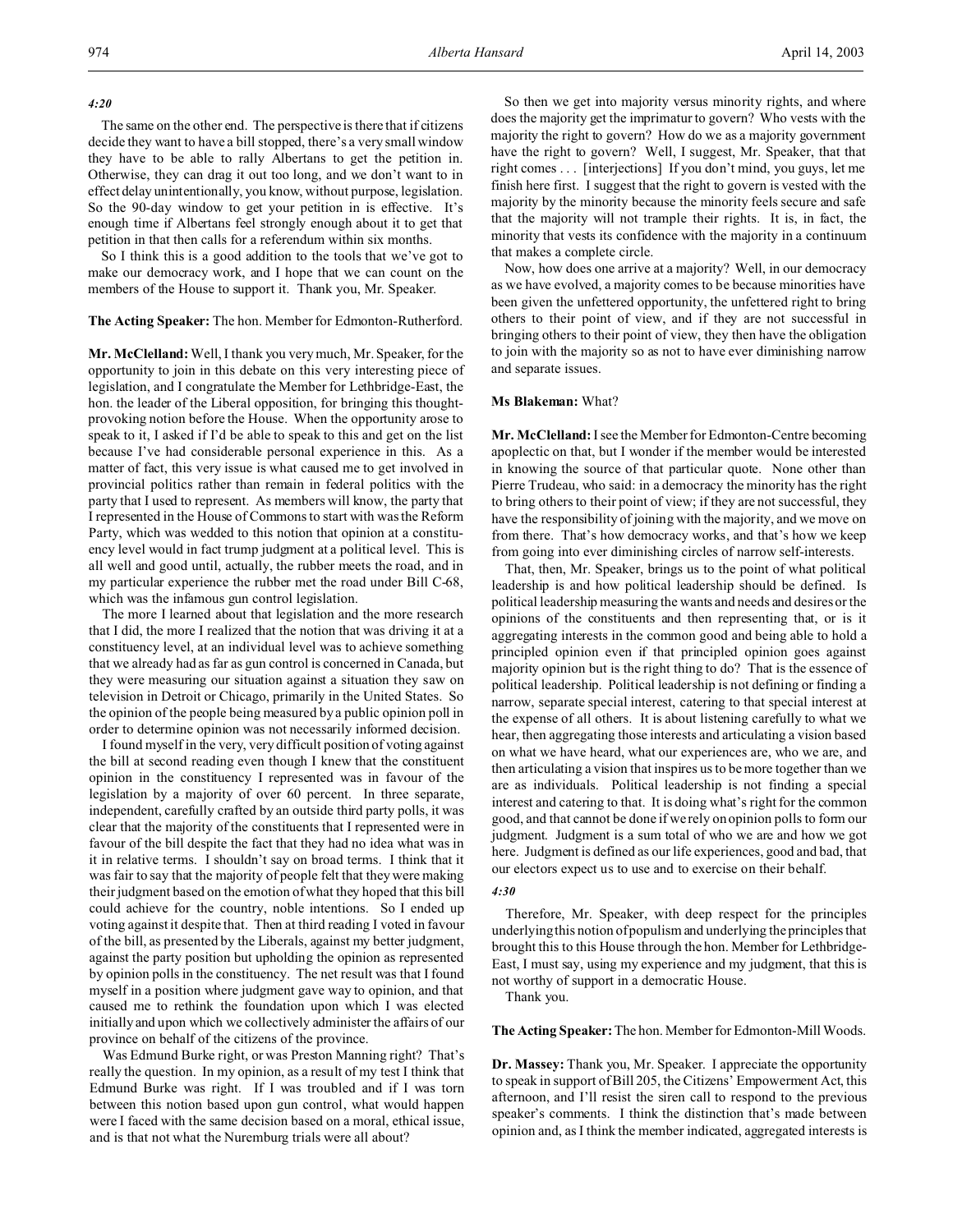a fine distinction, and I think that there are some issues in this province that clearly would have been acted upon by citizens had they had the opportunity. One of those issues that immediately comes to mind is that the government's decision to cut the funding for kindergarten was not something that was dominated by opinion. There was some pretty solid research that indicated that that was a bad thing to do. So I reject the notion that the former member puts forward.

In speaking for the bill, I think that really the essence of the bill is that it allows two things. It allows citizens to bring a bill before this Assembly, and it allows a citizen to cause this Assembly to take a sober second look at legislation, much in the same manner that the Senate does for federal legislation. I think you aren't in the Legislature long before you're approached by one citizen or another asking: what can I do? They're interested in a particular issue. They're interested in a particularly public policy and feel strongly about it and come to us often asking for advice: how can I get involved? What this bill does is give them one more tool.

The kind of standard things I think we all suggest to them is that they can obviously meet with MLAs, and I think of some good examples when meeting with MLAs was effective. I go back again to the kindergarten issue. On that particular issue I know that the former president of the University of Alberta made a point of meeting with every member of the Legislature individually and arguing the need for the restoration of full funding for kindergartens, and I think that the president's arguments were effective.

We also suggest that they get involved and organize some likeminded groups. I think that we saw an example of that not the last session, the session before that, where the Save Our Schools parents organized a provincewide petition, and we were able to each day in the Legislature table those petitions with parents' signatures asking that the underfunding of education be addressed. I think it was a very effective tool in citizens' hands to draw attention to a public policy that they thought needed changing. Those are the kinds of things that we often suggest to citizens.

We suggest, for instance, that they write letters, that they become involved with other citizens. We give them suggestions about letter writing: if you're going to write a letter, make sure you do sit down and pen it or craft it yourself, that you don't spend the time signing duplicated letters, that you make some effort to personalize it, that you ask for a response. There's a whole set of instructions that we give citizens who are asking for ways that they can affect public policy to use letter writing as a tool.

We also encourage them to bring forward suggestions for private members' bills, and I think we've seen that time and time again in the House, where there have been suggestions that were from citizens for legislation that they thought was important. Some of the ones that drew a great deal of public attention were the private members' bills that were concerned with cell phones. There were private members' bills that were concerned with using radar for catching speeders. A great number of private members' bills, and we spend a great deal of our time in the Legislature debating those bills. Again, it's another tool where citizens can have their ideas brought before this Legislative Assembly for debate and in many cases for adoption at some point.

I think of the class size bill that we've brought forward in various forms over the years, and it's one that citizens are continually coming forward and saying: how can we get something in the Legislature to be debated? Unfortunately most of those bills were far enough down on the Order Paper that they didn't get debated, but citizens who wanted those kinds of things could look at those bills and see that the interests that they wanted pursued were being taken seriously by this Legislature.

We've suggested that they hold town halls. I think of the parents of children with special needs and their joint concern that there was something that needed to be done for children with special needs because of the things that were happening to them in the classroom. Again, we encouraged them as citizens to organize town halls, and I went to some of those town halls and in fact helped organize a couple where parents were able to talk about their concerns and where special-needs parents were able to meet other special-needs parents and bring together their thoughts and suggested actions in terms of things that could be done to help the situation for specialneeds children in our schools.

We suggest that they write letters to the editor, and we see those every day, Mr. Speaker, addressing one or more public policy issues that are being debated in this Legislature.

As an opposition – and I'm sure that government members do likewise – we suggest that if they're concerned, they may want to ask the opposition to ask questions in question period to again have public policy debated, to have a particular viewpoint on an issue brought forward.

#### *4:40*

These are all things that we suggest to citizens who are interested in becoming involved and who want to feel that they have some power over what's happening in their lives. We suggest that they do these things.

What we have before us in Bill 205 is just one more tool. I think it's a tool that we should look at very seriously, Mr. Speaker, before we reject the notion. If you really read the bill seriously and look at the provisions, it's not going to be the kind of action that specialinterest groups will undertake frivolously. There's a lot of hard work involved in what is included in Bill 205 if a piece of legislation is to be brought before this Legislature or if one of the bills that the government has brought forward is to be challenged. It's not easy. There's, as I said, a lot of hard work that must be completed, and the bill I think would actually in practice see limited use. They would have to be really issues where there was large public outcry or large public support, and again I think on those issues it's not just a matter of opinion.

The Member for Edmonton-Rutherford talked about the gun legislation and said: well, it was just a matter of opinion. But I remember that that opinion at the time came from some rather respected groups, including the chiefs of police across the country who had supported that gun legislation, and I don't think that they can be dismissed as just a sample taken in some offhanded survey. I think there were groups that command a fair amount of respect who were in favour of that.

I urge members to support Bill 205. Thank you, Mr. Speaker.

**The Acting Speaker:** The hon. Memberfor Spruce Grove-Sturgeon-St. Albert.

**Mr. Horner:** Thank you, Mr. Speaker. It is a pleasure to rise and address Bill 205, the Citizens' Empowerment Act, proposed by the Member for Lethbridge-East. Supporters of Bill 205 argue that the bill will provide Alberta with much-needed direct democracy. However, I cannot support this bill for three reasons. [interjections] I know that it's a surprise to many. First, I feel that special-interest groups will gain control of the policy-making agenda and in the process not serving the best interests of all Albertans. Second, the hands of government will be tied, and our roles as legislators in a representative Assembly would be diminished. Finally, the costs involved could be much more wisely used for immediate needs facing the province.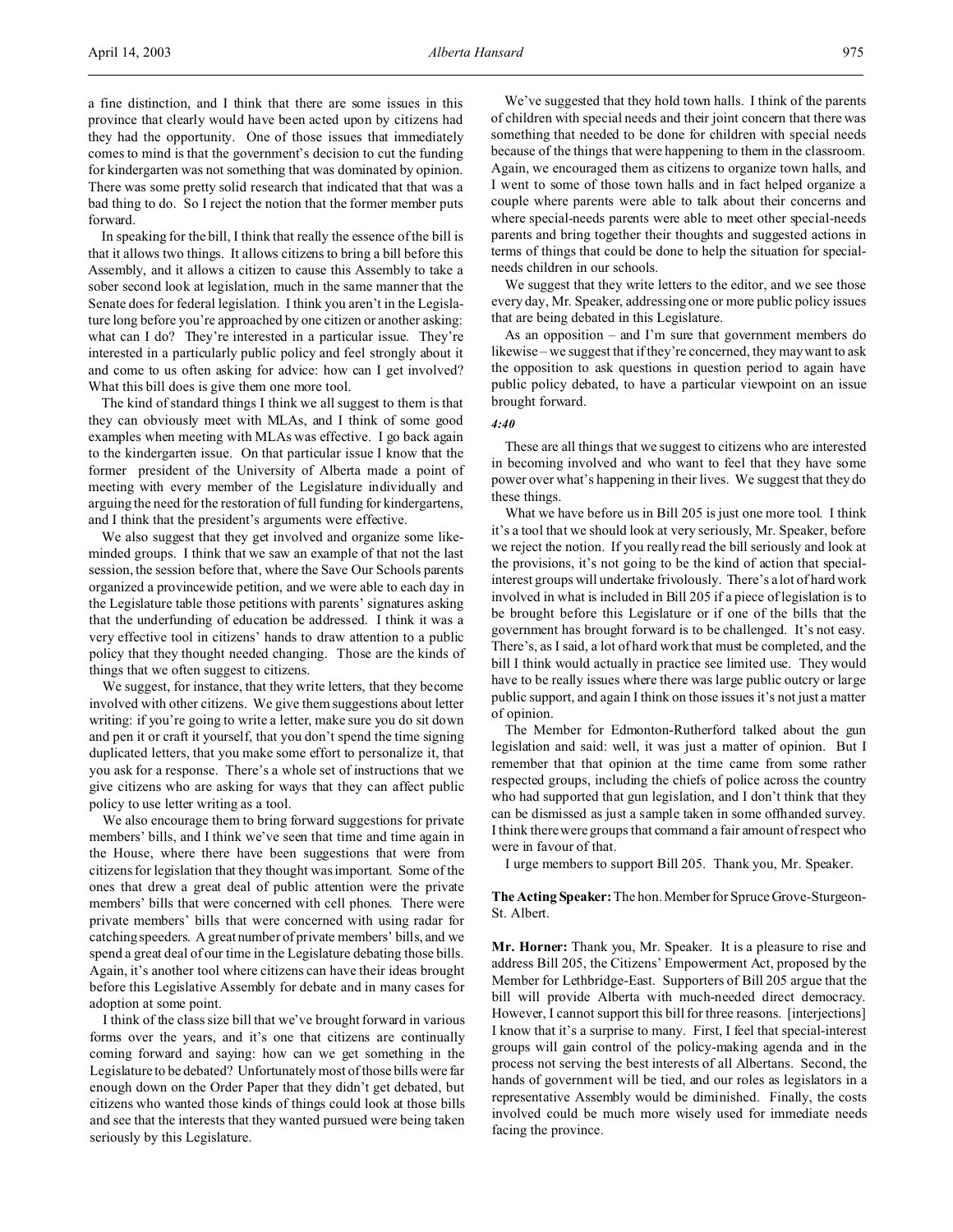Bill 205 would legislate that a petition of 5 percent of the electorate could stop any piece of government legislation provided it does not deal with emergency situations from coming into force. Five percent is not a large amount, and this is my first problem with the bill. With respect to this small threshold, Mr. Speaker, the special-interest groups would play a formalized role in our legislative process. These well-organized groups would have the opportunity to collect the signatures of only 5 percent of the eligible voting population, which is about 95,000 people, a small number in my opinion, and dictate the policy thereafter.

This raises three main concerns. The first concern pertains to the control of information surrounding the petition in question. This problem is directly related to the second issue of special-interest financing. The final problem lies with the potential of regional confrontation over issues.

When an issue has been successfully petitioned and scheduled to be voted on in a provincial or municipal election, the voting public will seek information pertaining to the issue. Special-interest groups will present one-sided information to further their goals. These newly formed propaganda machines will bombard the public with slanted information. The government will be forced to defend its position with a balanced message. This will only increase the level of distrust in the public psyche and cost taxpayers in the process.

The amount of money spent on winning public support in both the petition signing and referendum would be ridiculous. The government would be forced to spend money on television, newspapers, which could be money well spent on much-needed infrastructure, education, and health care.

In the United States, where 24 states have citizen initiatives, it can now be seen that the process has been corrupted with big money. Like their candidate campaigns a referendum's chances of winning are now handicapped according to its bankroll. Paid signature gatherers are now needed to qualify an issue for the ballot. An example of powerful special-interest groups can be seen in California. Of the 1.1 million signatures gathered in support of California's initiative against affirmative action, only 147,000 were obtained by volunteers; 800,000 were secured by people who were paid \$1 per signature.

I would like to read to you, Mr. Speaker, two quotes from two local state officials. The first is from 1996 and Washington Secretary of State Ralph Munro: "It used to be the most important thing was the issue. Now the most important thing is the money." The second is from 1996 and Oregon's Secretary of State Phil Keisling, who dubs the new version of citizen initiatives a "cash and carry democracy." If we pass Bill 205, we will see the same problem arising in Alberta. Big money will seek to bypass the legislative process and impose their own agenda on the public.

Mr. Speaker, special interests located in different regions also pose a potential problem. Urban Albertans would have a much easier opportunity to gather signatures than their rural counterparts. I can see how this bill could bring about an issue between urban and rural areas to the detriment of the province as a whole, considering that special-interest groups in the city could force an environmental action that may conflict with farming practices.

This thought leads to the second major problem with Bill 205 in that it ties the hands of legislators. Developing legislation is a thoughtful, conciliatory effort. Through our current system of private members' bills it's not difficult for a group of concerned constituents to petition their MLA and have their concern drafted into legislation. An example is the good firemen's legislation that was just recently passed in this House, Mr. Speaker.

There have been a large number of private members' bills and motions generated from constituents' concerns. In fact, government bills are also generated from constituents' concerns. There are many ways for Albertans to participate in the guidance of legislation and formation of policy, as has been mentioned by the previous speaker. Just to name a few, this government has held a justice summit, an Ag Summit 2000, and a Future Summit. These consultation processes are some of the best ways for Albertans to get their views heard. We have some of the best legislation in the country coming from these processes. Bill 205 would make these consultations seem unnecessary and useless.

Mr. Speaker, Bill 205 polarizes Albertans as it forces them to vote either yes or no when the best solution requires getting both sides together around a table so that they can hammer out a compromise. That is a major role of the politicians: to be problem solvers and arbitrators between opposing forces. It's our job to make the hard decisions; that's what we were elected for. We listen to the people who elect us, and we act on their behalf. Bill 205 would strip us of that elected responsibility, a responsibility we hold and deliver very well, and we take it very seriously. Giving such a small minority the ability to block and introduce legislation over the will of the majority simply does not make sense when the people have already spoken by electing their officials.

Mr. Speaker, I've already mentioned the related costs of holding a referendum, and I specifically only mentioned the cost to the government for presenting their side of an issue, which could venture into the millions. However, I did not mention the direct costs related to holding a referendum. According to the office of the Chief Electoral Officer, a referendum would cost just as much as a normal election, which in 2001 cost \$5.4 million. Adding citizens' initiatives to an existing ballot in an already pending election would increase the cost of that election by 25 to 30 percent, according to the office of the Chief Electoral Officer.

Bill 205 states that a referendum must be held within six months of when the 95,000 signatures are delivered to the government. This means that we could be having a referendum on a variety of issues every six months, costing taxpayers \$5.4 million every half a year. In a time of fiscal restraint and the public demanding the government to be frugal with spending, such expenditures are not something the average Joe Albertan would be supportive of.

With ever escalating health care, education, and infrastructure costs the government should not be wasting money on referendums when legislators are paid and elected to make those decisions. We are elected to represent the people, and we do that to the best of our ability. If Albertans feel that we fail at doing that, they will let us know in the next election. That is where we are brought to task; that is where we are held responsible.

So let me repeat, Mr. Speaker, why I cannot support Bill 205. First, it allows special-interest groups to become agenda-controlling parties. Special-interest groups polarize the public and feed society with one-sided messages. They normally have deep pockets and will have the opportunity to get their issue brought forward. In a time when the public is already skeptical about the amount of money in politics, this bill will only fuel that sentiment. Special-interest groups in urban areas may be disadvantageous to special-interest groups in rural areas. Secondly, Bill 205 nullifies the whole reason why we sit here today. We are the elected officials, elected to make those hard decisions for the best interests of the entire province for all Albertans. Finally, the costs involved in holding referendums cannot be justified when much more pressing issues face the public.

For those reasons, Mr. Speaker, I will not support Bill 205, and I urge all my colleagues not to support it as well. Thank you.

## *4:50*

**The Acting Speaker:** The hon. Member for Edmonton-Ellerslie.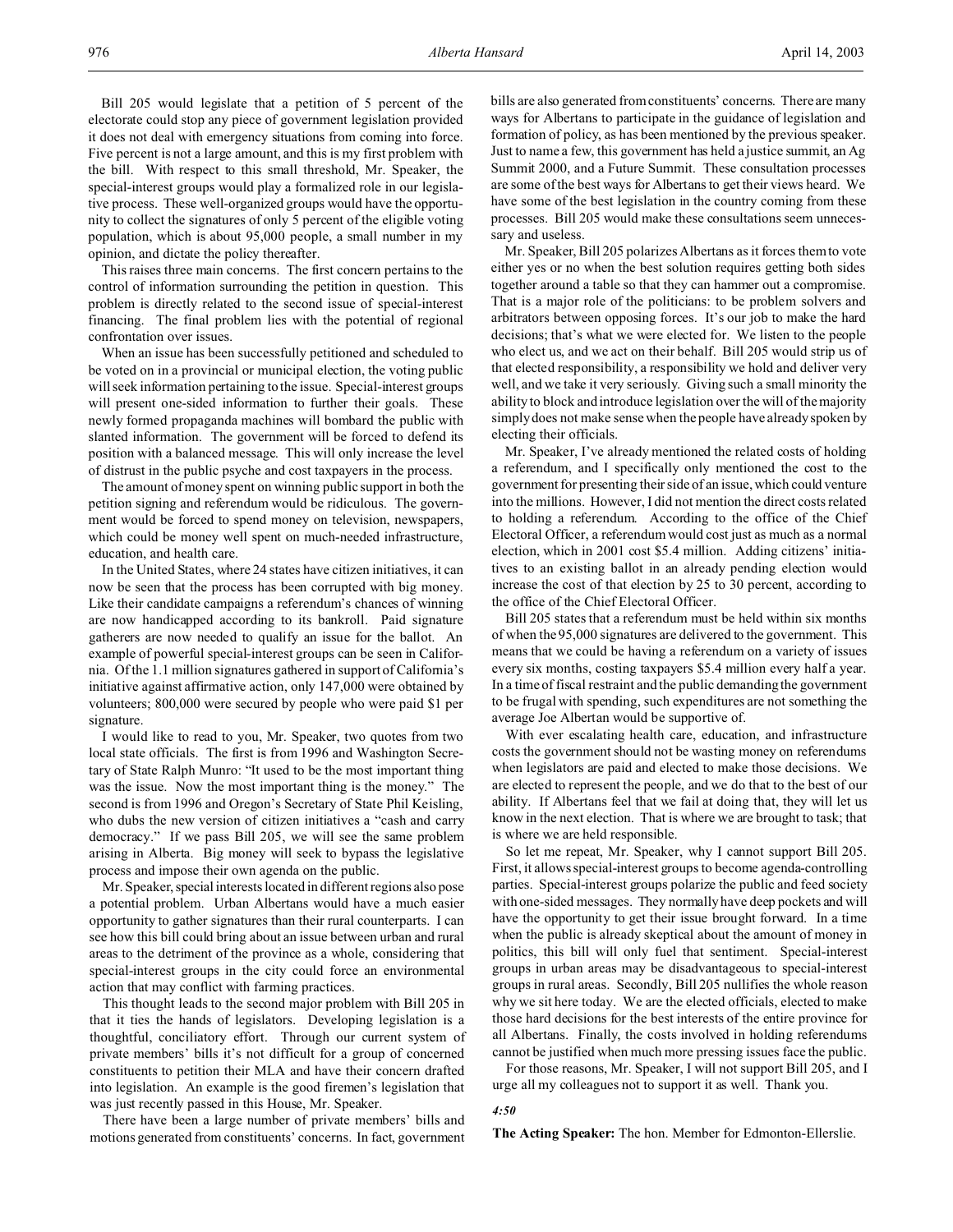**Ms Carlson:** Thank you, Mr. Speaker. I'm happy to speak in support of Bill 205, the Citizens' Empowerment Act. This is an excellent bill, and this is a concept that I have seen supported in this Legislature by a variety of people over time, so it's surprising to hear what we're hearing from some of the members who support the government position in terms of opposing this.

The object of this bill is to be another part of our democratic process package that we are putting together to bring some strong representation to the people of Alberta and have them able to participate in that kind of democratic renewal. This one talks specifically about the elements of direct democracy and brings it into law in this province.

We have two distinct parts to the bill. One is the referendum on the legislation passed by the Alberta Legislature, and the second is an initiative process where Albertans can petition the Legislature to introduce a piece of legislation. It's similar to B.C. legislation. The difference, though, is that our legislation does not allow an initiative petition to deal with money at all, and that has been a standard practice in this particular Legislature, that money bills are handled a little differently. I happen to agree with that particular process, and we would see that supported in future endeavours.

The referendum on legislation is a piece that has been intensely popular with Albertans over time, and this particular section of the bill attaches the condition that once again, as we see now, no act can come into force until 90 days have passed from the date of Royal Assent, enabling people to bring forward the petition for a referendum. What this does is make members more accountable for their actions, and it eliminates some of that strong party discipline that we see develop in parties who have been in power for a long time as we see examples of in this particular province. It means that backbenchers have an opportunity to break rank for good reason: because they are being petitioned by their constituents, who are really the people who elected them and not their party, although in this province that's sometimes debatable. What it does, for sure, is make sure, then, that those representing their constituents aremore accountable, and that's certainly what we need to see happen here.

So if people want to bring the petition forward, what they do is: within the 90-day window they have a number of signatures. We're suggesting equal to 5 percent of the total number of electors eligible to vote in the most recent general election, and that's about 95,000 signatures. So it's a significant number and organizers have to be committed and people have to be convinced that it's a good idea to go forward. It's a significant amount of the people in the province who would do this.

What would happen then, if the petition was in order, is that the Lieutenant Governor would set a date for a democratic guarantee election, and the date must be no later than six months from the date of the Chief Electoral Officer. So what would happen then, too, is that we would have legislation that is a little more accountable when it comes to the floor of the Assembly.

I've seen quite often in the 10 years that I've been here legislation come forward that is flawed or poorly written, and it's either withdrawn from the floor or it comes back for amendments at some later date or we encounter some significant problems with it as it's ruled out. I believe that this would add another level of scrutiny to the legislation on the government's side, so what we would see would be better drafted in the first place. That would be good. That would be good for everybody, I think. There's enough staff in government to ensure that that happens. There just needs to be the will on the part of the politicians to bring it to force. What is the best piece of pressure that you can put on a politician? That's the pressure of their constituents' wishes, and this would see that happen. With this legislation an Albertan could apply to the Chief Electoral Officer to start a petition proposing that a piece of legislation be introduced, when we talk about initiation legislation. We heard some members talk about their now lobbying their members for a private members' bill, which does happen, but we all know the number of pieces of legislation we get to bring in every year. In my experience that's one piece of legislation. I'll get two pieces on the Order Paper, but I'm lucky if one of them gets debated. As an opposition MLA none of it ever gets passed. When it gets passed is when the government takes up the idea a couple of years down the road and brings it in as their own legislation. So for someone . . .

### **Dr. Massey:** Like the stability fund.

**Ms Carlson:** That's right. Like the stability fund. Well, there are lots of really good examples. Freedom of information: not the way we would have rolled it out, but it was our idea. There are lots of good ideas like that in this province.

What we need is something that's a little closer to the people, where they can bring in their own good ideas and have a forum for them to be debated within the Legislature in a nonbiased kind of way. I'm sure that if a constituent of Edmonton-Ellerslie brought forward a piece of legislation, this government would be fair and reasonable and give it the same due process. I see that the Minister of Infrastructure is shaking his head positively, and that's exactly what I would expect from him, that we would see it have the same kind of positive due process as a constituent bringing forward legislation from his riding.

So that would be a good thing, not like what happens now. When I bring legislation forward, you guys dump all over it. [interjection] Well, that's certainly been the experience in ten years; yes.

## **Rev. Abbott:** Boohoo.

**Ms Carlson:** No, it's not a situation of boohooing, Member for Drayton Valley-Calmar. It's a situation of reality, yes, and respect and taking a look at what the performance has been for the members who support the government and the government itself in supporting Official Opposition legislation. It's been few and far between that we've seen the odd nod come our way. So a fairer process would be to have . . .

**Mr. Rathgeber:** When you move adjourning, the House would always vote in favour.

**Ms Carlson:** Well, some members like from Edmonton-Calder don't actually like to show up to work all that often or participate in a general venue where they actually stand up and get their names on the record. So we would like to see that process changed from the only thing that I bring forward that he votes for being the adjournment of the House to actually voting for legislation, which would be actually what he's paid to do, not to vote for adjournment of the House.

I would like to comment for a moment if I could, Mr. Speaker, on his former comment congratulating me on being a grandmother. I'm very proud of being a grandmother, and he can make that comment any time he wants to.

So back to the legislation where we talk about members of the community being able to initiate legislation on their own. What it would mean is that we'd see more new fresh ideas in the Legislature, because I am sure that we would have a part of the daily Routine set aside for those initiative processes to take place. That would be good, because certainly this government can use good ideas, and we could see them act on some of those. So that would be positive.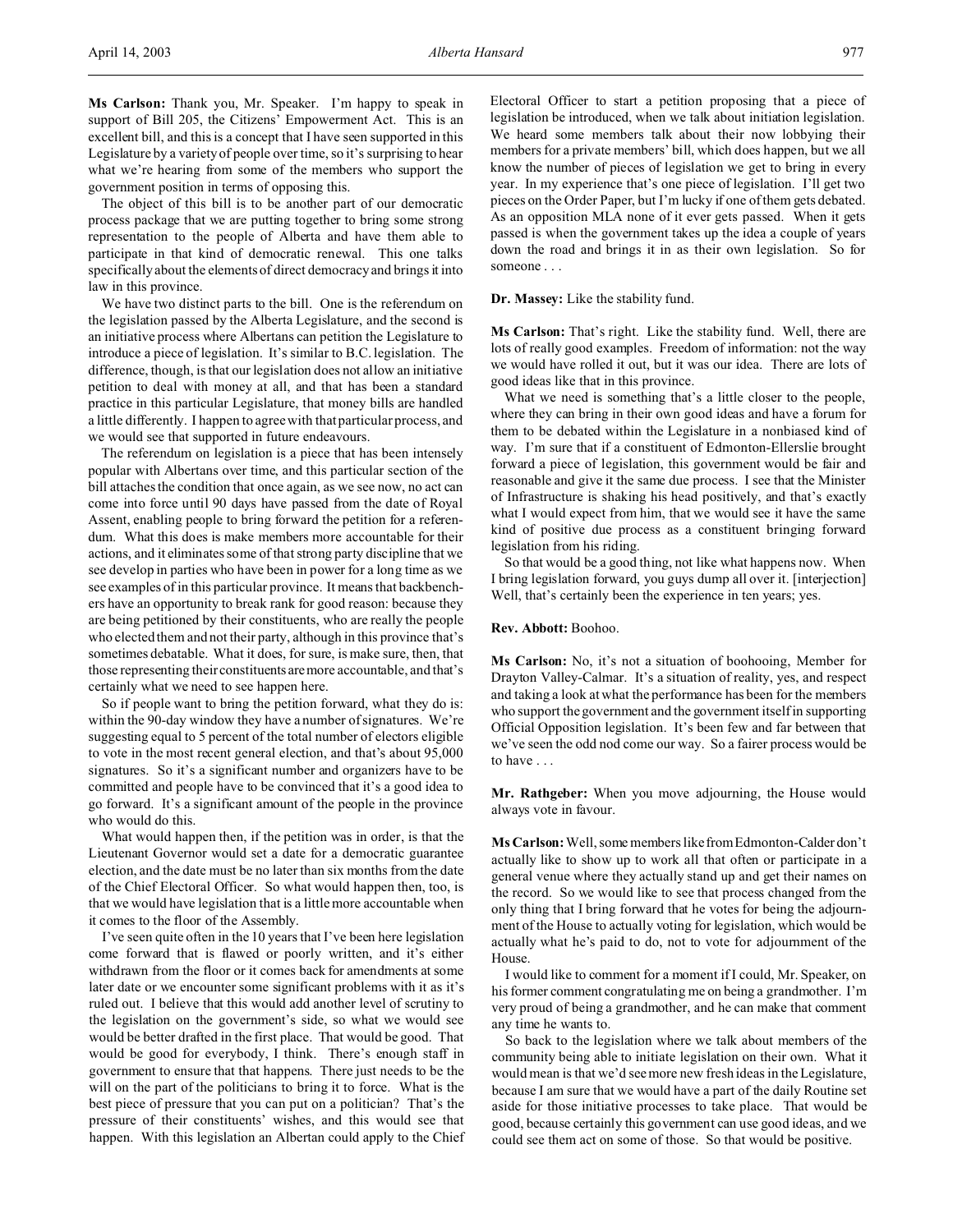Once again, we talk here about not having to deal with money. So money bills talk about imposing taxes; they talk about cutting funds for public projects. We also would not like to see any legislation come forward that's contrary to the Charter of Rights legislation. I think it is the government's role to decide how the money is spent. Unfortunately, it's not spent as wisely as we think it could be, but it is their role to decide how that is done. They have more information available to them than people in the province or opposition members have, so we don't have the opportunity to really make those kinds of interrelated and connected decisions that the government does. But all other legislation could be brought forward to this House so that we could really see some representative democracy happening here. We think that that's a very good idea and that the time frame on bringing this kind of legislation in would be within 90 days.

With that, I'm urging all members to support this piece of legislation because it is good.

## *5:00*

**The Acting Speaker:** The hon. Member for Airdrie-Rocky View.

**Ms Haley:** Thanks, Mr. Speaker. Thanks for this opportunity today to rise and speak to Bill 205, the Citizens' Empowerment Act, sponsored by the hon. Member for Lethbridge-East. The hon. member holds the position of Leader of the Opposition, that is steeped in the history of parliament and the traditions of our democracy. It is a position that has developed over time through the successive sessions of Legislatures and parliaments around the world. This history, this tradition helps to define not only the hon. member's role but all of our roles as well. Each day we are reminded of the legacy of our forefathers and the standards and conventions that they helped to establish. All of us today are playing a role in the continued development of the Westminster parliamentary tradition, which future parliamentarians of both this province and the Commonwealth as a whole will one day follow.

We all know that each and every one of us will be doing our constituents and others a great disservice if we ignore the core principles of this Assembly and the democracy that it helps to facilitate. I remind hon. members of this history because I believe it is essential to understanding the dramatic shifts that are represented by Bill 205, and while I commend the member for trying to facilitate an increased role for Albertans in the legislative process, I believe that this bill represents a flawed move away from good governance. It is an affront to Alberta's democratic traditions and values and has logistical errors within it that distort its intent.

Good governance to me means the best interests of the people and not public opinion, for I truly believe that the best interests of the people represent something broader than public opinion or just chasing the polls. Public opinion can be influenced by the temperament of the times, by the issues and circumstances that can dissipate and ebb as quickly as they gather and build. Legislation and the future direction of the province require more consideration than whether an act is popular or not. Public opinion and input into the legislative agenda is vital to a government and to the common discussion that we continually have on where we as Albertans are headed, but public opinion, while an important factor to consider in setting our province in a new direction, is not a direction in and of itself. Bill 205 and its democratic guarantee elections would quite simply compromise the ability of any government to exercise its proper legislative prerogative.

Citizen participation is clearly important to the legislative process, but as an hon. member has pointed out, "there also has to be the legislative prerogative to make sure that it balances with all the other aspects that go on in the context of how we deal with policy." The hon. Member for Lethbridge-East was correct when he made that statement back in 1998, and he would be well served to consider that comment again today. This government was re-elected to office twice after making tough and necessary decisions to guide Alberta into the 21st century, and I firmly believe that this government already has the successful means and ability to listen to and consider the input into the public and legislative process, that people themselves have the successful means and ability to properly judge the entirety of a mandate and consider whether a government should continue to guide Alberta.

Good governance is something that Albertans are accustomed to. By its very definition good governance requires governments and legislators to always consider the best interests of the people, and when they don't, Albertans are not shy about expressing their sentiments at not only the polls but also through the regular channels of our democracy, be it through letters, phone calls, faxes, e-mails, or public displays. To suggest that these sentiments are casually ignored is at best false and at worst a dangerous comment. I have never, Mr. Speaker, ever ignored my constituents.

I would like to stress that subjecting the majority of legislation to the constant threat of override by unions or special-interest groups calls into question the history of this Assembly. A government stands on the confidence of the House, and when a bill passes with a majority of support, regardless of which member votes for it, it is a fundamental tenet and belief of our democracy that the government enjoys the support of the people. They receive this support through the members the people elect to represent them, and it is constantly tested and reaffirmed each time a vote in this Assembly occurs. Allowing legislation to be dismissed at the whim of only 5 percent of the population is an insult to the democratic will expressed at a provincial election and the clear direction provided by the people to the government.

A provincial election is not only an affirmation of support or protest, but it also represents a direction for government to carry out a set of initiatives. These initiatives as endorsed by the democratic will of the people should not be subjected to the override of a dissatisfied few. Elections also represent a coming together of the people. Coalitions of interests and people come together in our process to work towards the betterment of all Albertans. These coalitions usually entail that legislation is subject to the give-andtake of the political process, but at the end of the day the legislation appeals to a broad grouping of individuals.

By subjecting legislation to this sort of warped legislative veto as proposed in this bill, we would be subjecting our system and these coalitions to a fractionalization effect that would threaten to segregate interests rather than bringing them together. Supporters of these sorts of initiatives would argue that people deserve to be consulted on a regular basis and that somehow a provincial election presents a limited opportunity for the public to engage in the political process and that the government can run wild and abandoned in the meantime. This view breeds the sort of political cynicism that all of us face. However, it shows a clear misunderstanding of how government works. You create fear and look for someone to blame, which is a typical opposition tactic and nothing but sheer rhetoric.

Governments who ignore the people do so at their own peril. Making tough decisions in the best interests of the province does not mean that the people are not being listened to or being properly served. This government not only listens to the people but actively engages Albertans on a regular basis. The result, Mr. Speaker, is better legislation, a mandate that has propelled Alberta to the forefront of Canadian life, and a citizenry whose interests are constantly looked after.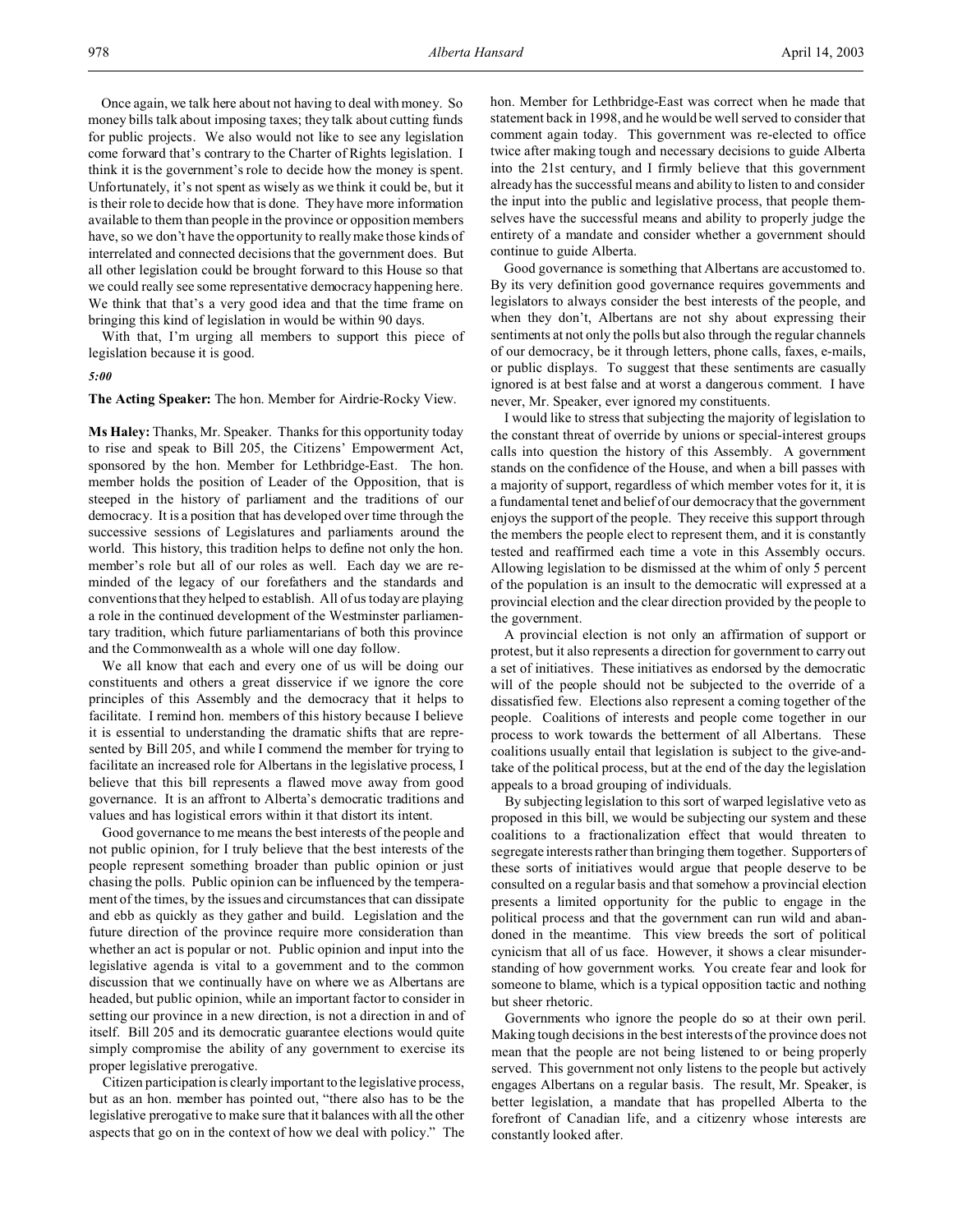I would like to take a moment to describe some of the logistical errors that I see in this bill. Specifically, I am concerned with the requirements that Bill 205 sets out for the initiation of provincial legislation by the people. An hon. member has previously indicated:

I guess if there's a concern, it has to do with the requirement that the petition be less than 25 words. How do you get out an idea that's complex enough to become a law in 25 words so that it can be understood and fully appreciated by all of the citizens who are going to be voting on this piece of legislation?

What an excellent point, and I again applaud the hon. Member for Lethbridge-East for making it so sensibly back in 1998.

Members of this Assembly are tasked with the responsibility of the operation of this House. That means taking the time to understand legislation, discuss its merits, and contemplate its impact on Alberta. Albertans appoint us to this task, and I fail to understand how the hon. member expects Albertans to be better served by a process that dilutes ideas down to 25 words or less. I mean, really, how realistic is that? The hon. member himself usually can't get his own question in question period down to less than 25 words. How can he expect Albertans to do the same to an idea that has the potential to become the law of this land?

Engaging Albertans is something that all governments must do. In fact, it is something that Albertans have become accustomed to through our parliamentary system, through our history, and something that they have come to expect from their present provincial legislators. That is the point of the consultations done by government through summits, roundtables, and workbooks. While some would argue that this bill is a step in the evolutionary process of our democracy and traditions, I would respectfully disagree. This bill represents a radical departure from our history and a misunderstanding of the basic role of MLAs and the public that we serve. Citizen participation is key to all that we do here in this Chamber, and no one would argue to the contrary. In fact, it is a reflection in part of the reasons why we are all here. Each of us as private citizens took the time to become involved in the process. Each of us took the time to learn the issues. Each of us offered our services to fellow Albertans, and we were all honoured to be elected. I know of no member of this Assembly who does not respect or honour public participation in the legislative process. All of us can also appreciate and acknowledge other Albertans who participate in our process in countless other ways.

Bill 205 does not properly serve either the interests of the people or the good governance that they have come to expect. Thus, a vote in opposition to this bill is not a vote against legitimate citizen participation. It is a vote in opposition to poor legislation. I would urge all hon. members to exercise the duties the people have entrusted us with and vote no to this legislative veto by unions and special-interest groups and vote no to initiative petitions that seek to water down important legislative ideas and issues.

Thank you, Mr. Speaker.

**The Acting Speaker:** The hon. Member for Edmonton-Centre.

**Ms Blakeman:** Well, thanks, Mr. Speaker. This has been very interesting. Very interesting. I remember that vote in '98. Well, this has been fun.

We know that we have citizens that feel that they're disconnected from what goes on in here and increasingly disconnected from what goes on in this House. About 50 percent of our voting population is not voting. They feel that they aren't connected to what's going on in this Assembly, that they don't particularly have influence. We've had a number of interesting statements and suggestions made.

#### *5:10*

**Mr. McClelland:** Especially that Trudeau fellow.

**Ms Blakeman:** Yeah, especially that Trudeau fellow.

A certain amount of fuzzy thinking, I think, from the Member for Edmonton-Rutherford with that one quote that he clings to so tenaciously. I think the whole point of why we needed a Charter of Rights and Freedoms and in fact why we have most laws passed is exactly to protect the minority from the tyranny of the majority, so I'm going to have to disagree with the Member for Edmonton-Rutherford on that one.

**Dr. Massey:** We actually had this kind of legislation before.

**Ms Blakeman:** Yeah, we did actually have this kind of legislation before in Alberta, and it was repealed, which is very interesting.

Currently we have a system in Alberta where it's first-past-thepost, majority wins, and I think a number of us are recognizing that that system is not finding as much favour as it used to, because we're not bringing into the fold those members whose votes are not reflected in that, are not reflected in the popular vote.

Why do we have so many citizens in Alberta that are dissatisfied with, I think, whether or not they're able to get their voice into this Assembly? I look at the changes that have been brought into place by this government just in the time that I've been here that make it harder for their voices to be heard. We have things like the petitions. Now, we had the Standing Orders renegotiated, and of course the government with its majority for the most part I think actually almost exclusively got its way in the changes to Standing Orders. So the petitions are now so narrow and so restrictive that we have very few petitions coming forward to the House. That was a tool that I think a number of citizens wanted to be able to use, but it's so restrictive now that very few of them can meet the requirements.

Tablings. We still have tablings in the Assembly, but they've been moved to the end of the Routine, when a large number of members of the Assembly have already left, so the impact of being able to table and say a few words about what the citizen has said in their letter or their document that they've brought forward is much minimized. With the change in the Routine, as a matter of fact, many members start leaving immediately after question period and miss both Presenting Petitions and Tabling Returns and Reports.

We've had the government develop essentially a parallel system which is an internal and partisan system, which I believe subsumes the importance of the Legislative Assembly. Often I see the irritation of the government members at the processes that we have before us in this Assembly, and I think that a lot of that is due to: they think they've done it. You know, they had their internal partisan committees. Somebody has told them that it's a good bill and they should vote for it, and here's the little four-paragraph or four-sentence blurb on it, and there you go. That's the bill. Be happy. So when the bill actually comes up for debate here, nobody wants to get up and debate it because they think they've done it.

The Member for Spruce Grove-Sturgeon-St. Albert said: well, I mean, we can have citizens bring a private member's bill before the Assembly. Interesting idea, but certainly with the size of the majority we've got now, there are some 58 private members. There's a lottery, a draw your name out of the hat system that's used to establish what are going to be the private members' bills that make it before the Assembly, and that lottery starts over every year. So you can have private members' bills that could have a whole number of constituency issues they'd like to bring forward, and they never get chosen in the draw. So they're not serving their constituents very well there. They can't. They're precluded from it by the very system that's in place here. Those citizens don't get to get their voices heard here.

I heard the Member for Airdrie-Rocky View talk about a veto.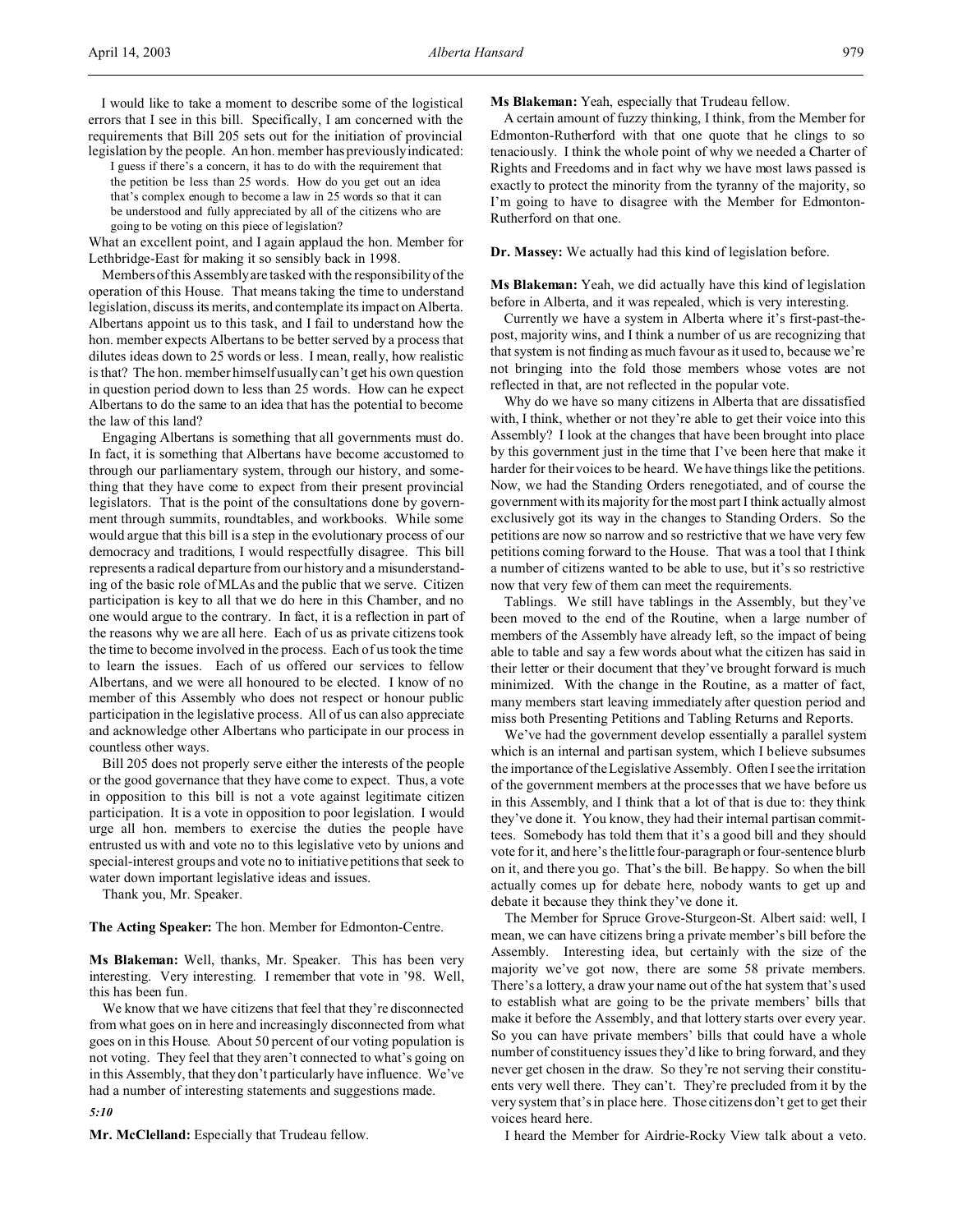There's nothing in this bill that vetoes. This is pretty simple, basic stuff. This is about a mechanism, a tool so that the citizens of Alberta can have an opportunity to have the Assembly have a second look at legislation that the petitioners believe deserves a second look and should not be proclaimed quickly and also allows citizens to bring forward and petition to have an idea looked at. Nothing requires the Assembly to give up its good judgment, which is how the Member for Edmonton-Rutherford was somehow misconstruing what's in this bill.

It's been very interesting to see the many different interpretations that the government members have had of a fairly straightforward idea. Even if you look at the preamble, it talks about people having "a more direct role in influencing the laws" and that "Alberta has a long tradition of grassroots democracy" – and indeed it does; as I said, we've already had a citizens' empowerment act in place in Alberta, and it was repealed – and also that "legislators be receptive to initiatives for direct democracy." Indeed.

So I'm very interested in the vigour, the energy, the outrage that was brought forward by the members of government in their concern that somehow citizens would be able to bring something and have it put before the members in this Assembly. What I see are members of a government who don't want to listen to what their citizens are saying. They keep bringing forward pieces of legislation, bill after bill, statute after statute, into this Assembly that are what they call enabling legislation, and what's that? It's a shell bill. It's a blank cheque bill. It says: you just approve this, and the minister has the power to do everything else. Well, that's not about involving citizens. Indeed, it's very much about saying to the citizens: "No, no, no. All of this will happen behind closed doors." I don't know how the government thinks or what's in their brain. You're not important enough or you're not smart enough – I don't know; maybe you don't have enough money – to have an active involvement in that. "No, no, no. We're just going to pass all of this legislation, then we'll go behind closed doors and make up the regulations, and you don't get to see us make up those regulations." You don't get to hold your MLA accountable for how they participate or do not participate in the debates behind those closed doors. You don't get to have any influence over what happens with those regulations, and out they're going to come if you can find them when they do.

So it's been a very interesting exercise to watch how vehemently the members of the government oppose this pretty simple bill that's really just trying to say: we need a couple of opportunities for people to have influence on what's happening in this House. The fallback is always every four years, the ultimate influence that the voters have. But you know what? The world is moving too fast, and people are not willing to accept that every four years bit anymore. I think, which now brings me around to where I started, that's in large part accountable for why we have 50 percent of our eligible voters not participating in that process in this province. They don't see how they can possibly break through what this government has put in place, that wall, that castle with a moat, that specialized up on the hill, don't you dare come in here and tell us what to do or even suggest nicely what to do.

So thanks very much for the opportunity to bring a few of these points forward, Mr. Speaker. Boy, this has been fun. Thanks.

#### **The Acting Speaker:** The hon. Member for Redwater.

**Mr. Broda:** Thank you, Mr. Speaker, for allowing me the opportunity to rise today and join debate on Bill 205, the Citizens' Empowerment Act, 2003. While I always support and encourage the public's involvement and participation within our provincial political affairs, I believe that introducing a bill which, if approved,

could potentially block future government legislation via referendum would be a foolish and counterproductive measure. In my view, Bill 205 is an unnecessary and unhelpful piece of legislation because it creates rather than solves problems. Before I get into the reasons why I believe that Bill 205 is unhelpful to Albertans, I would like to reiterate the provisions of this bill.

The purpose of Bill 205 is to create an environment which would permit petitions signed by only 5 percent of Alberta's electorate to carry the same weight as government bills. Furthermore, not only would such petitions carry the same weight as bills. They could also serve to block potential government legislation. Bill 205 mandates that if particular government legislation gets blocked, a referendum would be held in order to determine whether the legislation would be passed.

#### *5:20*

The problem with this arrangement, Mr. Speaker, is threefold. First, here in Alberta we currently not only have a good, responsive government, but we also have a system which allows the citizens of this province to interact and work with their elected representatives in order to ensure that they are acting in a manner that is responsible to all Albertans. Albertans have given us a mandate to work with them and create policies which are designed to best address the needs of the entire province. Therefore, by permitting petitions signed by only 5 percent of Alberta's populace which could block government legislation, we would not only make our system of governance ineffective, but we would also be catering to the aspirations of only a small segment of Albertans while ignoring the rest and most likely the majority. Apart from creating some extremely damaging problems relating to our system of governance, Bill 205 could also potentially cost this province millions of dollars of public revenue.

Mr. Speaker, I do not have to remind you that referendums are in many ways similar to elections. They take time to administer, and they cost a large amount of money. Spending millions of dollars on referendums every time a small percentage of Albertans are in disagreement with a particular act would zap this government's ability to put appropriate funds in programs and services that matter to Albertans.

Lastly, Mr. Speaker, I for one have not heard of any of my constituents calling me for the introduction of any provisions even similar to those outlined in Bill 205, and therefore I cannot see any reason to support it.

We as Albertans have always valued the importance of our free and democratic system of government and the leading role our electorate plays in the political affairs of this province. Unlike many other people in this world who live in less fortunate political environments, we are extremely fortunate to live in a province which values and promotes the political involvement of its citizens. Our democratic system of government is embodied with society's values, and in turn our society is the cornerstone of our democratic system. Without the continuous input and involvement of Albertans of all political orientations, our democratic institutions would not only become ineffective and unproductive, but they would eventually cease to exist. To put it in other terms, Mr. Speaker, the political involvement of the masses is the fuel which runs the engine of our democracy.

Under our democratic political system all Albertans enjoy the same basic rights and freedoms, which include the right of political involvement, association, and expression. A very important point to make, Mr. Speaker, is that not only are Albertans entitled to publicly voice their opinions and concerns, but they have and continue to actively utilize the various means and tools that are available to them